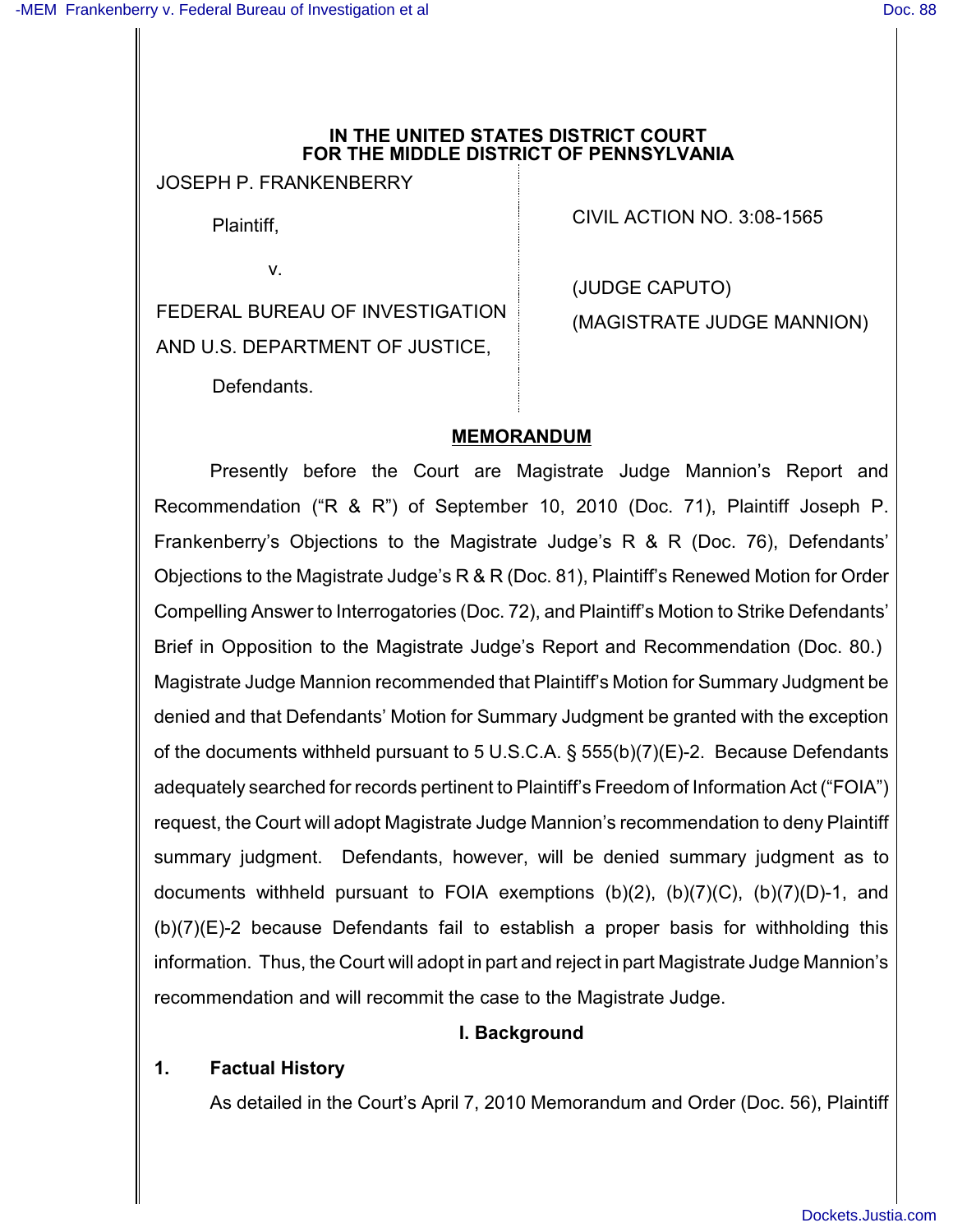sent a Freedom of Information Act ("FOIA")/ Privacy Act request to FBI Headquarters on November 16, 2009. (Doc. 31, Ex. A.) Plaintiff's request sought all records pertaining to his previous criminal trial, as well as statements, interviews, photographs, and taped conversations pertaining to "all defendants who plead guilty to the Armed-Robbery of Platinum cobalt (sic) Alloy, valued [at] \$260,000 from Lancaster Metal Science Corp . . . on January 7, 1980." (Doc. 31, Ex. A.) Plaintiff similarly sought records in the FBI's possession relating to his criminal proceedings in state court. (Doc. 31, Ex. A.)

On December 16, 2006, the FBI acknowledged receipt of Plaintiff's FOIA request and assigned him a Freedom of Information-Privacy Acts request number ("FOIPA number"). (Doc. 31, Ex. B.) On May 10, 2007, Plaintiff was informed that the FBI had performed a search for the documents he had requested. The search produced 321 documents, only 267 of which were to be released; the remaining documents were deleted "to protect information which is exempt from disclosure, with the appropriate exemptions noted on the page next to the excision." (Doc. 31, Ex. C.) Plaintiff administratively appealed the FBI's release and deletion of the documents on May 21, 2007. (Doc. 1.) The FBI never responded to the appeal, and Plaintiff filed the Complaint in the instant action on August 21, 2008, alleging violations of the FOIA, 5 U.S.C.A. §§ 552, 552a. (Doc. 1.)

On May 23, 2009, Plaintiff filed a Motion for Summary Judgment. (Doc. 20.) Defendants later filed a Motion for Summary Judgment on October 8, 2009. Included with Defendants' Motion for Summary Judgment was a *Vaughn* index prepared by David M. Hardy, Section Chief of Record/Information Dissemination Section. (Doc. 31.) The Hardy Declaration explained the FBI's Central Records System and a summary of the "justification categories" for the exclusions, deletions, and excisions made in the records. (Doc. 31.) For each exemption claimed under the FOIA, the Hardy Declaration contained a brief one or two paragraph explanation of the exemption, made broad claims that the exemption applied to the documents sought by Plaintiff, and then referenced the pages where the exemption was claimed. (Doc. 31.) The Hardy Declaration was accompanied by the documents Plaintiff requested with the exempted portions deleted and corresponding references to the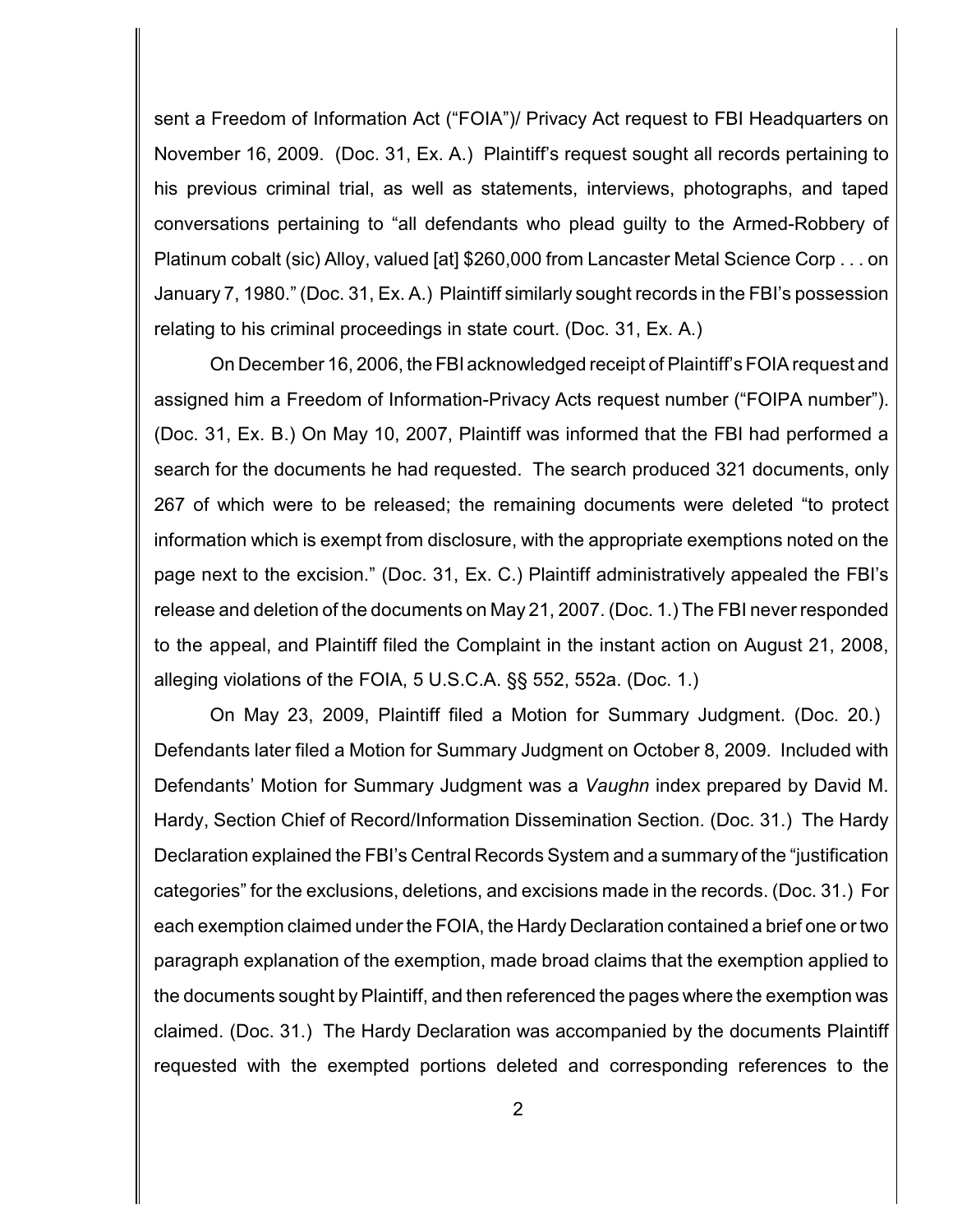exemption cited for that deletion. (Doc. 31, Ex. C.)

### **2. The January 2010 Report and Recommendation**

On January 29, 2010, Magistrate Judge Mannion issued a R & R recommending that Plaintiff's Motion for Summary Judgment be dismissed as premature, that Defendants' Motion for Summary Judgment be granted, that Plaintiff's Motion for a Temporary Restraining Order/Preliminary Injunction be denied, and that Plaintiff's Motion for Appointment of Counsel be denied as moot. (Doc. 49). After Plaintiff filed Objections to the 2010 R & R (Doc. 52) and Defendants filed their Brief in Opposition to the Objections (Doc. 55), the Court rejected in part and adopted in part the Magistrate Judge's R & R. (Doc. 56.)

In particular, the Court rejected the Magistrate Judge's January 2010 recommendation that Plaintiff's Motion for Summary Judgment be denied and that Defendants' Motion for Summary Judgment be granted. (Doc. 56.) The Court rejected the Magistrate Judge's recommendation to grant Defendants' Motion for Summary Judgment because, in applying the Third Circuit's decision in *Davin v. United States Dept. of Justice*, 60 F.3d 1043 (3d Cir. 1995), Defendants failed to provide a "specific contextual link . . . between the redacted material and the exemption claimed." (Doc. 56.) As such, the Court concluded that, "[w]ithout more, it [was] impossible . . . to engage in a proper *de novo* review of the exemptions that Defendants [used] as justification for withholding documents from Plaintiff." (Doc. 56.)

The Court also rejected the Magistrate Judge's recommendation that Plaintiff's Motion for Summary Judgment and Motion for Appointment of Counsel be denied. (Doc. 56.) Instead, the Court recommitted both motions to the Magistrate Judge for further consideration. (Doc. 56.) However, the Court did adopt the Magistrate Judge's recommendation that Plaintiff's Motion for a Temporary Restraining Order/Preliminary Injunction be denied. (Doc. 56.)

## 3. **Defendants' Supplemental** *Vaughn* **Filings**

In light of the Court's rejection of the January 2010 R & R, Magistrate Judge Mannion ordered Defendants to supplement their summary judgment motion and their *Vaughn* filings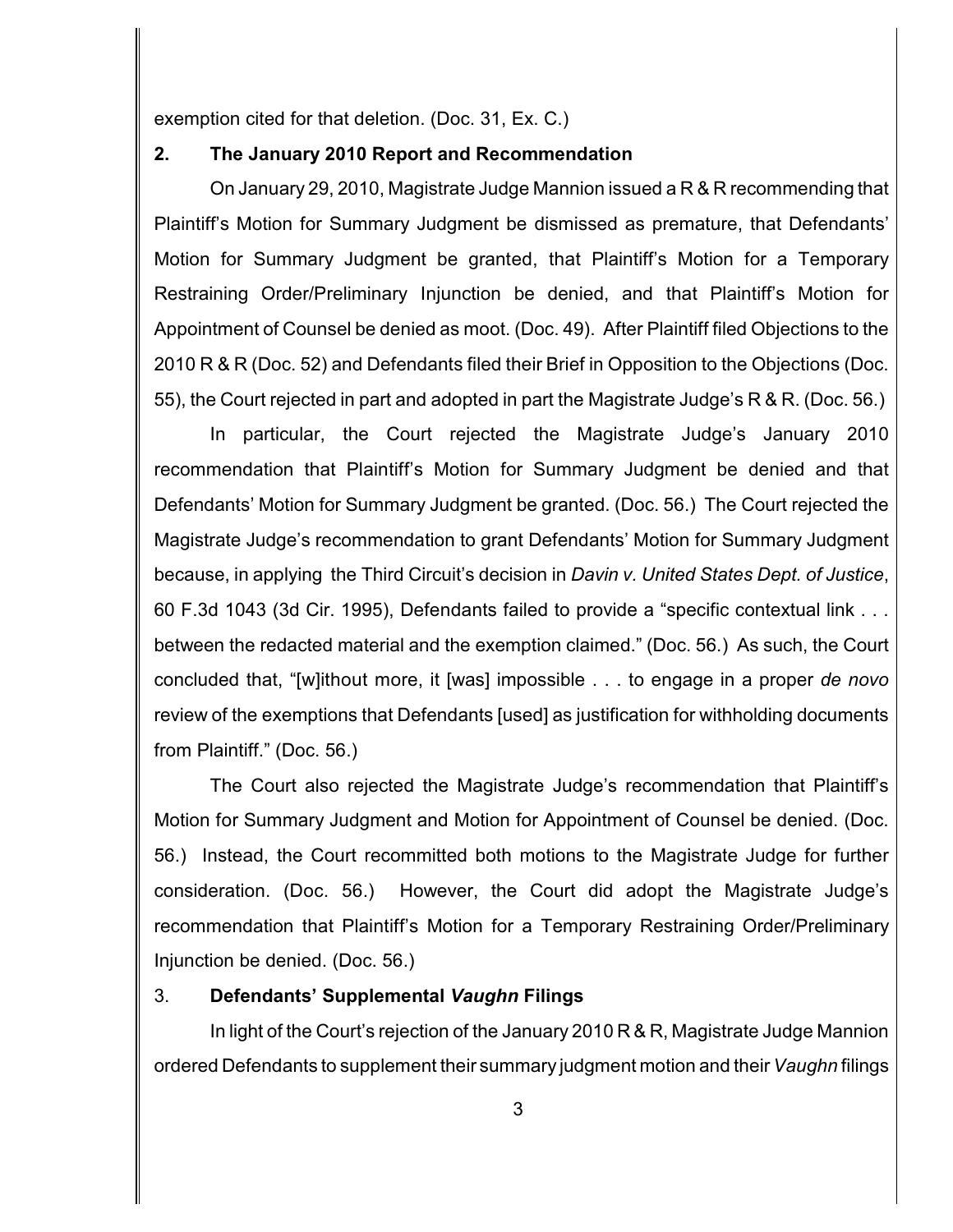in accordance with the Court's April 7, 2010 Memorandum and Order. (Doc. 60.) On July 20, 2010, Defendants filed their supplemental *Vaughn* declaration. (Doc. 63.) Whereas Defendants' original *Vaughn* declaration consisted of thirty-two (32) pages, the supplemental *Vaughn* declaration, again prepared by David M. Hardy (the "Supplemental Hardy Declaration") is 239 pages in length. (Doc. 63.) The Supplemental Hardy Declaration sets forth the history of Plaintiff's FOIA/Privacy Act request, provides an explanation of the FBI's records system, describes the searches conducted for records responsive to Plaintiff's request, and details the FBI's policy relating to routine automated searches of the FBI's records system. (Doc. 63.) Additionally, unlike the first declaration, the Supplemental Hardy Declaration contains narrative descriptions of each page of every document responsive to Plaintiff's request with the FBI's justification for withholding each particular category of information under the applicable statutory exemption. (Doc. 63.) Moreover, for each document, Defendants also identify the file number of the document, the document number, the Bates page number, the date of the document, the number of pages of the document, the number of pages withheld from the document, the number of pages with deletions of information from the document, and the total number of duplicate pages. (Doc. 63.) And, Defendants also provide a general description of the information redacted, the FOIA exemption under which the redacted information falls, and the reasons for Defendants' withholding the information. (Doc. 63.)

#### **4. The September 2010 Report and Recommendation**

On September 10, 2010, Magistrate Judge Mannion issued the Report and Recommendation presently before the Court. (Doc. 71.) The R & R recommends that Plaintiff's Motion for Summary Judgment be denied and that Defendants' Motion for Summary Judgment be granted with the exception of the documents claimed pursuant to 5 U.S.C.A. § 555(b)(7)(E)-2. (Doc. 71). The Magistrate Judge's recommendation to deny Plaintiff's motion is predicated on a finding that Defendants conducted an adequate search for records responsive to Plaintiff's request. (Doc. 71.) In recommending summary judgment for Defendants, in part, Magistrate Judge Mannion found Defendants adequately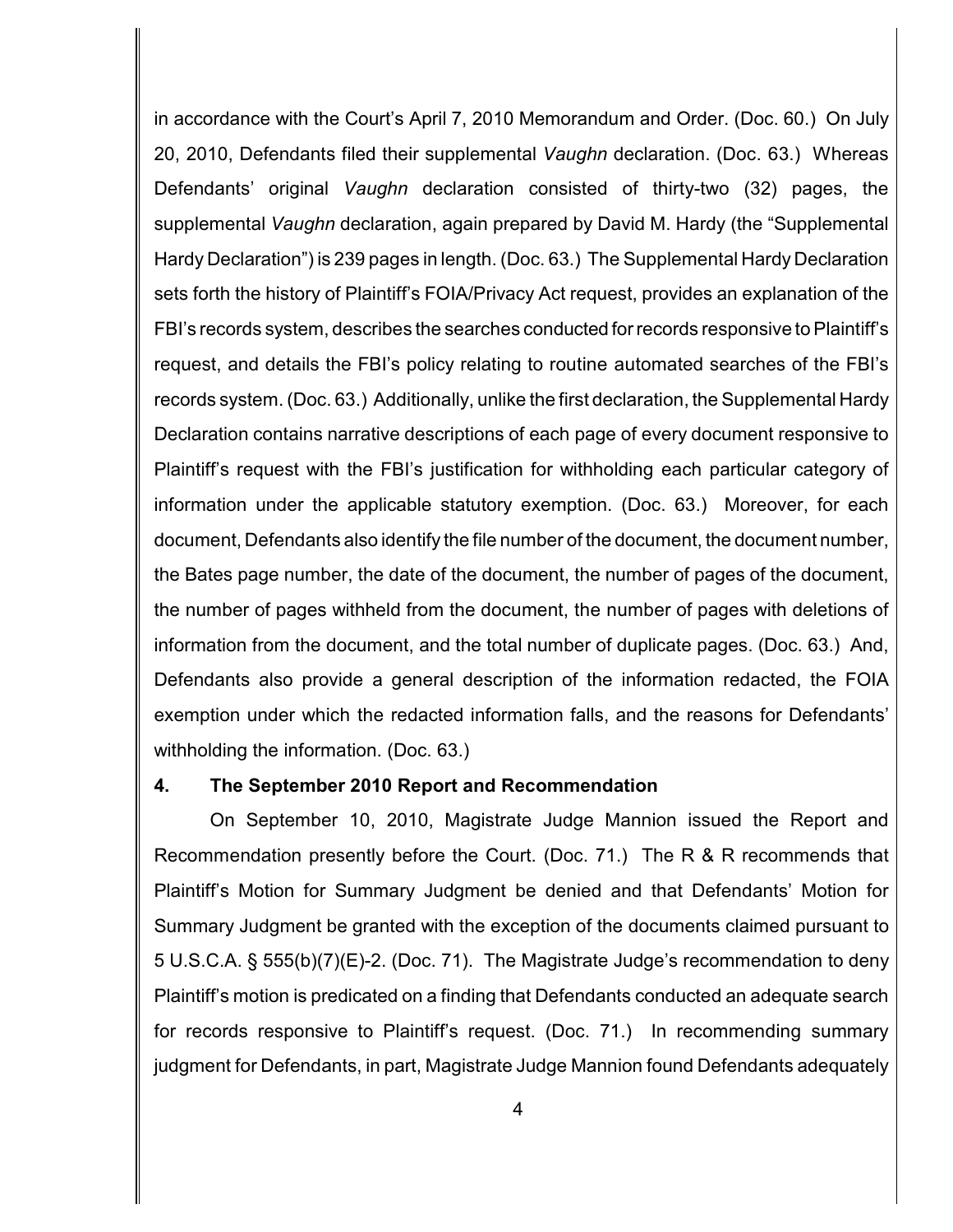searched for the requested documents and did not improperly withhold any relevant, nonexempt information. (Doc. 71.)

## **5. Objections to the September 2010 Report and Recommendation**

On September 27, 2010, Plaintiff filed his Objections to the R & R. Plaintiff objects on the grounds that: (1) the Magistrate Judge failed to make a determination as to whether "the claimed (b)(6) and (b)(7)(C) exemptions were granted confidentiality and/or whether the persons was (sic) deceased or living"; (2) the Magistrate Judge failed to properly weigh the public and private interests; and (3) the Magistrate Judge improperly disregarded Plaintiff's supporting affidavits in his summary judgment motion. (Doc. 76). On October 12, 2010, Defendants filed their Brief in Opposition to Plaintiff's Objections (Doc. 79)<sup>1</sup> and on October 20, 2010, Defendants filed their Objections to the R & R. (Doc. 81). Defendants' only objection is to the Magistrate Judge's conclusion that Bates page number 54 improperly invoked FOIA exemption (b)(7)(E)-2. (Doc. 82). In particular, Defendants' claim that Frankenberry-54 was properly redacted because the redacted information "divulges the precise placement of recording devices used by the FBI to monitor conversations of criminal value in its investigations." (Doc. 82). Defendants, however, do not object to Magistrate Judge Mannion's findings regarding the (b)(7)(E)-2 exemption on the other twelve (12) pages it is claimed. The matter is now fully briefed and ripe for disposition.

## **II. Discussion**

## **1. Applicable Legal Standards**

## **A. Review of a Magistrate Judge's Report and Recommendation**

Where objections to the Magistrate Judge's report are filed, the court must conduct

 $P$ laintiff filed a Motion to Strike Defendants' Response Brief in Opposition to Magistrate Judge's Report and Recommendation (Doc. 80) on October 18, 2010. Based on the Court's decision to reject in part and adopt in part the Magistrate Judge's recommendation, Plaintiff's motion to strike (Doc. 80) will be denied.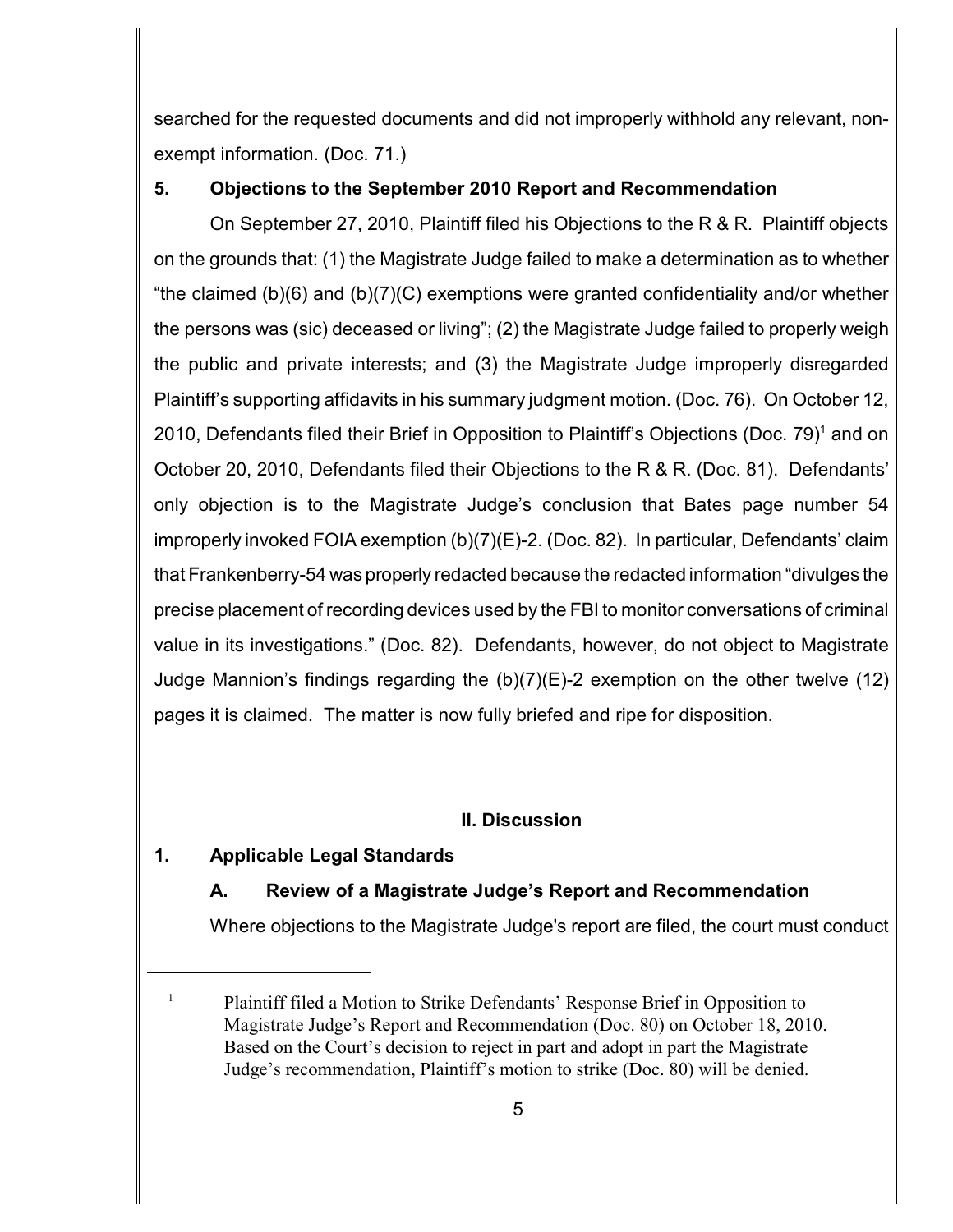a *de novo* review of the contested portions of the report, *see Sample v. Diecks*, 885 F.2d 1099, 1106 n. 3 (3d Cir.1989) (citing 28 U.S.C.A. § 636(b)(1)(c)), provided the objections are both timely and specific. *See Goney v. Clark*, 749 F.2d 5, 6–7 (3d Cir.1984). In making its *de novo* review, the court may accept, reject, or modify, in whole or in part, the factual findings or legal conclusions of the magistrate judge. *See* 28 U.S.C.A. § 636(b)(1); *Owens v. Beard*, 829 F.Supp. 736, 738 (M.D.Pa.1993). Although the review is *de novo*, the statute permits the court to rely on the recommendations of the magistrate judge to the extent it deems proper. *See United States v. Raddatz*, 447 U.S. 667, 675–76, 100 S.Ct. 2406, 65 L.Ed.2d 424 (1980); *Goney*, 749 F.2d at 7; *Ball v. United States Parole Comm'n*, 849 F.Supp. 328, 330 (M.D.Pa.1994). Uncontested portions of the report may be reviewed at a standard determined by the district court*. See Thomas v. Arn*, 474 U.S. 140, 154, 106 S.Ct. 466, 88 L.Ed.2d 435 (1985); *Goney*, 749 F.2d at 7. At the very least, the court should review uncontested portions for clear error or manifest injustice. *See, e.g., Cruz v. Chater*, 990 F.Supp. 375, 376–77 (M.D.Pa.1998).

#### **B. The Freedom of Information Act**

The FOIA was enacted by Congress "to facilitate public access to Government documents." *United States Dep't of State v. Ray*, 502 U.S. 164, 173, 112 S. Ct. 541, 116 L. Ed. 2d 526 (1991). As such, FOIA "requires the government and its agencies to disclose information to the public upon request." *Cozen O'Connor v. United States Dep't of Treasury*, 570 F. Supp. 2d 749, 764 (E.D. Pa. 2008) (citing 5 U.S.C.A. § 552(a)(3)(A)(2007)). The government need not disclose all information, however, as the public's right to know may be outweighed by the government's legitimate needs to keep certain information confidential. *See id*. Congress therefore created nine exemptions for when government information need not be disclosed. *See* 5 U.S.C.A. § 552(b)(1)-(9). But, in the absence of an enumerated exemption, the agency must disclose the requested information, *see Cozen O'Connor*, 570 F. Supp. 2d at 764, because the FOIA "creates a strong presumption in favor of disclosure." *Davin v. United States Dep't of Justice*, 60 F.3d 1043, 1049 (3d Cir. 1995). When requested information is withheld, "the district court must conduct a *de novo* review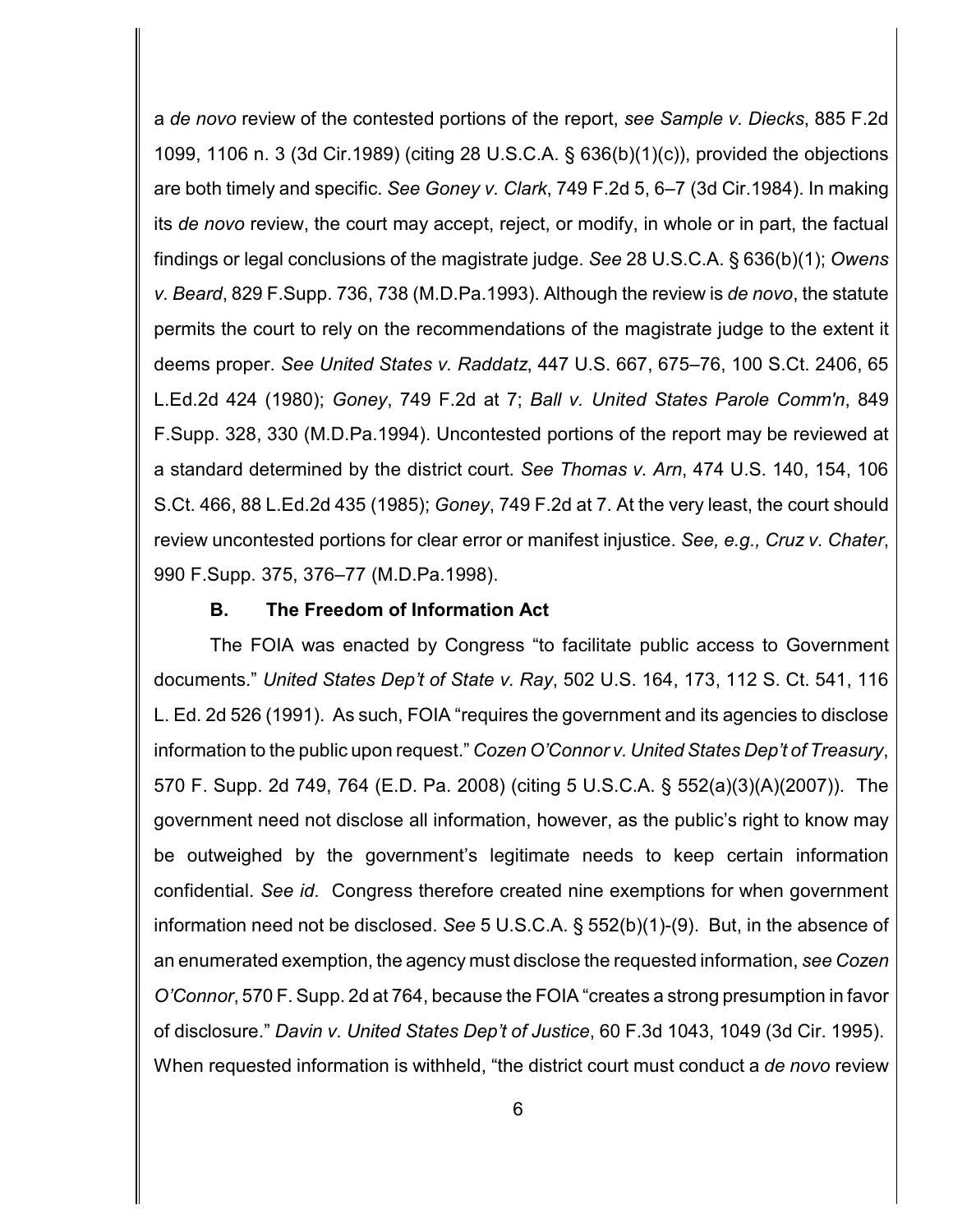of the record . . . and the *agency resisting disclosure bears the burden of persuasion in defending its action*." *Milton v. United States Dep't of Justice*, 783 F. Supp. 2d 55, 57 (D. D.C. 2011) (citing 5 U.S.C.A. § 552(a)(4)(B)) (emphasis added).

To properly invoke a FOIA disclosure exemption, "the agency must provide reasonably specific information that explains how the exemption applies." *Cozen O'Connor*, 570 F. Supp. 2d at 765 (citing *Am. Friends Serv. Comm. V. Dep't of Defense*, 831 F.2d 441, 444 (3d Cir. 1987); *Military Audit Project v. Casey*, 656 F.2d 724, 738 (D.C. Cir. 1981)). An agency fulfills this duty when it "provide[s] 'a relatively detailed justification, specifically identifying the reasons why a particular exemption is relevant and correlating those claims with the particular part of a withheld document to which they apply.'" *Davin*, 60 F.3d at 1050 (quoting *McDonnell v. United States*, 4 F.3d 1227, 1241 (3d Cir. 1993)). If an exemption is claimed only to part of the requested record, the agency is obligated to produce any reasonably segregable portion of the document. *See id*. at 1049 (citing 5 U.S.C.A. § 552(b)).

Agencies frequently submit *Vaughn* indexes when identifying withheld information. *See Cozen O'Connor*, 570 F. Supp. 2d at 765. A *Vaughn* index "is a detailed affidavit correlating the withheld documents with the claimed exemptions. To pass muster, a *Vaughn* index must consist of one comprehensive document, adequately describe each withheld document or redaction, state the exemption claimed, and explain why each exemption applies." *Id* (citing *Ashfar v. Dep't of State*, 702 F.2d 1125, 1144-45 (D.C. Cir. 1983)). According to the Third Circuit, while there is no set form for a *Vaughn* index, "the hallmark test is 'that the requester and the trial judge be able to derive from the index a clear explanation of why each document or portion of a document withheld is putatively exempt from disclosure.'" *Davin*, 60 F.3d at 1050 (citing *Hinton v. Dep't of Justice*, 844 F.2d 126, 129 (3d Cir. 1988)). Thus, an agency cannot satisfy its burden by merely citing categorical codes and providing a general description of what the codes signify. *See id*. at 1051. Instead, "an agency using justification codes must also include specific factual information concerning the documents withheld and correlate the claimed exemptions to the withheld documents." *Id*.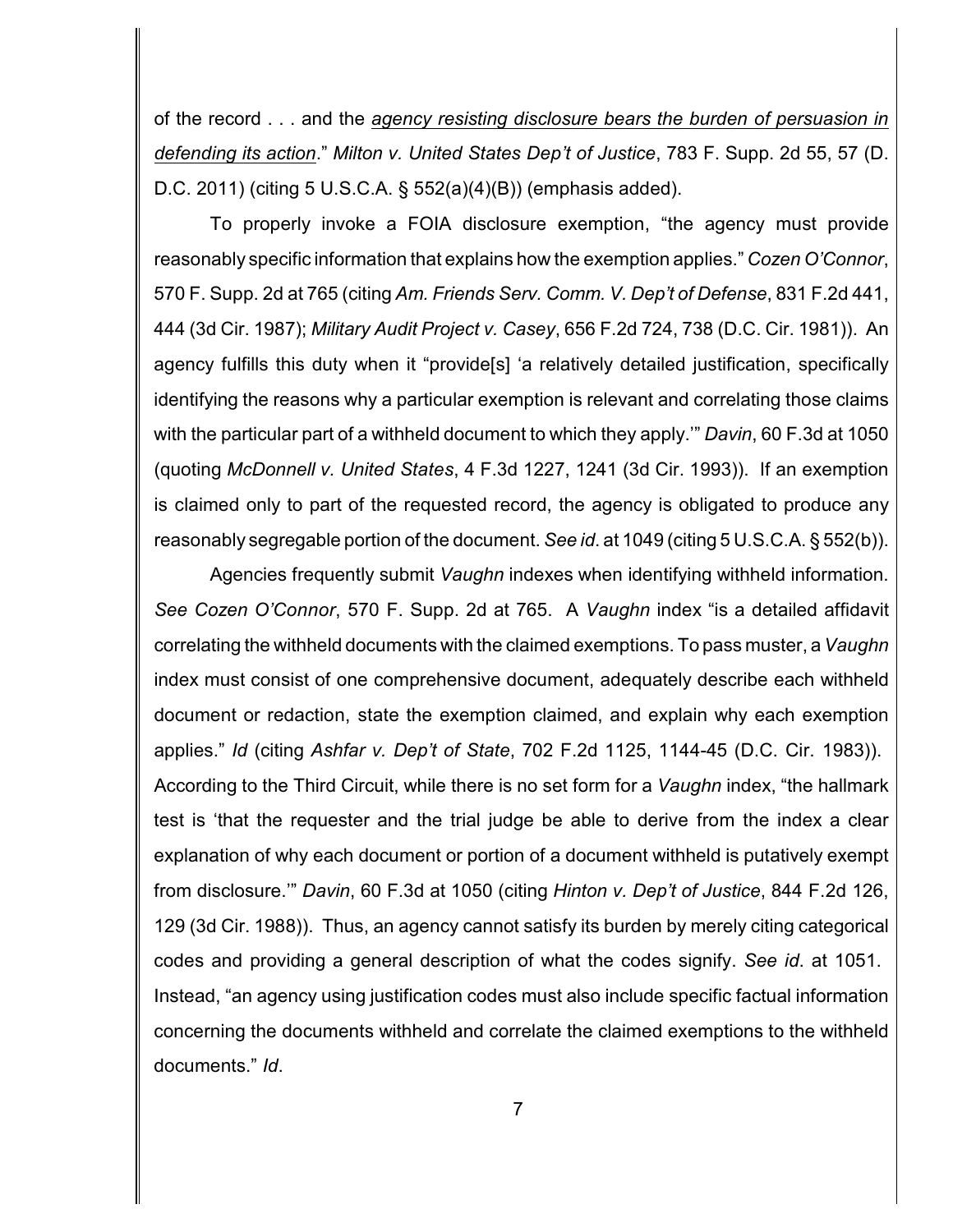### **C. Summary Judgment Standards**

Once the relevant documents subject to a FOIA request are identified, FOIA cases are typically resolved on summary judgment. *See Panton v. Bureau of Prisons*, No. 4:07- CV-1835, 2008 WL 4820655, at \*2 (M.D. Pa. 2008) (citing *Wickwire Gavin, P.C. v. USPS*, 356 F.3d 588, 591 (4th Cir. 2004)).

Summary judgment is appropriate "if the pleadings, the discovery and disclosure materials on file, and any affidavits show that there is no genuine issue as to any material fact and that the movant is entitled to judgment as a matter of law." Fed.R.Civ.P. 56(c) (2). A fact is material if proof of its existence or nonexistence might affect the outcome of the suit under the applicable substantive law. *See Anderson v. Liberty Lobby, Inc.*, 477 U.S. 242, 248, 106 S.Ct. 2505, 91 L.Ed.2d 202 (1986).

Where there is no material fact in dispute, the moving party need only establish that it is entitled to judgment as a matter of law. Fed.R.Civ.P. 56(c)(2). Where, however, there is a disputed issue of material fact, summary judgment is appropriate only if the factual dispute is not a genuine one. *See Anderson*, 477 U.S. at 248. An issue of material fact is genuine if "a reasonable jury could return a verdict for the nonmoving party." *Id*. Where there is a material fact in dispute, the moving party has the initial burden of proving that: (1) there is no genuine issue of material fact; and (2) the moving party is entitled to judgment as a matter of law. *See* Charles Alan Wright & Arthur R. Miller, Federal Practice and Procedure: Civil 2D § 2727 (2d ed.1983). The moving party may present its own evidence or, where the nonmoving party has the burden of proof, simply point out to the Court that "the nonmoving party has failed to make a sufficient showing on an essential element of her case." *Celotex Corp. v. Catrett*, 477 U.S. 317, 323, 106 S.Ct. 2548, 91 L.Ed.2d 265 (1986).

All doubts as to the existence of a genuine issue of material fact must be resolved against the moving party, and the entire record must be examined in the light most favorable to the nonmoving party. *See White v. Westinghouse Elec. Co.*, 862 F.2d 56, 59 (3d Cir.1988). Once the moving party has satisfied its initial burden, the burden shifts to the non-moving party to either present affirmative evidence supporting its version of the material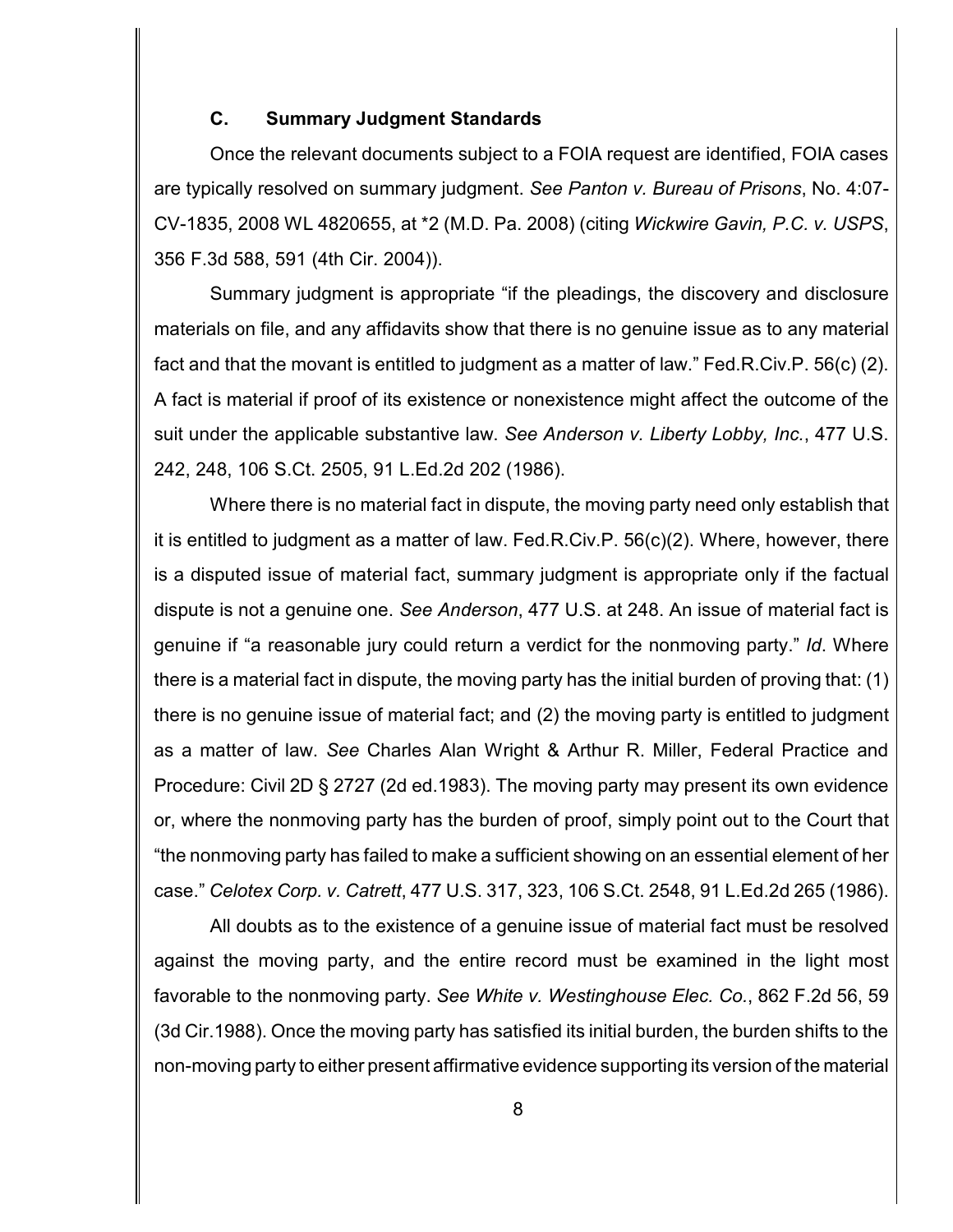facts or to refute the moving party's contention that the facts entitle it to judgment as a matter of law. *Anderson*, 477 U.S. at 256–57. The Court need not accept mere conclusory allegations, whether they are made in the complaint or a sworn statement. *See Lujan v. Nat'l Wildlife Fed'n*, 497 U.S. 871, 888, 110 S.Ct. 3177, 111 L.Ed.2d 695 (1990). In deciding a motion for summary judgment, "the judge's function is not himself to weigh the evidence and determine the truth of the matter but to determine whether there is a genuine issue for trial." *Anderson*, 477 U.S. at 249.

In the specific context of a FOIA action, the Court of Appeals for the District of Columbia has articulated the following standard for an agency to obtain summary judgment:

[T]he agency must show, viewing the facts in the light most favorable to the requester, that there is no genuine issue of material fact. To meet this burden, 'the agency must demonstrate that it has conducted a search reasonably calculated to uncover all relevant documents.' *The question is not whether there might exist any other documents possibly responsive to the request, but rather whether the search for those documents was adequate*. The adequacy of the search, in turn, is judged by a standard of reasonableness and depends, not surprisingly, upon the facts of each case. In demonstrating the adequacy of the search, the agency may rely upon reasonably detailed, nonconclusory affidavits submitted in good faith.

*Steinberg v. United States Dep't of Justice*, 23 F.3d 548, 551 (D.C. Cir. 1994) (citing *Weisberg v. Dep't of Justice*, 745 F.2d 1476, 1485 (D.C. Cir. 1984)) (internal citations omitted) (emphasis added).

## **2. Plaintiff's Motion for Summary Judgment**

On May 13, 2009, Plaintiff filed his Motion for Summary Judgment. (Doc. 20.) Magistrate Judge Mannion rejected Plaintiff's sole argument that Defendants' records search was unreasonable and recommended that Plaintiff's summary judgment motion be denied. (Doc. 71.) In reaching this conclusion, Magistrate Judge Mannion refused to consider affidavits offered in support of Plaintiff's Motion for Summary Judgment prepared by Marshall Woodley and Erik V. Huey because the affidavits failed to comply with Federal Rule of Civil Procedure 56(e). (Doc. 71.) Plaintiff objects to the recommendation as to both the Magistrate Judge's refusal to consider the Woodley and Huey Affidavits and to the finding that Defendants' search was reasonable. (Doc. 76.) The Court addresses each of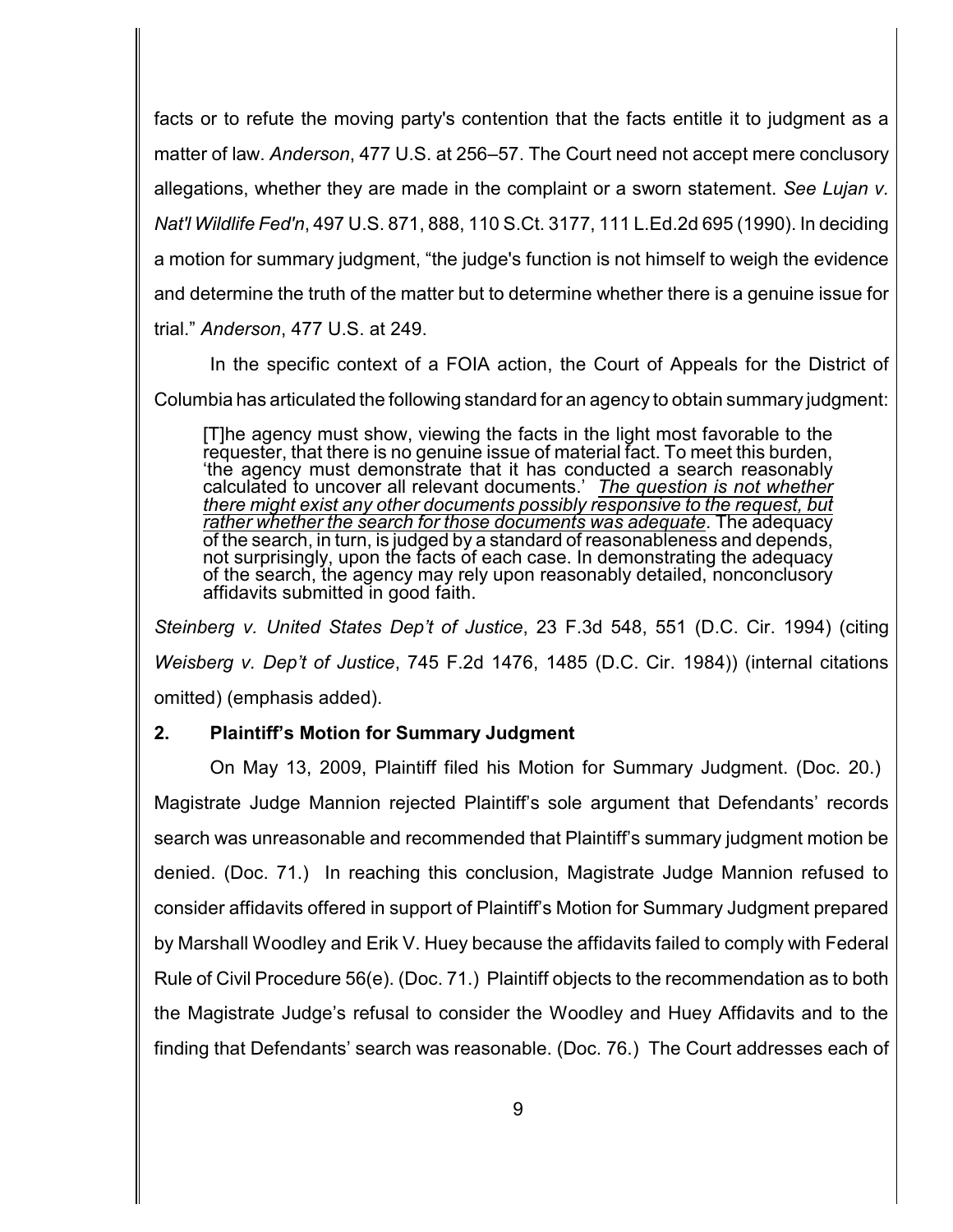these arguments in turn.

## **A. Plaintiff's Summary Judgment Affidavits**

In support of Plaintiff's Motion for Summary Judgment, Plaintiff provided affidavits prepared by Marshall Woodley and Erik V. Huey. (Doc. 21.) According to Plaintiff, the affidavits establish the following materials exist and are in Defendant's possession despite Defendants' failure to produce them:

(a) photographs identified in the complaint taken by defendants on or about January 24, 1981 as set forth in the complaint; (b) various investigative reports from the FBI and taped conversations on or about/before January 24, 1981; (c) taped conversations between informant and F.B.I. Agent, Ralph Huey, Plaintiff and Ted Slagel and James Huey via telephone and/or in person on or before January 24, 1981.

(Doc. 20.) The affidavits, however, are not based on the personal knowledge of the afffiants; instead, the affiants rely on information provided by a third-party- Plaintiff's appellate attorney, and now Judge for the United States Court of Appeals for the Third Circuit, the Honorable Thomas I. Vanaskie, who represented Plaintiff in his direct appeals in the 1980s. (Doc. 21.)

Magistrate Judge Mannion refused to consider the Woodley and Huey Affidavits in passing on Plaintiff's summary judgment motion. According to Magistrate Judge Mannion, "the plaintiff's supporting affidavits should not be considered as they do not comply with the requirements of Federal Rule of Civil Procedure 56(e). Specifically, the affidavits contain inadmissible hearsay." (Doc. 71.)

Rule 56(c)(4), which contains provisions of former Rule 56(e), provides that "[a]n affidavit or declaration used to support a motion must be made on personal knowledge, set out facts that would be admissible in evidence, and show that the affiant or declarant is competent to testify on the matters stated." Fed. R. Civ. P. 56(c)(4). As such, a court should not credit statements in affidavits that amount to "unsupported assertions made in the absence of personal knowledge," *Reynolds v. Dep't of Army*, 439 Fed. Appx. 150, 152 (3d Cir. 2011), and "hearsay statements that would be inadmissible at trial may not be considered for purposes of summary judgment." *Smith v. City of Allentown*, 589 F.3d 684,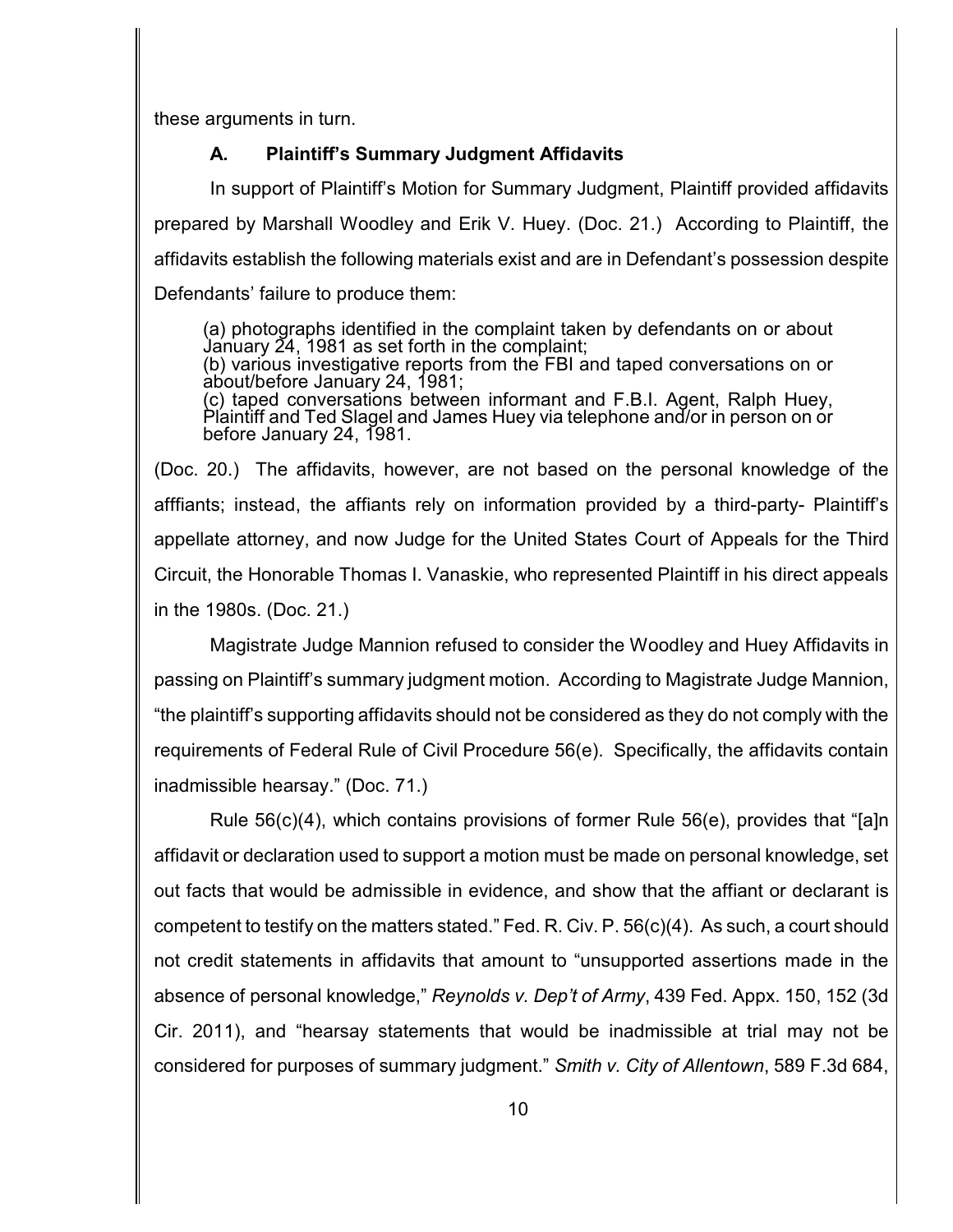693 (3d Cir. 2009). Nevertheless, courts in the Third Circuit may consider "hearsay evidence produced in an affidavit opposing summary judgment . . . if the out-of-court declarant could later present the evidence through direct testimony, i.e., in a form 'that would be admissible at trial.'" *J.F. Feeser, Inc. V. Serv-A-Portion, Inc.*, 909 F.2d 1524, 1542 (3d Cir. 1990) (quoting *Williams v. Borough of West Chester*, 891 F. 2d 458, 465-66 n.12 (3d Cir. 1989)); *see also Petruzzi's IGA Supermarkets, Inc. V. Darling-Delaware Co.*, 998 F.2d 1224, 1235 n.9 (3d Cir. 1993) (inadmissible hearsay statement can be considered on a motion for summary judgment when statement is "capable of being admissible at trial"); *Connors v. Connors*, No. 3:07-CV-2186, 2010 WL 2261450, at \*7 (M.D. Pa. June 1, 2010) ("[t]he Third Circuit Court of Appeals has held that inadmissible evidence can be considered on summary judgment, so long as it is capable of being presented in an admissible form at the time of trial").

Hearsay is a statement, other than one made by the declarant, "offered in evidence to prove the truth of the matter asserted." *Flickinger v. Toys R Us, Inc.,* No. 3-10-CV-305, 2011 WL 2160493, at \*6 (M.D. Pa. May 31, 2011) (citing Fed. R. Evid. 801(c)). "Whether hearsay evidence is offered to prove the truth of the matter asserted 'is a question of law .'" *Gov't of V.I. v. Muiruri*, 340 Fed. Appx. 794, 798 (3d Cir. 2009) (quoting *United States v. Sallins*, 993 F.2d 344, 346 (3d Cir. 1993)).

Here, Magistrate Judge Mannion correctly identified the statements contained in the Woodley and Huey Affidavits to be hearsay. The statements contained in the affidavits are not based on the personal knowledge of the affiants. Instead, the affiants set forth information based on the knowledge and statements of a non-testifying declarant. (Doc. 21.) As Plaintiff seeks to offer these third-party statements to prove the existence of the materials identified in Plaintiff's summary judgment motion, such statements fall within the classic definition of hearsay.

The Magistrate Judge, however, improperly concluded that the hearsay statements could not be considered on the motion for summary judgment. (Doc. 71.) As noted previously, the Third Circuit has held that courts may consider inadmissible evidence on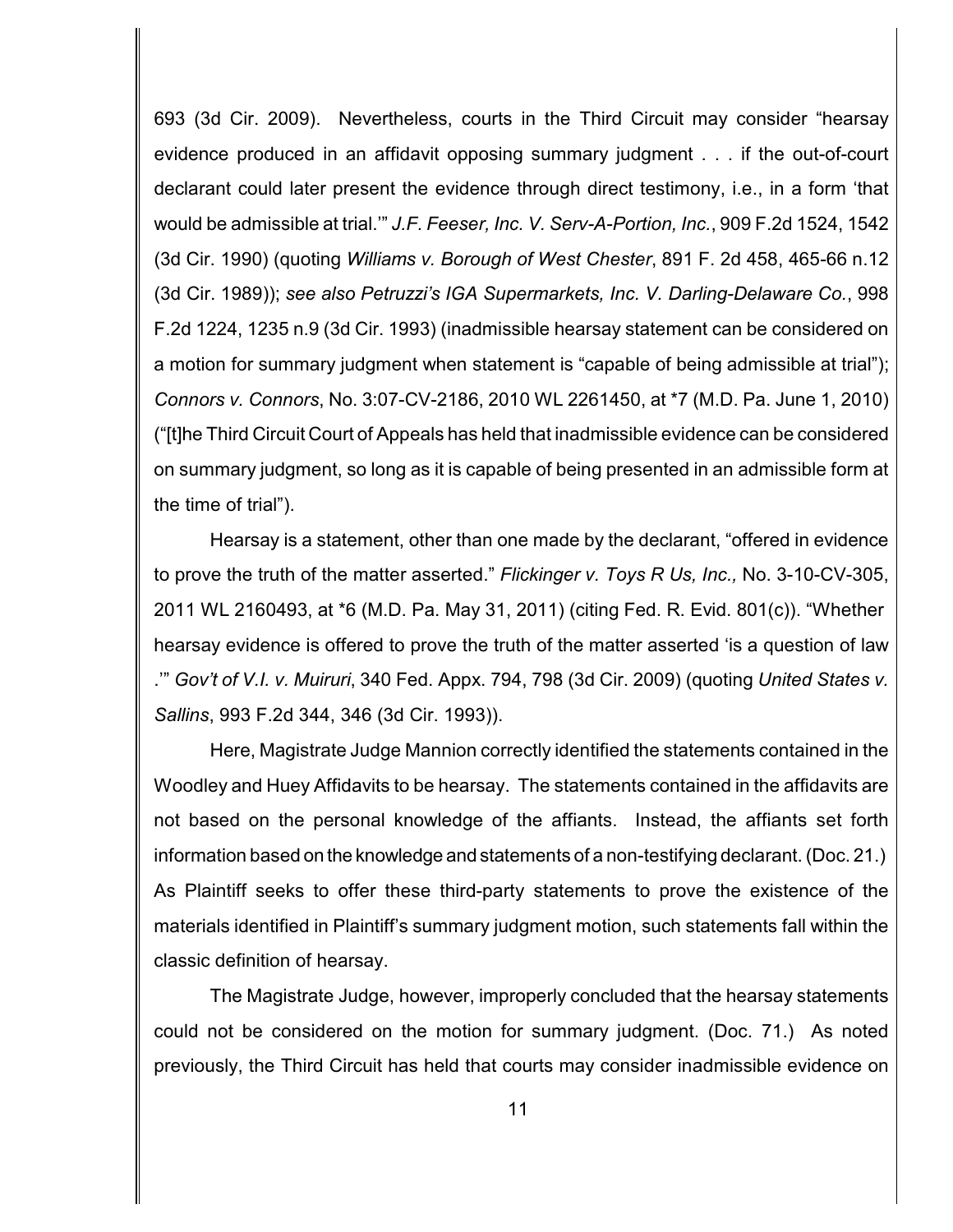summary judgment if the evidence is capable of being presented in an admissible form at trial. *See, e.g., J.F. Feeser, Inc.*, 909 F.2d at 1542; *Petruzzi's IGA Supermarkets, Inc.*, 998 F.2d at 1235 n.9. Here, Magistrate Judge Mannion erred in failing to determine whether the declarant could be available to testify in future proceedings in this matter. However, even if Magistrate Judge Mannion had considered the affidavits, it would not alter the Court's decision to deny Plaintiff's motion for summary judgement because, as set forth below, Defendants conducted an adequate search for documents responsive to Plaintiff's request.

### **B. The Adequacy of Defendants' Search**

Plaintiff's motion for summary judgment is premised on Defendants failure to properly establish the adequacy of the search for materials responsive to Plaintiff's request. "The relevant inquiry is not 'whether there might exist any other documents possibly relevant to the request, but rather whether the search for those documents was adequate." *Addelfattah v. United States Dep't of Homeland Sec.*, 488 F.3d 178, 182 (3d Cir. 2007) (quoting *Weisberg***,** 745 F.2d at 1485). For an agency to demonstrate that the search was adequate, the agency should provide "'a reasonably detailed affidavit, setting forth the search terms and the type of search performed, and averring that all files likely to contain responsive materials . . . were searched.'" *Id* (quoting *Valenci-Lucena v. United States Coast Guard*, 180 F.3d 321, 326 (D.C. Cir. 1999)). In essence, the search must be thorough enough to reasonably assure that files likely to contain the requested information have been searched. *See Cozen O'Connor*, 570 F. Supp. 2d at 766. The search need "not be exhaustive, [but] it must be adequate." *Id*.

The adequacy of a FOIA search depends on the circumstances of the case. *See Ground Saucer Watch, Inc. v. CIA*, 692 F.2d 770, 771 (D.C. Cir. 1981).As set forth by the District Court for the Eastern District of Pennsylvania:

The adequacy inquiry starts with the presumption that the agency affidavits and the related searches were made in good faith. However, the good faith presumption can be overcome by contrary record evidence or evidence of bad faith. To rebut the presumption, the requester must present more than purely speculative claims about the existence and discoverability of documents. Speculation that uncovered documents may exist is insufficient to show that the agency's search was unreasonable. On the other hand, a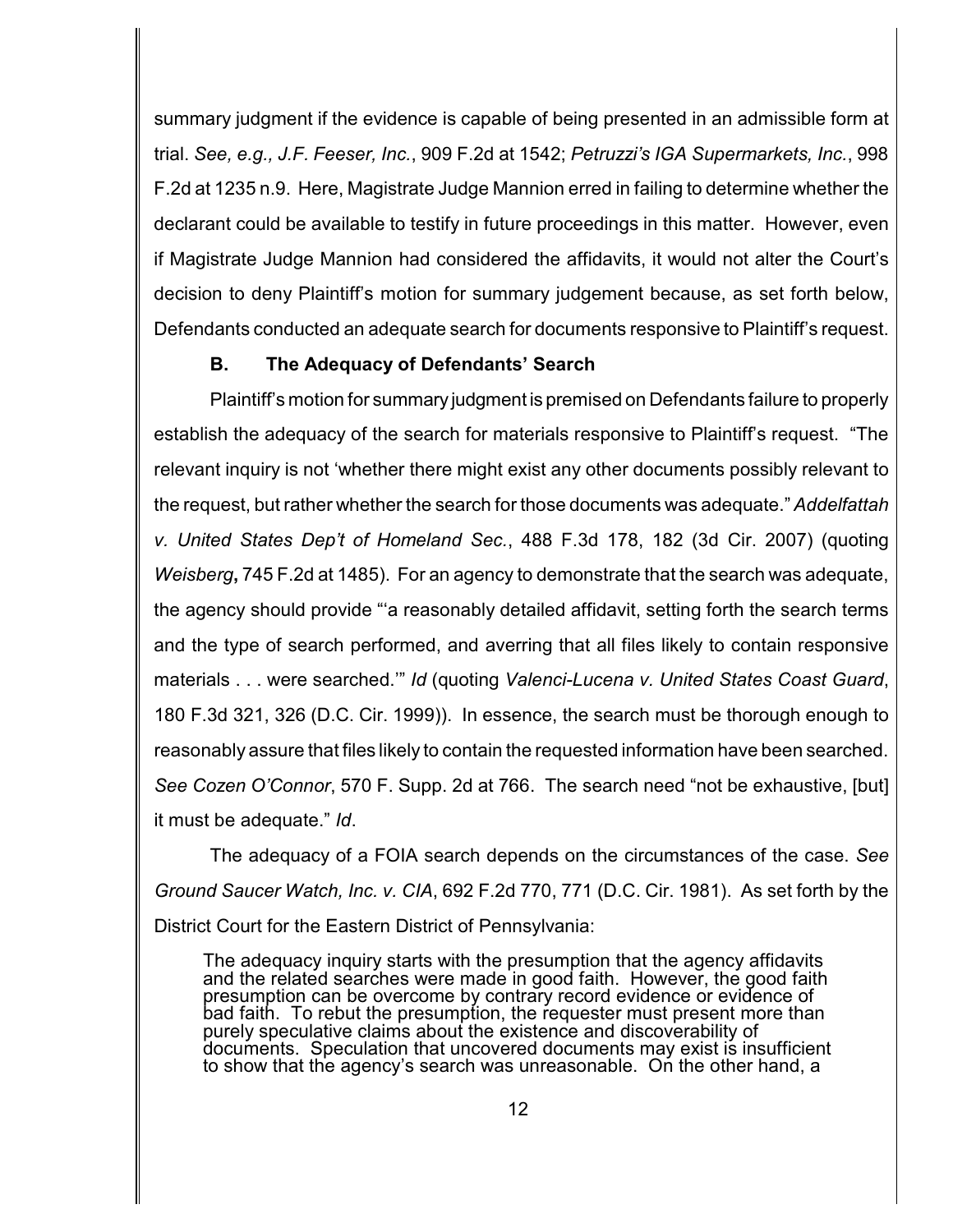well defined request coupled with facts, not speculation, that indicates materials do exist and were overlooked raises a substantial doubt whether an adequate search was performed.

*Cozen O'Connor*, 570 F. Supp. 2d at 766.

The Court, upon a *de novo* review of the record, finds that Defendants have

adequately searched for documents responsive to Plaintiff's request. The procedures

used by Defendants to locate documents responsive to Plaintiff's request are set forth in

the Supplemental Hardy Declaration. (Doc. 63.) The Supplemental Hardy Declaration

describes the FBI's records systems as follows:

(12) The Central Records Systems ("CRS") enables the FBI to maintain information which it has acquired in the course of fulfilling its mandated law enforcement responsibilities. The records maintained in the CRS consist of administrative, applicant, criminal, personnel, and other files compiled for law enforcement purposes. This system consists of a numerical sequence of files, called FBI "classifications," which are broken down according to subject matter. The subject matter of a file may relate to an individual, organization, company, publication, activity or foreign intelligence matter (or program). Certain records in the CRS are maintained at FBIHQ. Records that are pertinent to specific field offices of the FBI are maintained in those field offices. Although the CRS is primarily designed to serve as an investigative tool, the FBI searches the CRS for documents that are potentially responsive to FOIPA requests. The mechanism that the FBI uses to search the CRS is the Automated Case Support System ("ACS").

(13) The retrieval of data from the CRS is made possible through the ACS using the General Indices, which are arranged in alphabetical order. The General Indices consist of index cards on various subject matters that are searched either manually or through the automated indices. The entries in the General Indices fall into two categories:

(a) A "main" entry  $-$  A "main" entry, or "main" file, carries the name corresponding with a subject of a file contained in the CRS.

(b) A "reference" entry – A "reference" entry, sometimes called "cross-references," are generally only a mere mention or reference to an individual, organization, or other subject matter, contained in a document located in another "main" file on a different subject matter.

(14) Access to the CRS files in FBI Field Offices is also obtained through the General Indices (automated and manual), which are likewise arranged in alphabetical order, and consist of an index on various subjects, including the names of individuals and organizations. Searches made in the General Indices to locate records concerning a particular subject, such as Joseph P. Frankenberry, are made by searching the subject requested in the index. FBI Field Offices have automated indexing functions.

(15) On or about October 16, 1995, the ACS system was implemented for all Field Offices, Legal Attaches ("Legats"), and FBIHQ in order to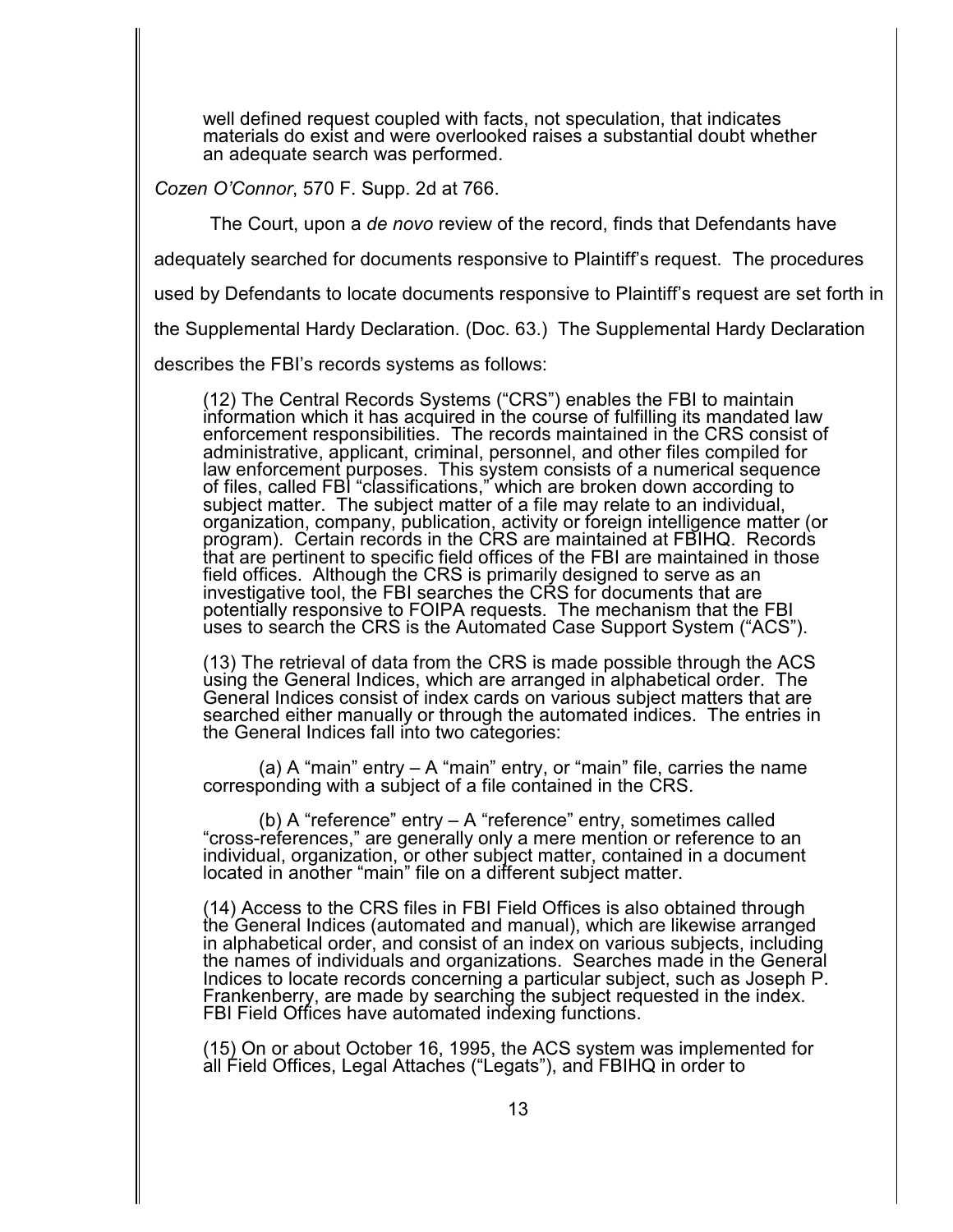consolidate portions of the CRS that were previously automated. ACS can be described as an internal computerized system of the CRS. Because the CRS cannot electronically query the case files for data, such as an individual's name or social security number, the required information is duplicated and moved to the ACS so that it can be searched. Over 105 million records from the CRS were converted from automated systems previously used by the FBI. Automation did not change the CRS; instead, automation has facilitated more economic and expeditious access to records maintained in the CRS.

(16) The ACS consists of three integrated, yet separately functional, automated applications that support case management functions for all FBI investigative and administrative cases:

(a) Investigative Case Management ("ICM")- ICM provides the ability to open, assign, and close investigative and administrative cases as well as set, assign, and track leads. The Office of Origin ("OO"), which sets leads for itself and other field offices, as needed, opens a case. The field offices that receive leads from the OO are referred to as Lead Offices ("Los"), formerly known as Auxiliary Offices. When a case is opened, it is assigned a Universal Case File Number ("UCFN,") which is used by all FBIHQ, as well as all FBI field offices and Legats that are conducting or assisting in the investigation. Using the file number "87-HQ-12345" as an example, an explanation of the UCFN is as follows: "87" indicates the classification for the specific type of investigation, in this case is "Interestate Transportation of Stolen Property;" "HQ" is the abbreviated form used for the OO of the investigation, in this case is Headquarters; and "12345" denotes the individual case file number for the particular investigation.

(b) Electronic Case File ("ECF")- ECF serves as the central electronic repository for the FBI's official text-based documents. ECF supports the universal serial concept in that only the creator of a document serializes it into a file. This provides a single source entry of serials into the computerized ECF system. All original series are maintained in the OO case file.

(c) Universal Index ("UNI")- UNI continues the universal concepts of ACS by providing a complete subject/case index to all investigative and administrative cases. Only the OO is required to index; however, the LOs may index additional information as needed. UNI, an index of approximately 105 millions records, functions to index names to cases, and to search names and cases for use in FBI investigations. Names of individuals or organizations are recorded with identifying applicable information such as date or place of birth, race, sex, locality, Social Security number, address, and/or date of event.

(17) The decision to index names other than subjects, suspects, and victims is a discretionary decision made by the FBI Special Agent ("SA")- and on occasion, support employees- assigned to work on the investigation, the Supervisory SA ("SSA") in the field office conducting the investigation, and the SSA at FBIHQ. The FBI does not index every name in its files; rather, it indexes only that information considered to be pertinent, relevant, or essential for future retrieval. Without a "key" (index) to this enormous amount of data, information essential to ongoing investigations could not be readily retrieved. The FBI files would thus be merely archival in nature and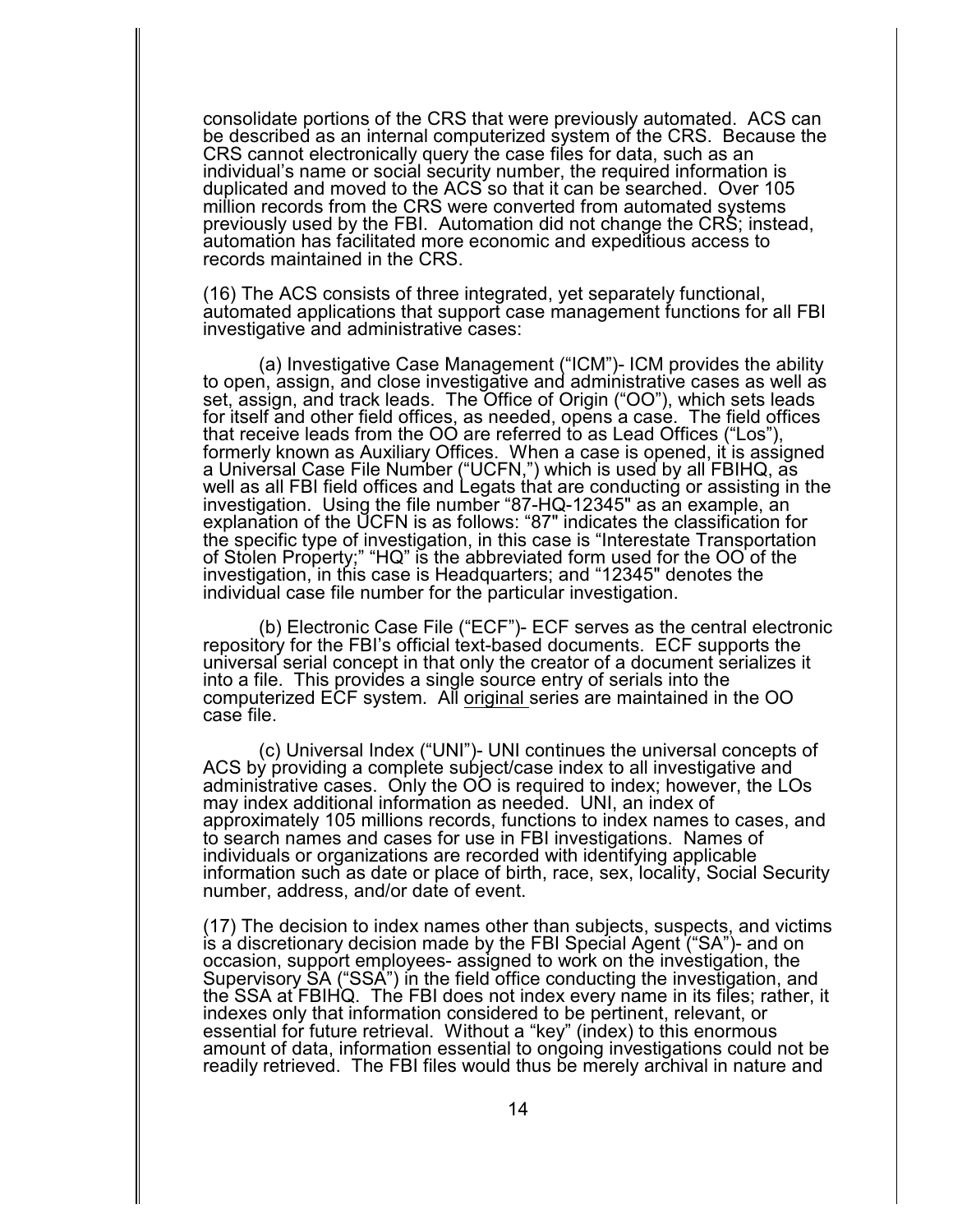could not be effectively used to serve the mandated missions of the FBI, which is to investigate violations of federal criminal and national security statutes. Therefore, the General Indices to the CRS files are the means by which the FBI can determine what retrievable information, if any, the FBI may have in its CRS files on a particular subject matter or individual, such as Joseph P. Frankenberry.

(Doc. 63.)

As to the specific search for records responsive to Plaintiff's request, the

Supplemental Hardy Declaration provides:

(18) In response to plaintiff's FBIHQ request, the FBI conducted a search of the FBIHQ indices to the CRS to identify all potentially responsive files indexed to Joseph P. Frankenberry. This search would locate records using the phonetic sounds of the last, middle, and first names relating to the following name: "Joseph P. Frankenberry." The FBI also used plaintiff's date of birth to facilitate the identification of requested records. As a result of this search, three main files were identified as responsive. After careful review, the FBI processed and released non-exempt information from files 95-HQ-241933, 87-HQ-150616, and 183-HQ-4763.

(19) The FBI's current policy is to search for and identify only "main" files responsive to FOIA/PA requests at the initial stage, and as a result, no cross-references were included in the FBI's initial response. Subsequently, the FBI conducted an additional search of the CRS to locate crossreferences responsive to plaintiff's request using the same search terms as above: "Joseph P. Frankenberry." The second search of the CRS revealed a cross-reference maintained on microfilm in file 17-19658 (Veterans' Administration Matters); however, after numerous attempts, the FBI has been unable to locate this file and therefore determine if this crossreference is identical to the subject. The FBI conducted a search reasonably designed to yield documents responsive to plaintiff's request directed to FBIHQ.

(20) In accordance with U.S. Department of Justice FOIA regulations, 28 C.F.R. §§ 16.3(a) and 16.41(a), FOIA/PA requesters are placed on constructive notice that it is incumbent upon them to direct their requests to those FBI field offices most likely to maintain responsive records. Mr. Frankenberry's FOIA/PA request was directed to FBIHQ. As a result, the FBI's search efforts were limited to only those records maintained at FBIHQ.

### (Doc. 63.)

The above quoted portions of the Supplemental Hardy Declaration demonstrate

that Defendants conducted a reasonable search for records responsive to Plaintiff's

request. The Supplemental Hardy Declaration provides, in detail, an explanation of the

FBI's record system. In particular, the Supplemental Hardy Declaration sets forth the

manner with which FBI records are stored and retrieved and the basis for the FBI's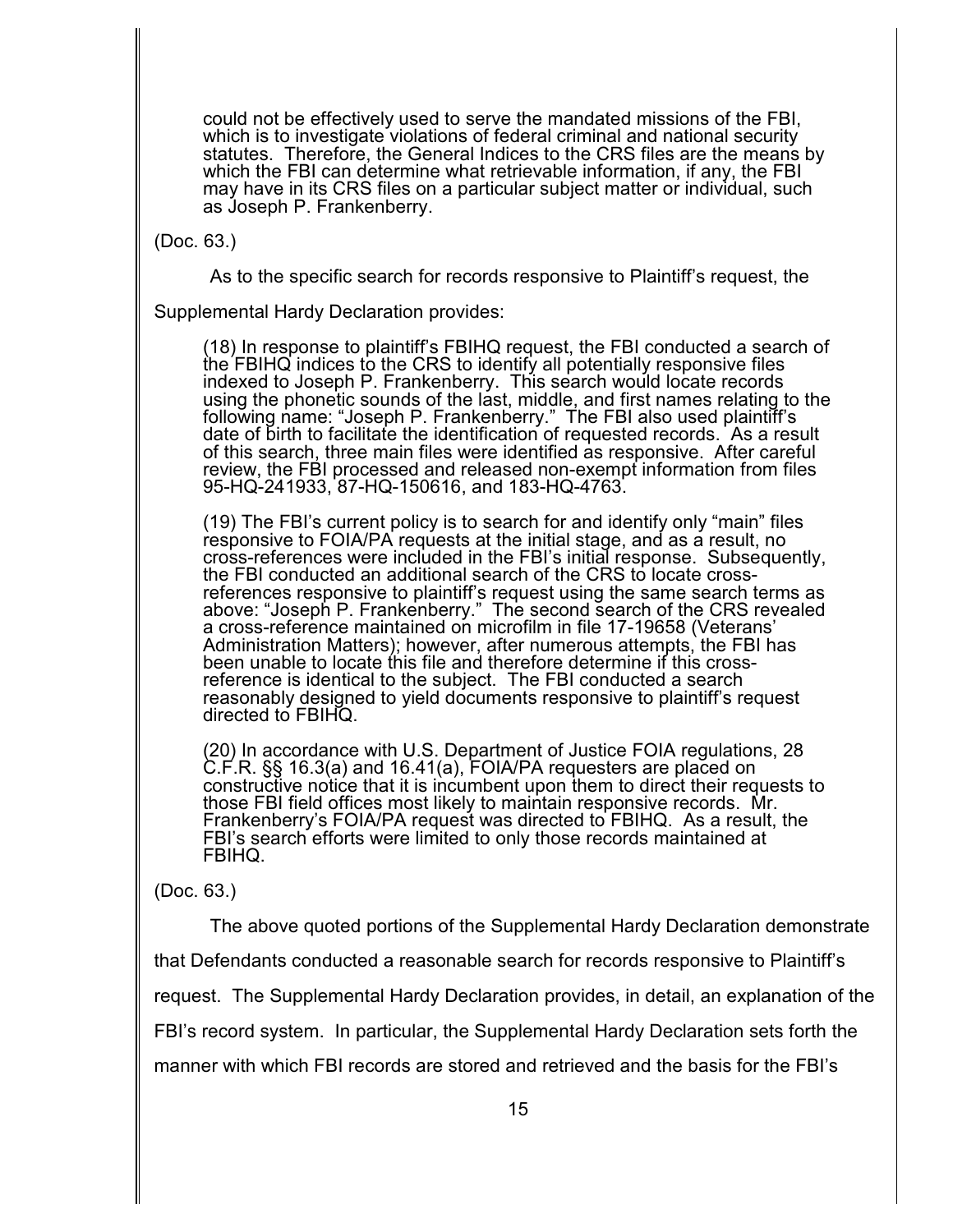indexing method. Such a detailed description demonstrates the adequacy of Defendants' search procedures.

Moreover, Defendants adequately searched for documents responsive to Plaintiff's request. Here, the Supplemental Hardy Declaration makes clear that Defendants conducted both a "main" search and an additional "cross-reference" search. As a result, Defendants located 321 pages responsive to Plaintiff's request, with Defendants releasing 267 of these pages to Plaintiff. (Doc. 63.) Because "[t]he relevant inquiry is not 'whether there might exist any other documents possibly relevant to the request, but rather whether the search for those documents was adequate," *Addelfattah*, 488 F.3d at 182 (quoting *Weisberg***,** 745 F.2d at 1485), Defendants' detailed account of the methods and procedures followed in searching for documents responsive to Plaintiff's request demonstrates the sufficiency of Defendants' search. As such, the Court will adopt the Magistrate Judge's recommendation and Plaintiff's summary judgment motion will be denied.

Although the Court is cognizant of Plaintiff's steadfast insistence on the existence of relevant documents that have not been produced by Defendants here, Plaintiff's request was directed solely to FBI Headquarters (Doc.  $63.$ )<sup>2</sup> Because Plaintiff only requested documents from FBI Headquarters, and not the field office where the alleged documents may more likely be located, Defendants, pursuant to Department of Justice FOIA/PA regulations, were only obligated to search FBI Headquarters' records. *See* 28 C.F.R. § 16.3(a) (2011) ("for records held by a field office of the Federal Bureau of

<sup>&</sup>lt;sup>2</sup> Plaintiff argues that his FOIA request was sent to FBI Headquarters pursuant to the suggestion of an Assistant United States Attorney. (Doc. 31.) The correspondence between Plaintiff and the United States Attorney's Office, however, emphasizes that the attorney is "not aware of the guidelines which govern FBI disclosures so I make no representations with respect to the action, if any, on your possible FOIA request. (Doc. 31.) Thus, Plaintiff had an independent obligation to verify the proper FBI facility for which to send his FOIA request.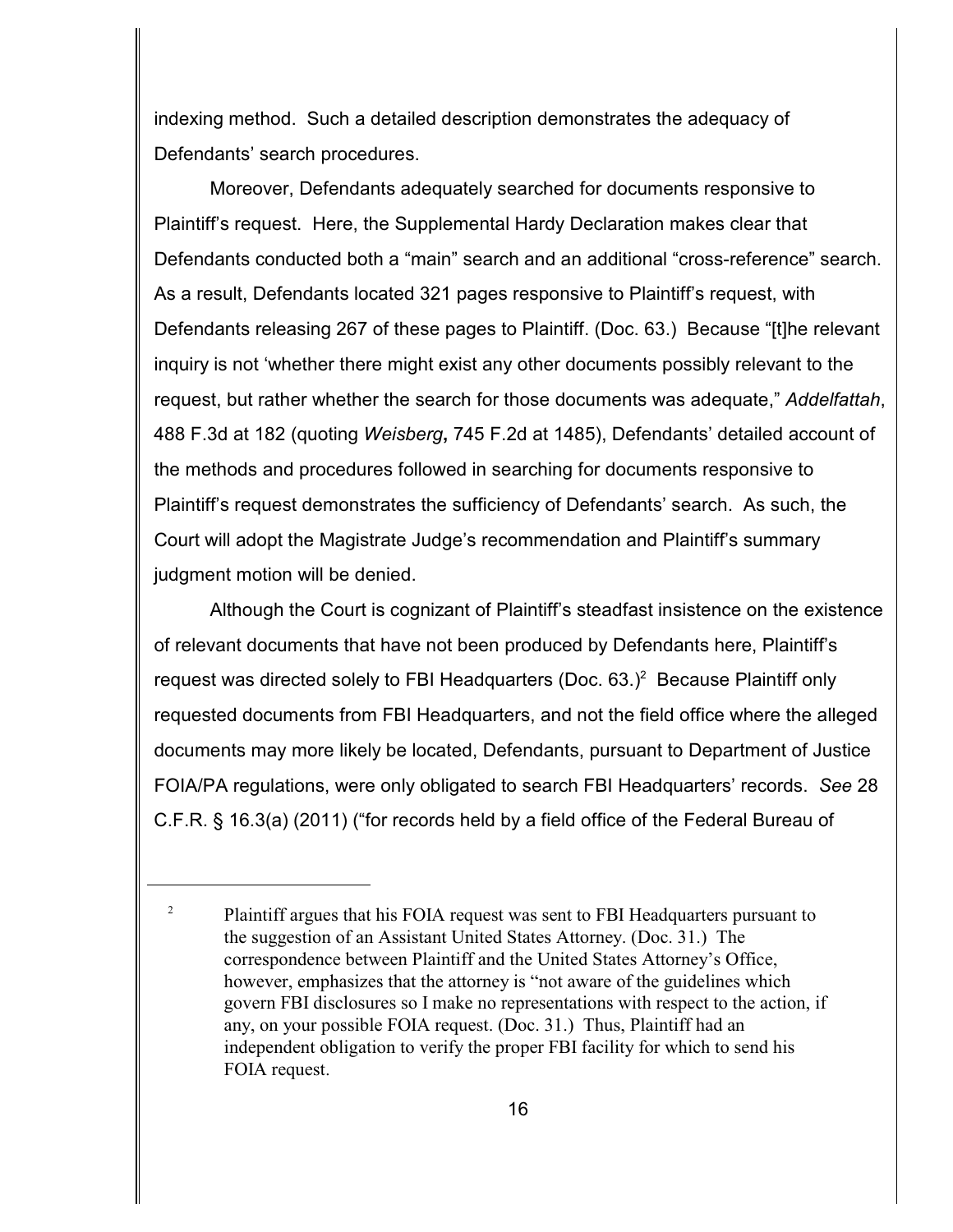Investigation . . . you must write directly to that FBI . . . field office address"); 28 C.F.R. 16.41(a) (2011) ("for records held by a field office of the Federal Bureau of Investigation (FBI) . . . you must write directly to that FBI . . . field office address"); *see also Clemente v. FBI*, 741 F. Supp. 2d 64 (D. D.C. 2010) ("in response to a FOIA request made only to [FBI Headquarters], the FBI is not required to locate, retrieve, or release documents located not at [FBI Headquarters], but at regional field offices"). Thus, even if the documents sought by Plaintiff exist but are maintained at a field office not subject to Plaintiff's request, such a scenario does not render Defendants' search of documents maintained at the FBI facility requested by Defendant inadequate. The Court will deny Plaintiff's motion for summary judgment.

#### **3. Defendants' Motion for Summary Judgment**

Defendants' Motion for Summary Judgment is premised on two points. (Doc. 31.) First, Defendants argue that the search for records responsive to Plaintiff's request was reasonable. As previously discussed, Defendants sufficiently searched for documents related to Plaintiff's request maintained at FBI Headquarters. As such, summary judgment for Defendants is proper on this basis.

Second, Defendants assert that summary judgment is appropriate because no documents have been improperly withheld from Plaintiff. To support Defendants' argument that no documents have been improperly withheld, Defendants have provided a supplemental 239 page *Vaughn* index. (Doc. 63.) The supplemental *Vaughn* index provides a summary of the justification categories relied on by Defendants to withhold information responsive to Plaintiff's request as well as narrative descriptions setting forth the FBI's justification for withholding each particular category of information under the applicable statutory exemption. Plaintiff, however, challenges the sufficiency of the supplemental *Vaughn* index. According to Plaintiff, the supplemental index does not correlate the claimed exemption to the withheld information and that there is "no specific contextual link provided by the defendants between the redacted material and the exemption claimed by the defendants." (Doc. 66.) For summary judgment to be proper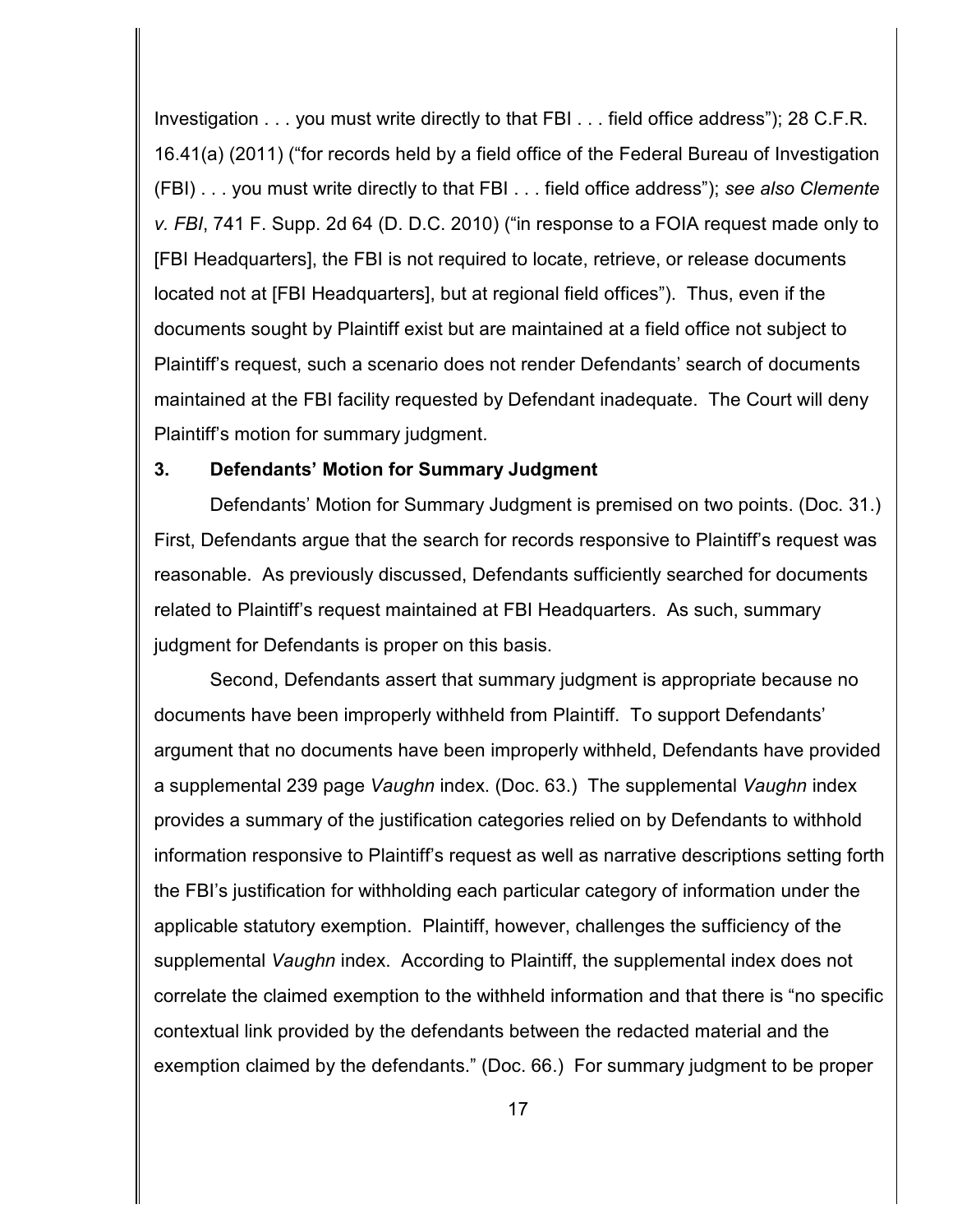on Defendants' argument that no responsive documents have been improperly withheld, Defendants must demonstrate: (1) the justification for withholding is described with reasonable specificity; (2) a logical connection between the information withheld and the exemption claimed; and (3) the supporting affidavits are not controverted by contrary evidence in the record or evidence of bad faith. *See Davin*, 60 F.3d at 1050. As Defendants rely on multiple exemptions to justify the withholding of responsive information, each exemption cited by Defendants will be addressed *in seratim*.

### **A. (b)(2) Exemption**

Defendants claim exemption (b)(2)-1, in conjunction with exemption (b)(7)(E)-1, on eleven (11) separate pages to withhold from disclosure information relating to FBI investigative techniques and procedures used on Form FD-515. Defendants rely on exemption (b)(2)-2, in conjunction with exemption (b)(7)(E)-2, on thirteen (13) different pages to withhold information relating to FBI investigative techniques and procedures generally. And, Defendants assert exemption (b)(2)-3, in conjunction with (b)(7)(E)-3, on five (5) separate pages to withhold polygraph information.

Exemption (b)(2) shields from disclosure information "related solely to the internal personnel rules and practices of an agency." 5 U.S.C.A. § 552(b)(2). When an agency seeks to invoke exemption (b)(2), the agency must show that the withheld information falls within the statutory language of the exemption. *See Cozen O'Connor*, 570 F. Supp. at 774-75 (citing *Schwaner v. Dep't of Air Force*, 898 F.2d 793, 794 (D.C. Cir. 1990). The statutory language, according to the D.C. Circuit in *Crooker v. Bureau of Alcohol, Tobacco & Firearms*, 670 F.2d 1051, 1056 (D.C. Cir. 1981), *abrogated by Milner v. United States Dep't of Navy*, 131 S. Ct. 1259, 179 L. Ed. 2d 268 (2011), encompassed "not merely minor employment matters, but may cover other rules and practices governing agency personnel, including significant matters like job training for law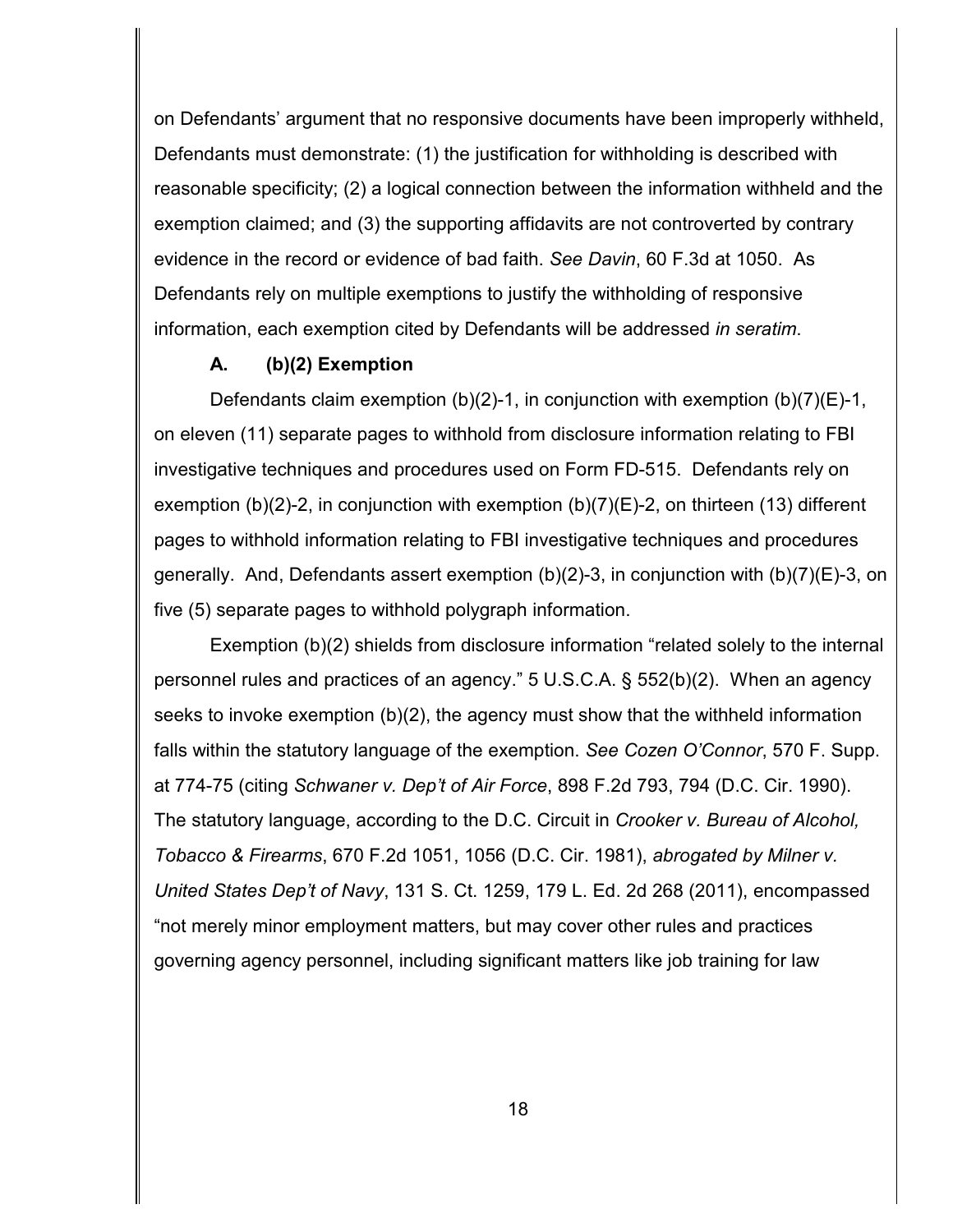enforcement personnel." Three Courts of Appeals<sup>3</sup> subsequent to *Crooker* distinguished between the "low-2" exemption, which included "predominantly internal documents that deal with trivial administrative matters," and the "high-2" exemption which included "predominantly internal documents the disclosure of which would risk circumvention of agency statutes and regulations." *Schiller v. N.L.R.B.*, 964 F.2d 1205, 1207 (D.C. Cir. 1992), *abrogated by Milner*, 131 S. Ct. 1259.

In 2011, however, the interpretation of the (b)(2) exemption to include a distinction between "low-2" and "high-2" material was rejected by the Supreme Court. *See Milner*, 131 S. Ct. at 1271. In *Milner*, the petitioner submitted FOIA requests to the Navy seeking Explosive Safety Quantity Distance ("ESQD") information related to the Navy's operations at Naval Magazine Indian Island in Puget Sound, Washington. *See id*. at 1263-64. ESQD information assists the Navy in designing and constructing explosive storage facilities so as to prevent a chain reaction in the event of detonation. *See id*. at 1263. Frequently, these ESQD calculations are incorporated into maps setting forth the potential effects of hypothetical explosions. *See id*.

In 2003 and 2004, petitioner submitted FOIA requests for all ESQD information relating to Indian Island. *See id*. at 1264. The Navy, however, relying on exemption (b)(2), "refused to release the data, stating that disclosure would threaten the security of the base and surrounding community." *Id*. The District Court for the Western District of Washington granted summary judgment to the Navy and the Ninth Circuit Court of Appeals affirmed, relying on the "high-2" exemption developed by the D.C. Circuit in

<sup>&</sup>lt;sup>3</sup> The Courts of Appeals adopting the D.C. Circuit's "low-2", "high-2" distinction were the Second Circuit, *Massey v. FBI*, 3 F.3d 620 (2d Cir. 1993), the Seventh Circuit, *Kaganove v. EPA*, 856 F.2d 884 (7th Cir. 1988), and the Ninth Circuit, *Milner v. United States Dep't of Navy*, 575 F.3d 959 (9th Cir. 2009). Conversely, prior to *Crooker*, three Courts of Appeals had taken a narrower view of the (b)(2) exemption. *See Cox. v. Dep't of Justice*, 576 F.2d 1302 (8th Cir. 1978); *Stokes v. Brennan*, 476 F.2d 699 (5th Cir. 1973); *Hawkes v. IRS*, 467 F.2d 787 (6th Cir. 1972).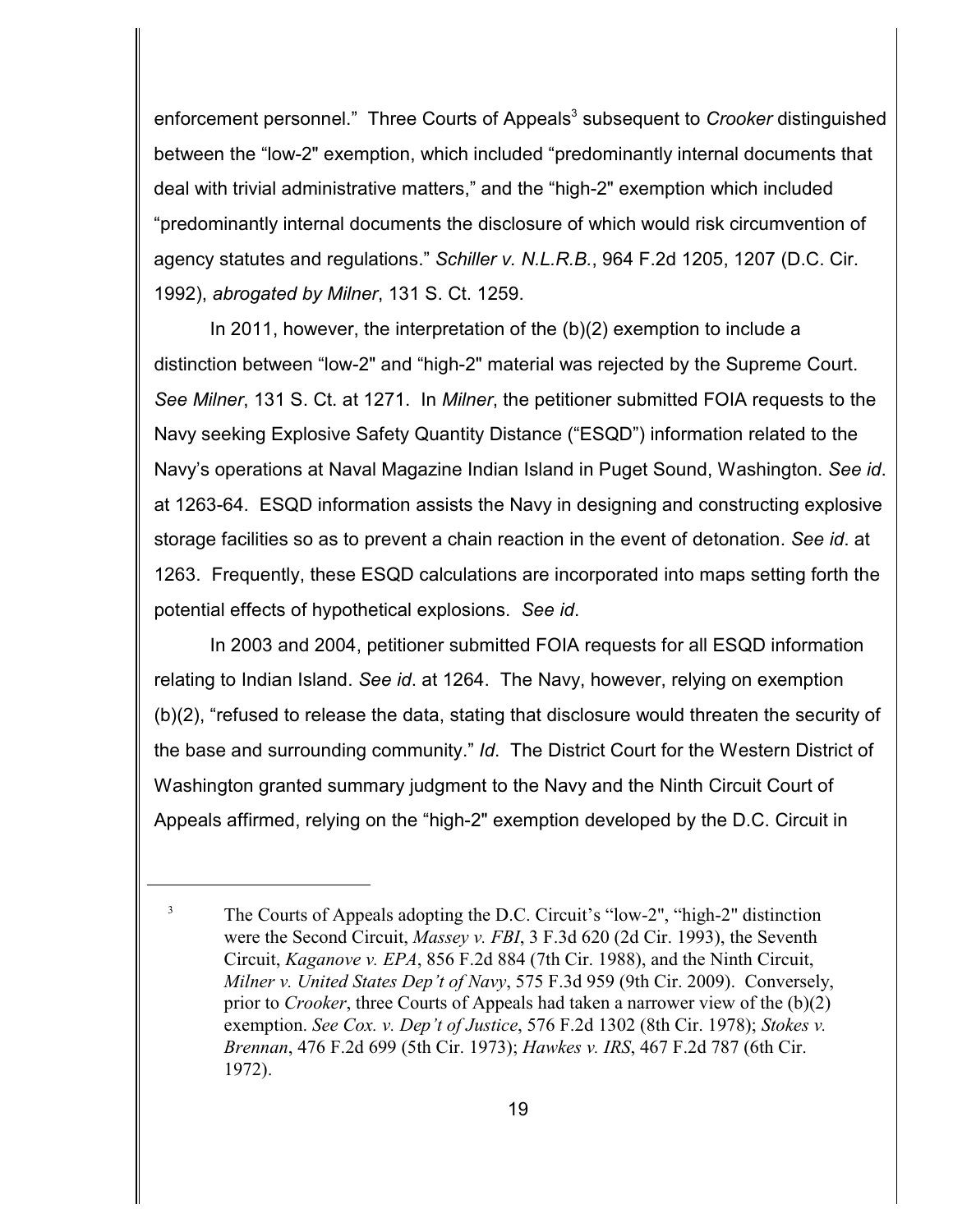*Crooker*. *See id*. The Supreme Court granted certiorari to resolve the Circuit split regarding the meaning of the (b)(2) exemption. *See id*.

In reversing the Ninth Circuit, the Supreme Court held that "[e]xemption 2, consistent with the plain meaning of the term 'personnel rules and practices,' encompasses only records relating to issues of employee relations and human resources.'" *Id*. at 1271. According to the Court, "the only way to arrive at High 2 is by taking a red pen to the statute- 'cutting out some' words and 'pasting in others' until little of the actual provision remains." *Id*. at 1267 (quoting *Elliott v. Dep't of Agriculture*, 596 F.3d 842, 845 (D.C. Cir. 2010)). Thus, the Court emphasized that the proper "construction of the statutory language makes clear that Low 2 is all of 2 (and that High 2 is not 2 at all)." *Id*. at 1265. Because the petitioner's FOIA request sought information unrelated to "issues of employee relations and human resources," the Court concluded that the Navy could not rely on the (b)(2) exemption to withhold the requested data. *Id*. at 1271.

### **i. (b)(2)-1 Exemption**

In the Magistrate Judge's R & R, issued prior to the Supreme Court's *Milner* decision, Magistrate Judge Mannion recommended the Court grant summary judgment to Defendants on the material withheld pursuant to the (b)(2)-1 exemption as the withheld information relates to information contained in FBI Form FD-515. (Doc. 71, 48.) The Magistrate Judge's recommendation makes clear, however, that the information withheld "consists of a specific investigative technique, [which] could enable criminals (such as plaintiff) to educate themselves about the techniques employed for the location and apprehension of individuals and, therefore, allow these individuals to take countermeasures to circumvent the effectiveness of these techniques and to continue to violate the law." (Doc. 71.) Defendants' explanation of withholding this information pursuant to exemption (b)(2)-1 clearly invokes the "high-2" interpretation rejected by *Milner*, 131 S. Ct. at 1271, as the withheld information does not relate to "issues of employee relations or human resources." As such, Defendants cannot rely on the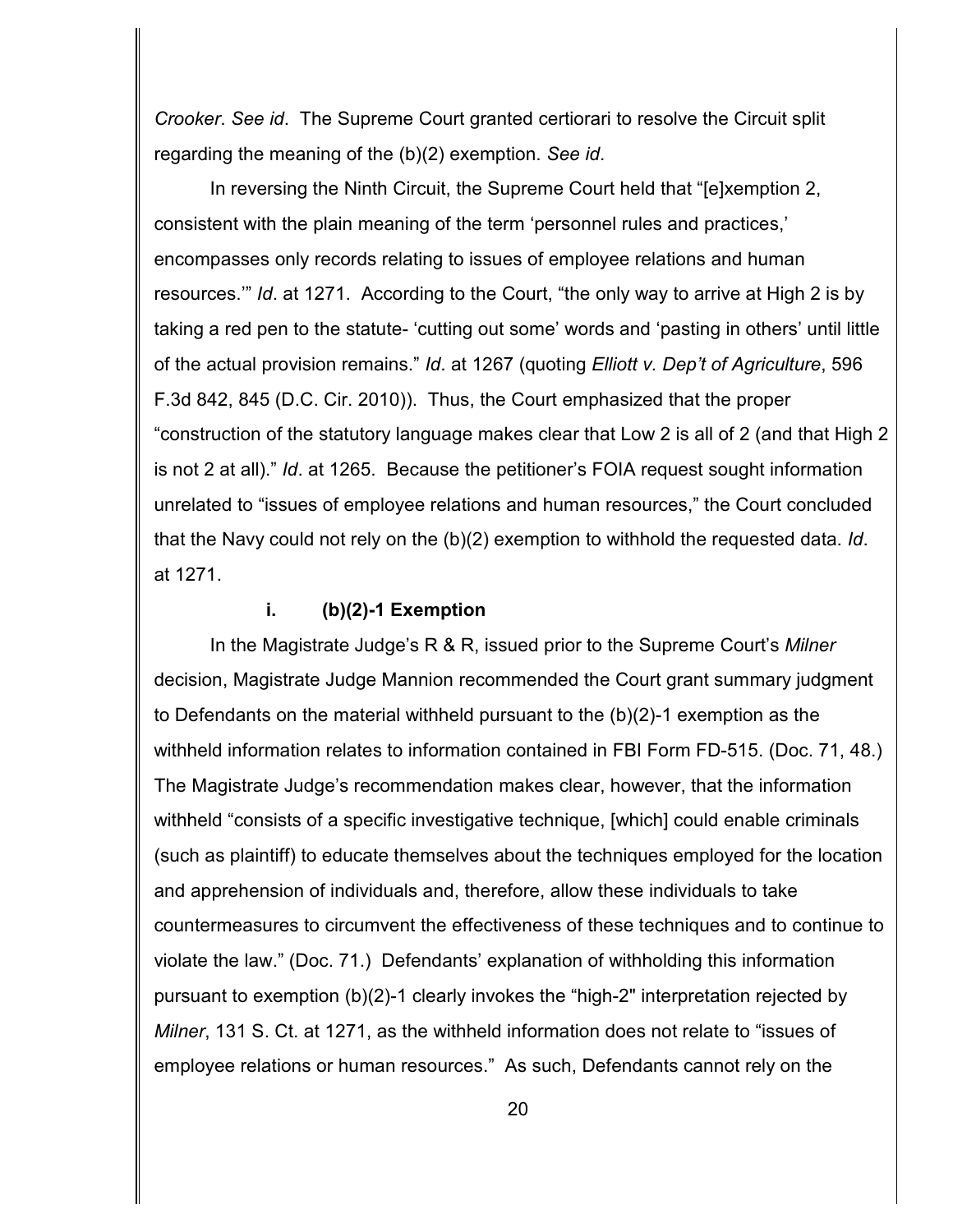(b)(2)-1 exemption to withhold information related to Form FD-515 subsequent to *Milner*. However, because the Form FD-515 information was also withheld pursuant to exemption  $(b)(7)(E)-1$ , the Court will address whether the withholding of this information was proper pursuant to that exemption. *See infra* Part II.3.D.i.

## **ii. (b)(2)-2 Exemption**

Defendants rely on exemption (b)(2)-2, in conjunction with exemption (b)(7)(E)-2, to withhold information related to FBI investigative techniques and procedures. (Doc. 63.) As Plaintiff did not challenge Defendants' withholding of material under the (b)(2)-2 exemption, the Magistrate Judge did not review the material withheld pursuant to this exemption. (Doc. 71, 42 n.16.) Instead, the withholding of information relating to FBI investigative techniques and procedures was analyzed by Magistrate Judge Mannion under exemption (b)(7)(E)-2.<sup>4</sup> Thus, whether Defendants properly withheld this information will be analyzed by the Court in its discussion regarding the  $(b)(7)(E)-2$ exemption. *See infra* Part II.3.D.ii.

## **iii. (b)(2)-3 Exemption**

Defendants relied on exemption (b)(2)-3, in conjunction with exemption (b)(7)(E)- 3, to withhold polygraph information. (Doc. 63.) As Plaintiff did not challenge Defendants' withholding of material under the (b)(2)-3 exemption, the Magistrate Judge did not review the material withheld pursuant to this exemption. (Doc. 71, 42 n.16.) Instead, the withholding of polygraph information was analyzed by Magistrate Judge Mannion under the  $(b)(7)(E)-3$  exemption.<sup>5</sup> Accordingly, the Court will address whether

<sup>&</sup>lt;sup>4</sup> As with the materials withheld pursuant to the  $(b)(2)-1$  exemption, Defendants could not properly withhold information relating to FBI investigative techniques and procedures pursuant to exemption (b)(2)-2 in light of *Milner*, as this material does not concern issues of human resources or employee relations. *See Milner*, 131 S. Ct. at 1271.

<sup>&</sup>lt;sup>5</sup> After *Milner*, polygraph information does not qualify as information "related" solely to the internal personnel rules and practices of an agency." 5 U.S.C.A. § 552(b)(2); *see also Milner*, 131 S. Ct. at 1271. Thus, Defendants cannot properly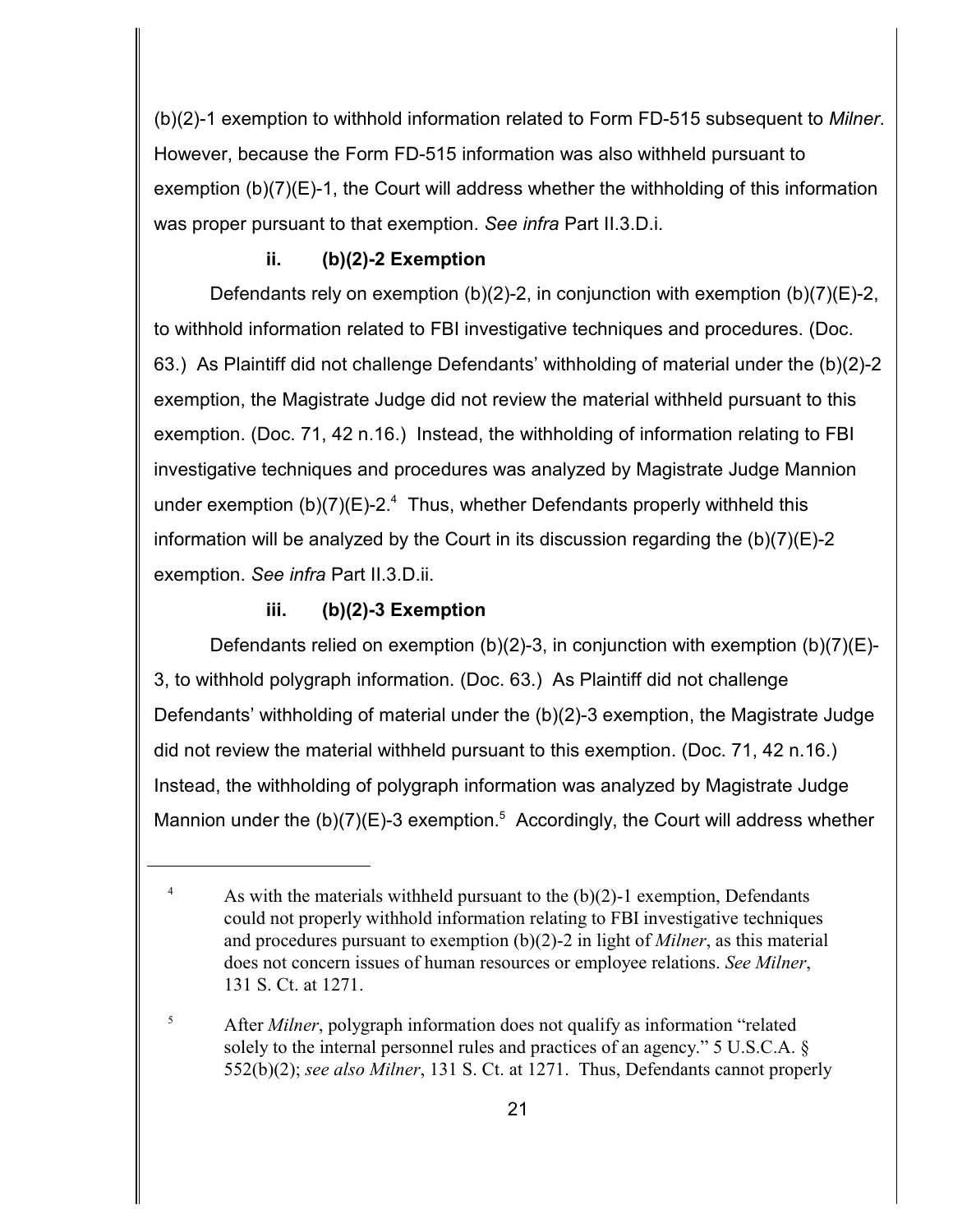Defendants properly withheld polygraph information in its discussion relating to the (b)(7)(E)-3 exemption. *See infra* Part II.3.D.iii.

# **B. (b)(6) and (b)(7)(C) Exemptions**

Defendants rely on exemption (b)(6), in conjunction with (b)(7)(C), to withhold information that would, or could reasonably be expected to, "constitute an unwarranted invasion of personal privacy." (Doc. 63, ¶ 34, n.11.)

The (b)(6) exemption permits an agency to withhold "personnel and medical files and similar files the disclosure of which would constitute a clearly unwarranted invasion of personnel privacy." 5 U.S.C.A. § 552(b)(6). Similarly, the (b)(7)(C) exemption allows an agency to withhold "records or information compiled for law enforcement purposes . . . to the extent that the production of such law enforcement records or information . . . (C) could reasonably be expected to constitute an unwarranted invasion of personal privacy." 5 U.S.C.A. § 552(b)(7)(C). FBI policy practice, however, "is to assert Exemption (b)(6) in conjunction with (b)(7)(C)." (Doc. 63, ¶ 34 n.11.)<sup>6</sup>

invoke the (b)(2)-3 exemption to withhold polygraph material.

<sup>&</sup>lt;sup>6</sup> In *Milner*, the Supreme Court interpreted the term "personnel", in the context of the  $(b)(2)$  exemption: "[t]he use of the term 'personnel' in each of these phrases connotes not that the file or department or practice/rule is for personnel, but rather that the file or department or practice/rule is about personnel- i.e., that it relates to employee relations or human resources." *Milner*, 131 S. Ct. at 1269. And, the *Milner* Court noted that a "personnel file," had previously been defined by the Court as the file "showing, for example, where [an employee] was born, the names of his parents, where he has lived from time to time, his . . . school records, results of examinations, [and] evaluations." *Id*. at 1265 (quoting *Dep't of Air Force v. Rose*, 425 U.S. 352, 377, 96 S. Ct. 1592, 48 L. Ed. 2d 11 (1976)). In light of *Milner*, it is likely improper for Defendants to withhold names and/or identifying information pursuant to the (b)(6) exemption *unless* the withheld "personnel" information relates to the agency's "human resources" file. *See, e.g., Milner*, 131 S. Ct. at 1265 ("the statute uses the term 'personnel' as a modifier meaning 'human resources'"). Nevertheless, the Court need not resolve the proper construction of the (b)(6) exemption because Defendants rely on exemption (b)(7)(C) in conjunction with exemption (b)(6). (Doc. 63,  $\P$  34 n.11.) As (b)(7)(C) permits withholding records which would constitute an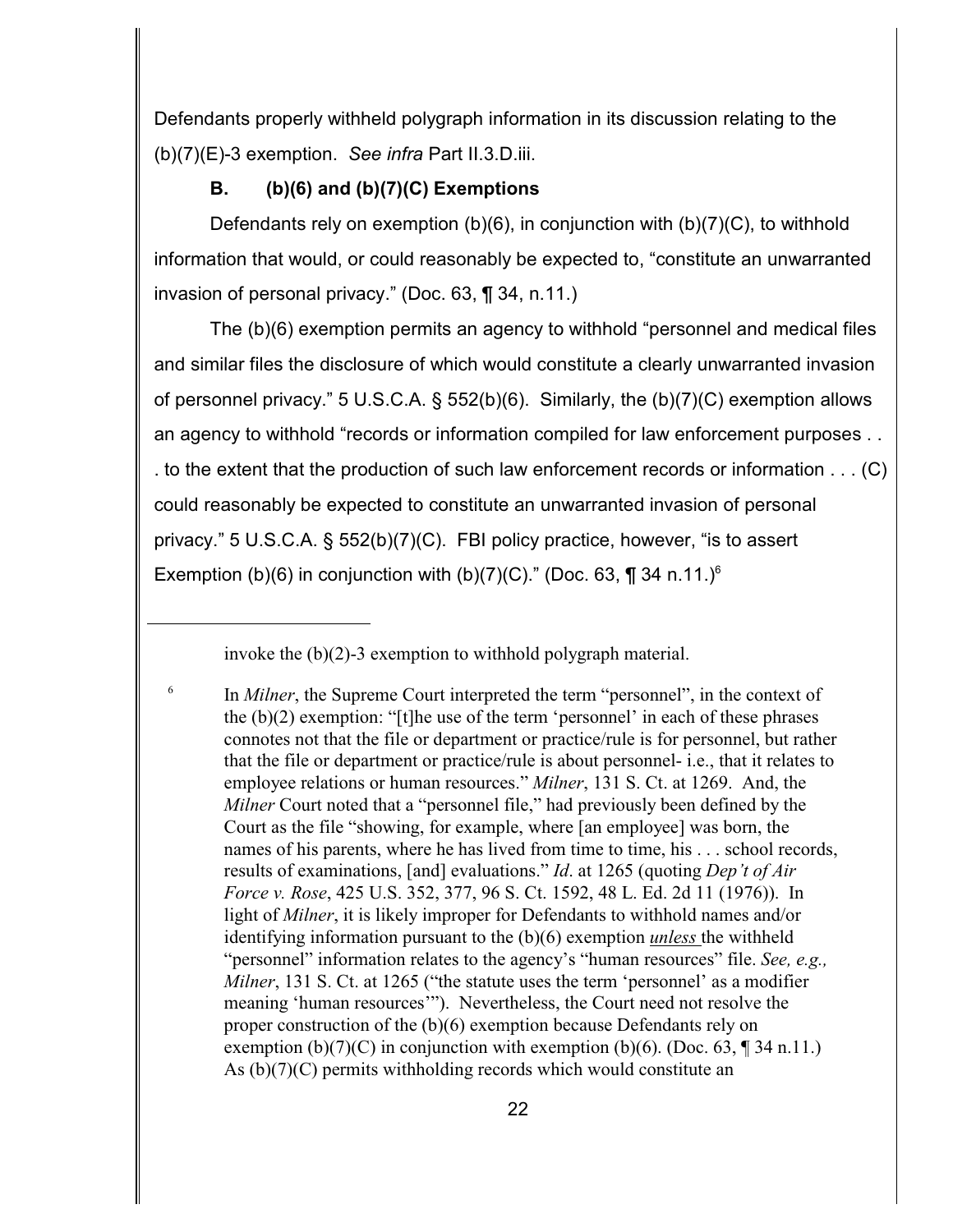The Third Circuit has set forth the following standard for determining whether an agency properly withheld information pursuant to exemption (7)(C): "a request under a privacy based exemption such as 7(C) is a *de novo* balancing test, weighing the privacy interest and the extent to which it is invaded on the one hand, against the public benefit that would result from disclosure, on the other." *Davin*, 60 F.3d at 1058 (*Lame v. United States Dep't of Justice*, 654 F.2d 917, 922-23 (3d Cir. 1981)). Information, under exemption (7)(C), is "private" if it is "intended for or restricted to the use of a particular person or group or class of persons: not freely available to the public." *United States Dep't of Justice v. Reporters Comm. for Freedom of the Press*, 489 U.S. 749, 763-64, 109 S. Ct. 1468, 103 L. Ed. 2d 774 (1989). The privacy interest cognizable under exemption (7)(C) is not limited only to criminal suspects, but also includes law enforcement officers, witnesses, and interviewees as these individuals have a privacy interest in "not having their names revealed in connection with disclosure of the fact and subject matter of the investigation." *Manna v. United States Dep't of Justice*, 51 F.3d 1158, 1166 (1995); *see also Davin*, 60 F.3d at 1058.

To determine whether Defendants can withhold records based on exemption (b)(7)(C), the Court must determine the relative strength of an individual's privacy interest. *See Davin*, F.3d at 1058. It has long been settled in the Third Circuit that "*persons who are deceased have no privacy in nondisclosure of their identities, so the Government should disclose information about them* . . . ." *McDonnell*, 4 F.3d at 1257

<sup>&</sup>quot;unwarranted" invasion of privacy, while exemption (b)(6) requires a "clearly unwarranted" invasion to justify nondisclosure, "'exemption  $7(C)$  is more protective of privacy than exemption 6' and thus establishes a lower bar for withholding material." *ACLU v. United States Dep't of Justice*, 655 F.3d 1, 6 (D.C. Cir. 2011) ("as a consequence, we do not address . . . the manner in which the Supreme Court's recent decision in *Milner* . . . affects the proper construction of FOIA Exemption 6"). Accordingly, the Court can determine whether Defendants properly withheld names and/or identifying information under exemption (b)(7)(C) without resolving the impact of *Milner* on the meaning of "personnel" as used in exemption (b)(6).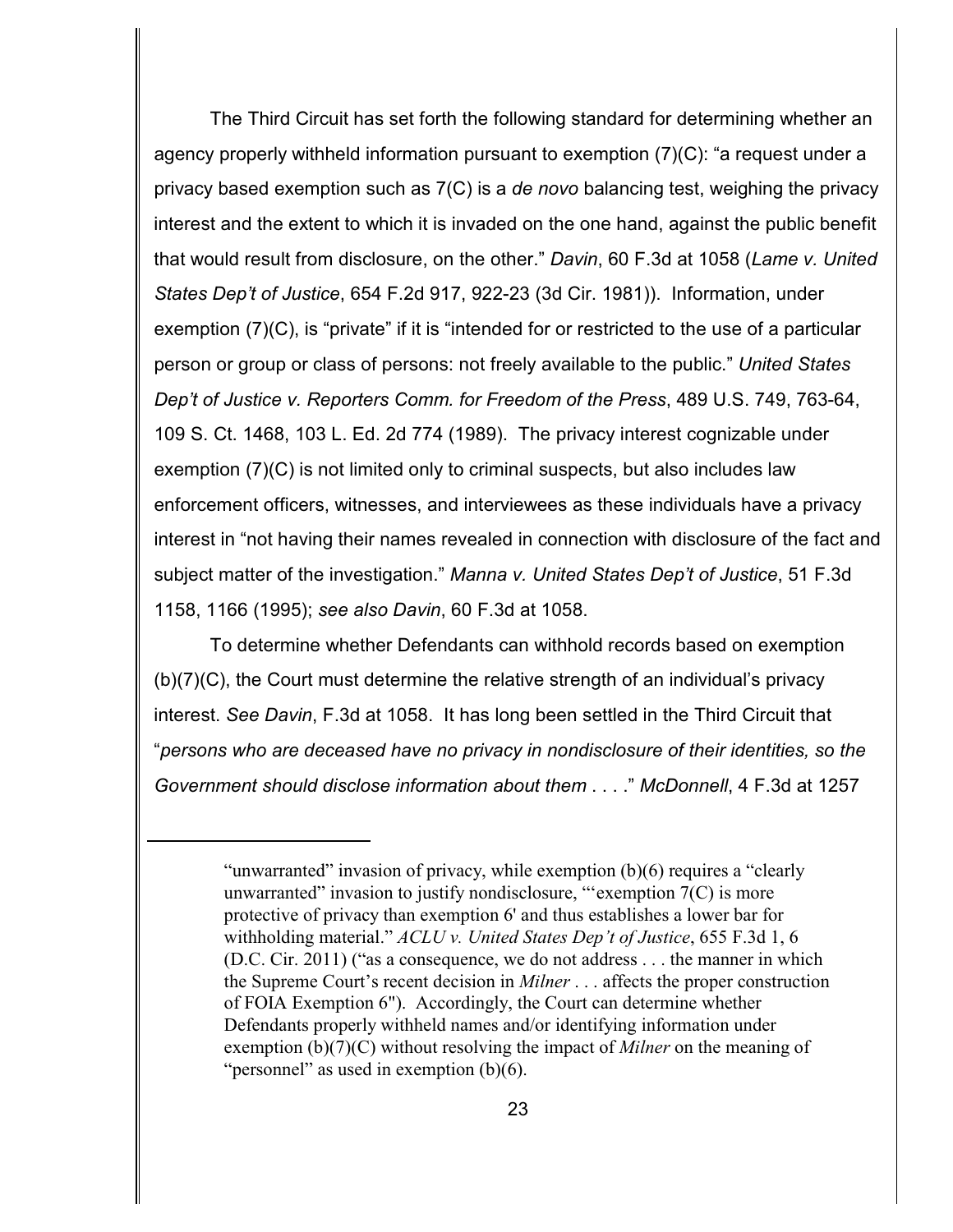(emphasis added). When an agency asserts exemption (b)(7)(C):

it is within the discretion of the district court to require an agency to demonstrate that the individuals upon whose behalf it claims the privacy exemption are, in fact, alive. *In exercising its discretion, the district court should consider such factors as the number of named individuals that must be investigated, and the age of the requested records. If the number of individuals is not excessive, the agency could be required to determine whether the individuals are alive before asserting a privacy interest on their behalf.* However, after a sufficient passage of time- such as in our case where the pertinent investigations began over sixty years ago (and in *McDonnell* where the investigation began over seventy years before the FOIA requests)- the probability of the named individuals remaining alive diminishes. Under such circumstances, it would be unreasonable for the district court not to assume many of the individuals named in the requested records have died, thereby negating a privacy interest unless proving otherwise.

*Davin*, 60 F.3d at 1059 (emphasis added).

After the relative strength of a privacy interest asserted by the agency has been established, the district court must then identify the "public benefits" to be weighed against the privacy interest. *See Davin*, 60 F.3d at 1059. According to the Supreme Court, "the only relevant 'public interest in disclosure' to be weighed in this balance is the extent to which disclosure would serve the 'core purposes of the FOIA,' which is 'contributing significantly to public understanding of the operations or activities of the government.'" *United States Dep't of Defense v. Fed. Labor Relations Auth.*, 510 U.S. 487, 495, 114 S. Ct. 1006, 127 L. Ed. 2d 325 (1994) (quoting *Reporters Comm.*, 489 U.S. at 775)). Thus, the requester must establish: "that the public interest sought to be advanced is a significant one, an interest more specific than having the information for its own sake. [And,] the citizen must show the information is likely to advance that interest." *Nat'l Archives & Records Admin. v. Favish*, 541 S. Ct. 157, 172, 124 S. Ct. 1570, 158 L. Ed. 2d 319 (2004). The *Favish* Court ultimately held that when a privacy interest is present and the public interest asserted is to show that responsible officials acted improperly in performing their duties, a bare suspicion alone is insufficient to obtain disclosure. *See id*. at 174. Instead, the requester must make an objective showing of misconduct. That is, the requester "must produce evidence that would warrant a belief by a reasonable person that the alleged Government impropriety might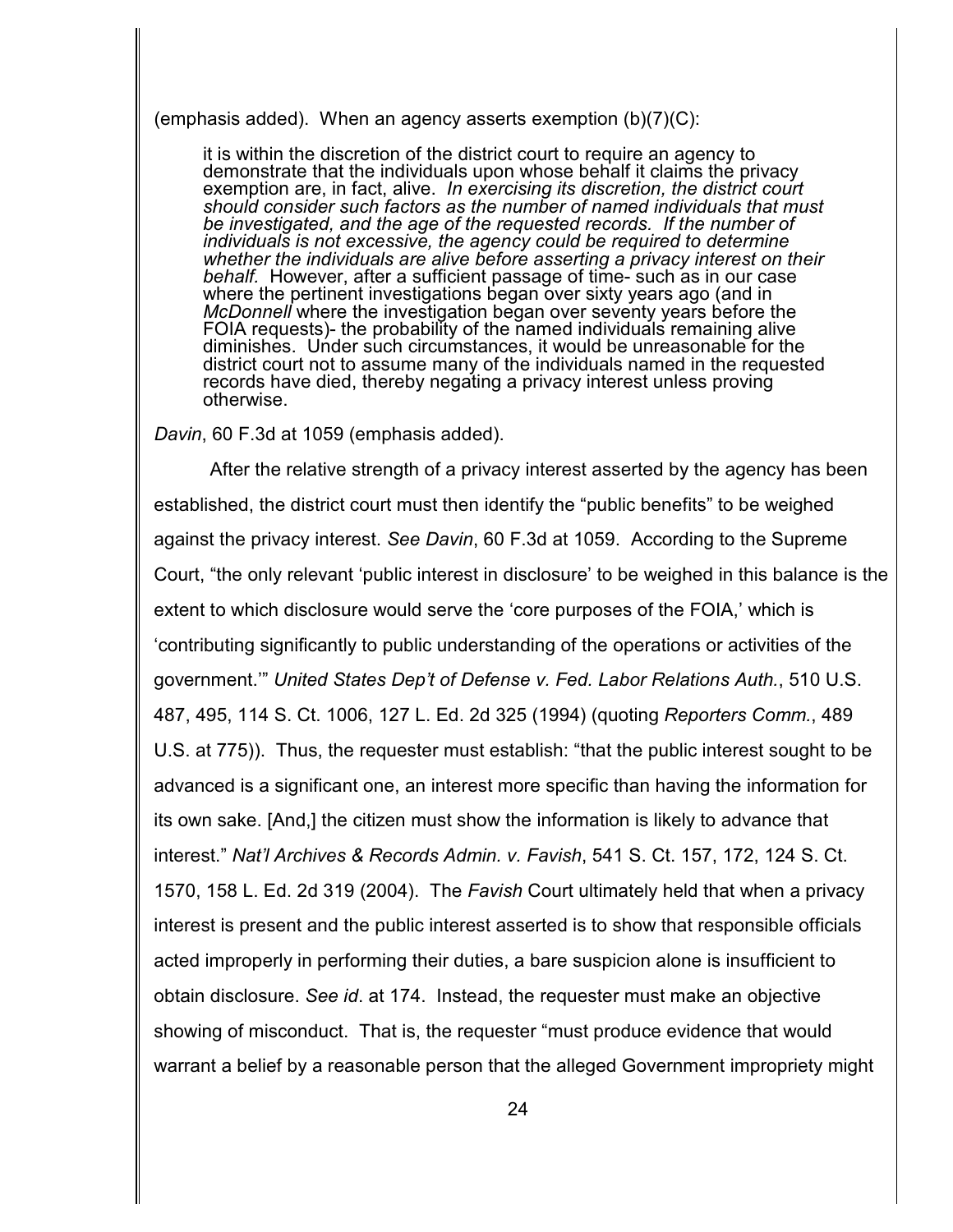have occurred." *Id*.

FOIA actions frequently involve the request of documents related to a criminal conviction of the requester. In these cases, the requester typically asserts that the documents are exculpatory and that the public has an interest in knowing whether the government is withholding information that could corroborate an inmate's claim of innocence. Courts, however, have consistently concluded that the innocence or guilt of a particular defendant does not present a sufficient "public benefit" for purposes of a FOIA action. *See, e.g., Carpenter v. United States Dep't of Justice*, 470 F.3d 434, 441 (1st Cir. 2006) ("the innocence or guilt of a particular defendant tells the Court 'nothing about matters of substantive law enforcement policy that are properly the subject of public concern'"); *Neely v. FBI*, 208 F.3d 461, 464 (4th Cir. 2000) ("courts have sensibly refused to recognize, for purposes of FOIA, a public interest in nothing more than the fairness of a criminal defendant's own trial"); *Landano v. United States Dep't of Justice*, 956 F.2d 422, 430 (3d Cir. 1992) (although a public interest exists in seeing that the innocent are not convicted, "whether that particular public interest is recognized by the FOIA is a separate question. Only when the information requested reflects directly upon the way that the agency conducts business has the requester placed something on the public interest side of the balancing equation") *vacated on other grounds*, 508 U.S. 165, 113 S. Ct. 2014, 124 L. Ed. 2d 84 (1993); *Lasko v. United States Dep't of Justice*, 684 F. Supp. 2d 120, 134 (D. D.C. 2010) ("intention to use information in records to prove his claim of innocence is not a public interest"); *Willis v. United States Dep't of Justice*, 581 F. Supp. 2d 57, 76 (D. D.C. 2008) ("it is well established that an individual's personal interest in challenging his criminal conviction is not a public interest under FOIA"). *But see Roth v. United States Dep't of Justice*, 642 F.3d 1161, 1183 (D.C. Cir. 2011) (disclosure "would further the public interest in revealing whether the FBI is withholding information that could corroborate the claim of innocence of a man whom it helped put on death row"); *Bright v. Ashcroft*, 259 F. Supp. 2d 494, 500 (E.D. La. 2003) ("Court is compelled to observe that a question of innocence and law enforcement misconduct is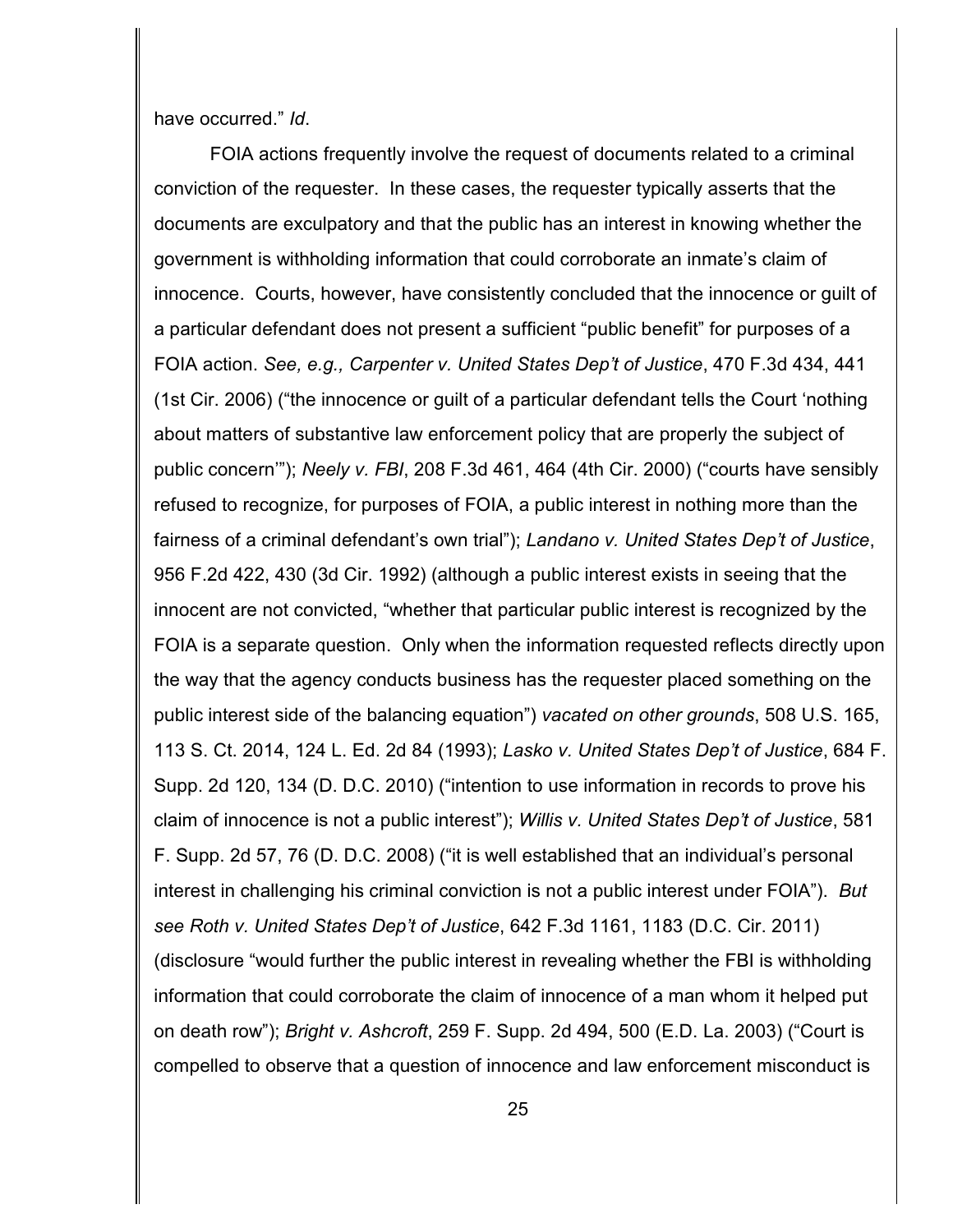at stake: the public interest is profoundly strong here"). Nevertheless, when a FOIA requester seeks documents that would corroborate a claim of innocence and the request satisfies the *Favish* objective standard for demonstrating potential government impropriety, a "public benefit" may exist mandating disclosure. *See, e.g., Carpenter*, 470 F.3d at 441 (requester, however, failed to adequately support mandating agency disclosure based on government misconduct).

After the public and private interests are identified, the competing interests must be weighed against each other. *See Davin*, 60 F.3d at 1059. In cases where a balance of interests characteristically tips in one direction, the Supreme Court permits courts to make categorical determinations and to disregard individual circumstances. *See Reporters Comm.*, 489 U.S. at 776. The Third Circuit, however, while noting that an individual's privacy interest in not having his or her identity released will generally override the public benefit, did not interpret *Reporters Committee* as establishing a *per se* rule permitting categorical determinations in all cases. *See Davin*, F.3d at 1060. As a result, the *Davin* court determined that the agency failed to properly articulate its basis for withholding information pursuant to the  $(b)(7)(C)^7$ 

it was determined that individual privacy interests were not outweighed by any public interest. When the documents at issue were reviewed . . . the passage of time and any effect on the third party privacy interests were considered. It was determined that the privacy interests are stronger now than they were when the records were created. To reveal names in the context of these records could reasonably be expected, due to the type of the investigation, to put the lives of individuals in danger, cause embarrassment and humiliation, and would therefore, be an unwarranted invasion of privacy. The disclosure of this information would not contribute significantly to the public's understanding of the operations or activities of the Government.

*Davin*, 60 F.3d at 1060.

 $^7$  The explanation supplied by the agency in *Davin*, but rejected as insufficient by the Third Circuit, provided that: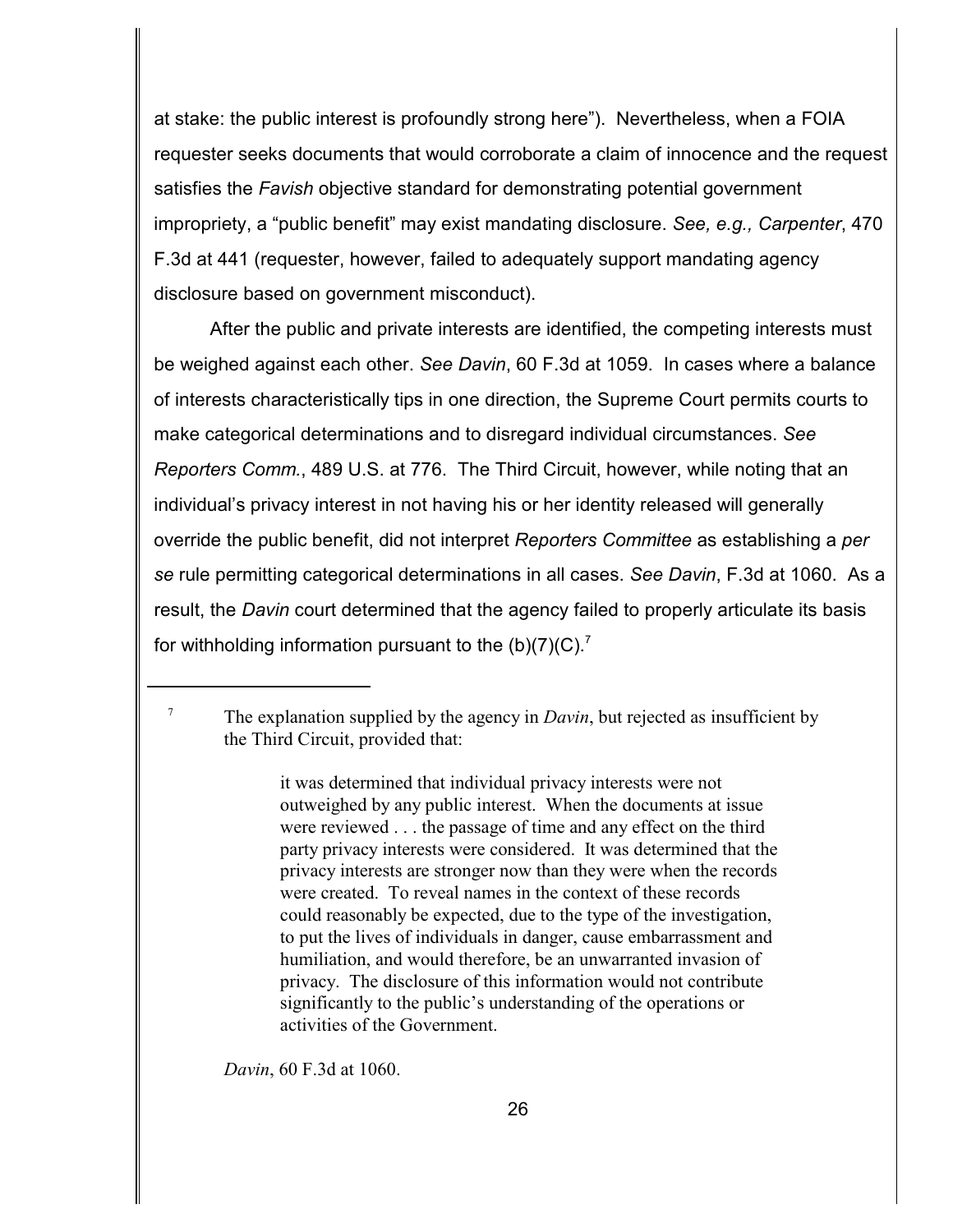Here, Defendants claim the (b)(6) and (b)(7)(C) exemptions to withhold names and/or identifying information of: (i) FBI special agents and support employees; (ii) thirdparties who were of investigative interest; (iii) third-parties merely mentioned; (iv) local law enforcement personnel; (v) third-parties who provided information; and (vi) non-FBI federal employees. (Doc. 63.) Plaintiff objects to Defendants' use of these exemptions and contends that Defendants may only withhold the identities of individuals that are, in fact, still alive. (Doc. 66,  $\P$  22.)

Magistrate Judge Mannion recommended that summary judgment be granted to Defendants on the documents claiming the (b)(7)(C) exemption. (Doc. 71.) According to the Magistrate Judge's R & R, he could "not determine with certainty, however, how many individuals the redactions on these pages involve. Concerning the passage of time, the record demonstrates that the investigations involved began some thirty years ago. While it may be that some of the individuals involved have since passed away, there is no way to make this determination based upon the defendants' filing." (Doc. 71.) Plaintiff objects to the Magistrate Judge's recommendation, and, in particular, the Magistrate Judge's emphasis on the difficulty a court has in balancing the release of information against the need to ensure individual privacy. (Doc. 71, 27 n.9.) $^8$  As the Court, however, is tasked with the responsibility of reviewing documents withheld by an agency pursuant to a FOIA request *de novo*, *see* 5 U.S.C.A. § 552(a)(4)(B), the Court will address each (b)(6) and (b)(7)(C) exemption claimed by Defendants despite the inherent difficulty in conducting such a review.

## **i. (b)(6)-1 and (b)(7)(C)-1 Exemptions**

Defendants rely on the  $(b)(6)-1$  and  $(b)(7)(C)-1$  exemptions to withhold

Specifically, Plaintiff takes offense with the Magistrate Judge's recommendation <sup>8</sup> to grant Defendant summary judgment in light of the Magistrate Judge's recognition that "there is no brightline rule or mathematical formula to arrive at this delicate balance. Even with these indices the court has the daunting task of trying to determine, in relative abstract, the validity of the government's claims of exemption on a document-by-document, page-by-page basis." (Doc. 71, 27 n.9.)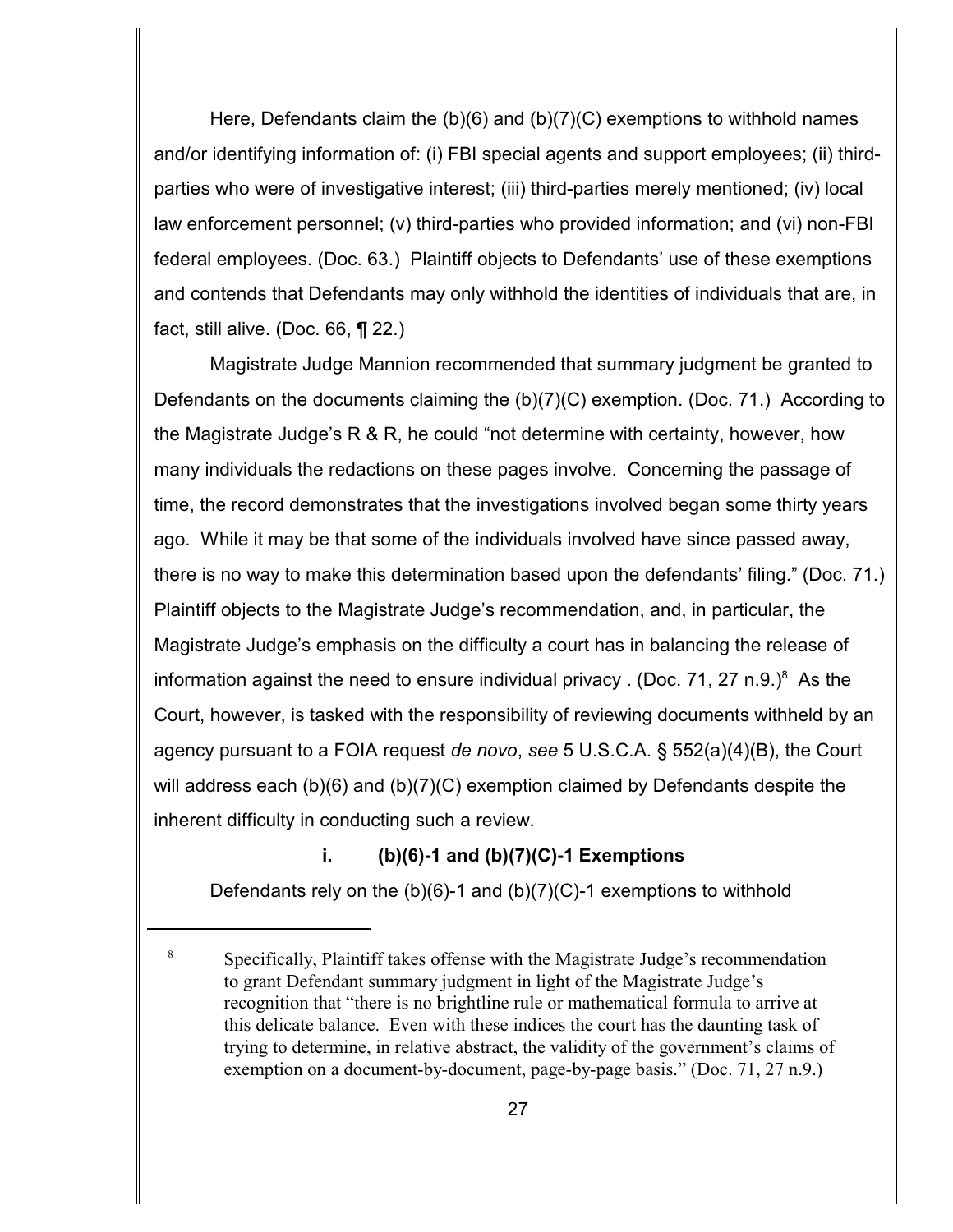information on approximately 115 pages to protect the names and identifying information of FBI special agents and support employees. (Doc. 63, ¶¶ 36-37 n.13.) It is clear that Defendants may properly withhold the names and identifying information of living FBI Special Agents and FBI support employees*. See Davin, F.3d at 1058; see also Marshall v. FBI*, 802 F. Supp. 2d 125, 134 (D. D.C. 2011) ("law enforcement personnel have a privacy interest in protecting their own identities").

The more troublesome issue, however, is whether Defendants may properly invoke a privacy interest here because Defendants have provided no information as to whether the FBI Special Agents or support employees are still alive.<sup>9</sup> As district courts have broad discretion to determine whether an agency must demonstrate that the individuals upon whose behalf it claims the privacy exemption are, in fact, alive, *see Davin*, 60 F.3d at 1059, the Court holds that Defendants, in order to invoke exemption

<sup>&</sup>lt;sup>9</sup> Magistrate Judge Mannion acknowledged that Defendants' filing was insufficient to determine whether Defendants invoked the privacy interests of living or deceased individuals. Magistrate Judge Mannion concluded that "the information would be of no consequence, however, if the plaintiff has not adequately set forth the public interest in having the names of these individuals released." (Doc. 71.) Essentially, Magistrate Judge Mannion is requiring the requester to demonstrate a "public benefit" for disclosure of information *in advance of* the agency establishing a privacy interest for withholding the material. Such an application does not comport with the statutory language of FOIA. *See* 5 U.S.C.A. § 552(b)(7)(C); *see, e.g., Nat'l Archives & Records Admin. v. Favish*, 541 U.S. 157, 172, 124 S. Ct. 1570, 158 L. Ed. 2d 319 (2004) ("*where* the privacy concerns addressed by Exemption 7(C) *are present*, the exemption requires the person requesting the information to establish a sufficient reason for the disclosure") (emphasis added); Lahr *v. Nat'l Transp. Safety Bd.*, 569 F.3d 964, 974 (9th Cir. 2009) ("**once** the government has identified a cognizable privacy interest, 'the only relevant public interest in the FOIA balancing analysis . . .") (emphasis added); *Davin*, 60 F.3d at 1059 ("the agency could be required to determine whether the individuals are alive *before* asserting a privacy interest . . .") (emphasis added). Contrary to Magistrate Judge Mannion's analysis, the proper approach requires the agency to first set forth a cognizable privacy interest (or, at a minimum, explain why making such a determination would create an intolerable burden). It is only after a privacy interest is present is it then necessary for a court to balance that interest against the "public benefit" of disclosure.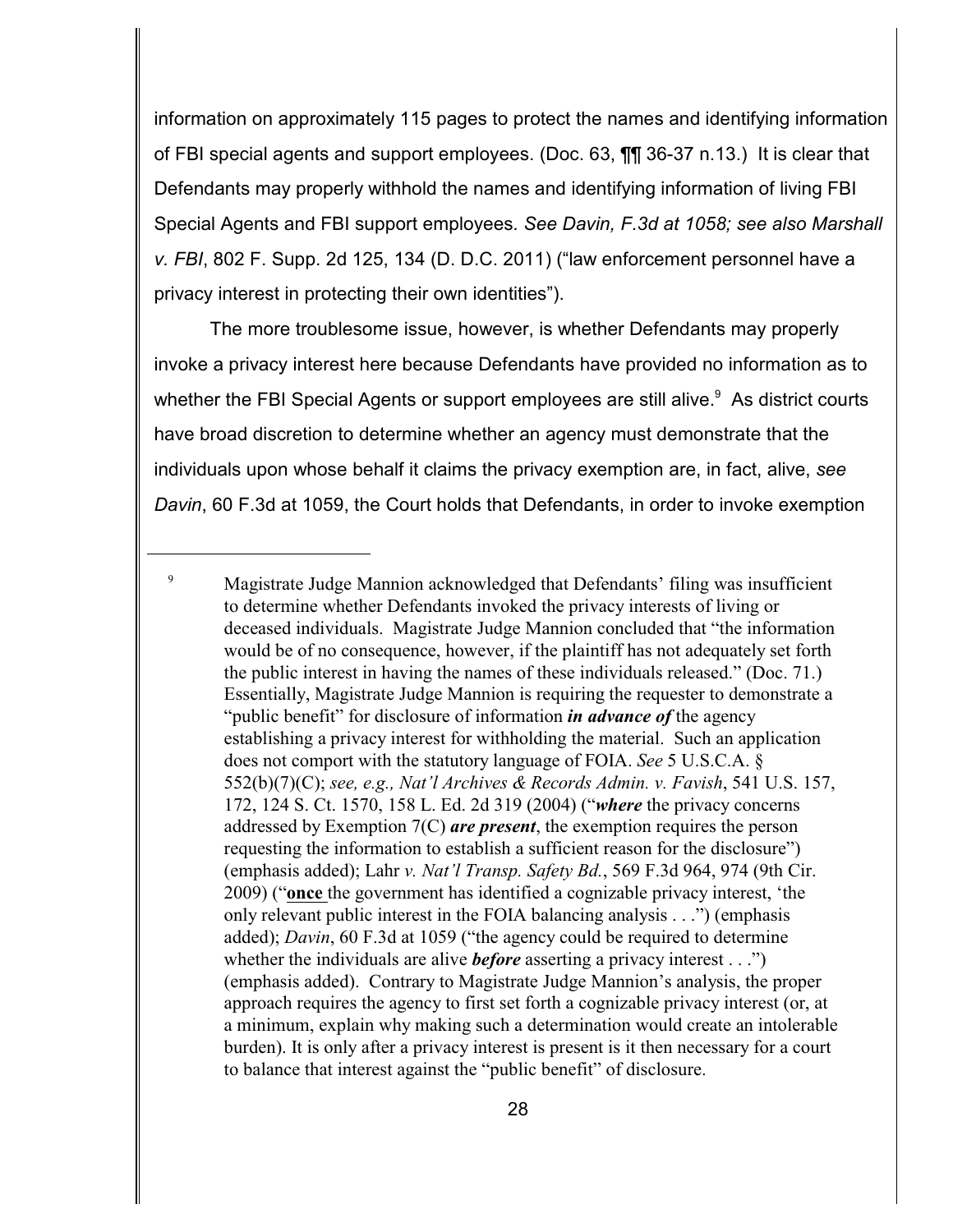(b)(7)(C)-1 in this case, must make an actual determination as to whether these individuals are deceased or living. Because the Court has determined that Defendants have failed to demonstrate whether a cognizable privacy interest is present, the Court need not address whether Plaintiff set forth a sufficient "public benefit" for disclosure of the requested information.

The Court's conclusion is guided by the factors set forth in *Davin*. *See Davin*, 60 F.3d at 1059. Here, Defendants assert the (b)(7)(C)-1 exemption on approximately 115 pages. In all likelihood, the withheld and redacted information will relate to a limited number of Special Agents and support employees. Thus, requiring Defendants to identify whether these individuals are still alive before asserting a privacy interest on their behalf will not pose an intolerable burden on Defendants.

Likewise, the records Plaintiff seeks are thirty (30) years old. The age of these records increases the likelihood that a number of the individuals named in Defendants records have died, negating the privacy interest asserted by Defendants. *See id*.

Accordingly, as the Court finds that Defendants will not be unduly burdened in determining whether the Special Agents and support employees identified in Defendants' records are still alive, the Court will reject Magistrate Judge Mannion's recommendation to grant Defendants' summary judgment as to the documents withheld pursuant to exemption (b)(7)(C)-1. The case will be recommitted to Magistrate Judge Mannion so as to provide Defendants with the opportunity to demonstrate whether a privacy interest exists in the documents withheld under exemption (b)(7)(C)-1 and make a supplemental disclosure if necessary.

## **ii. (b)(6)-2 and (b)(7)(C)-2 Exemptions**

Defendants claim the (b)(6)-2 and (b)(7)(C)-2 exemptions on approximately 125 pages to withhold the names and identifying information of third-parties who were of investigative interest to the FBI and/or other law enforcement agencies. (Doc. 63, ¶ 38 n.14.) Suspects and those of investigative interest to a law enforcement investigation have a privacy interest so as to avoid embarrassment or harassment. *See Davin*, 60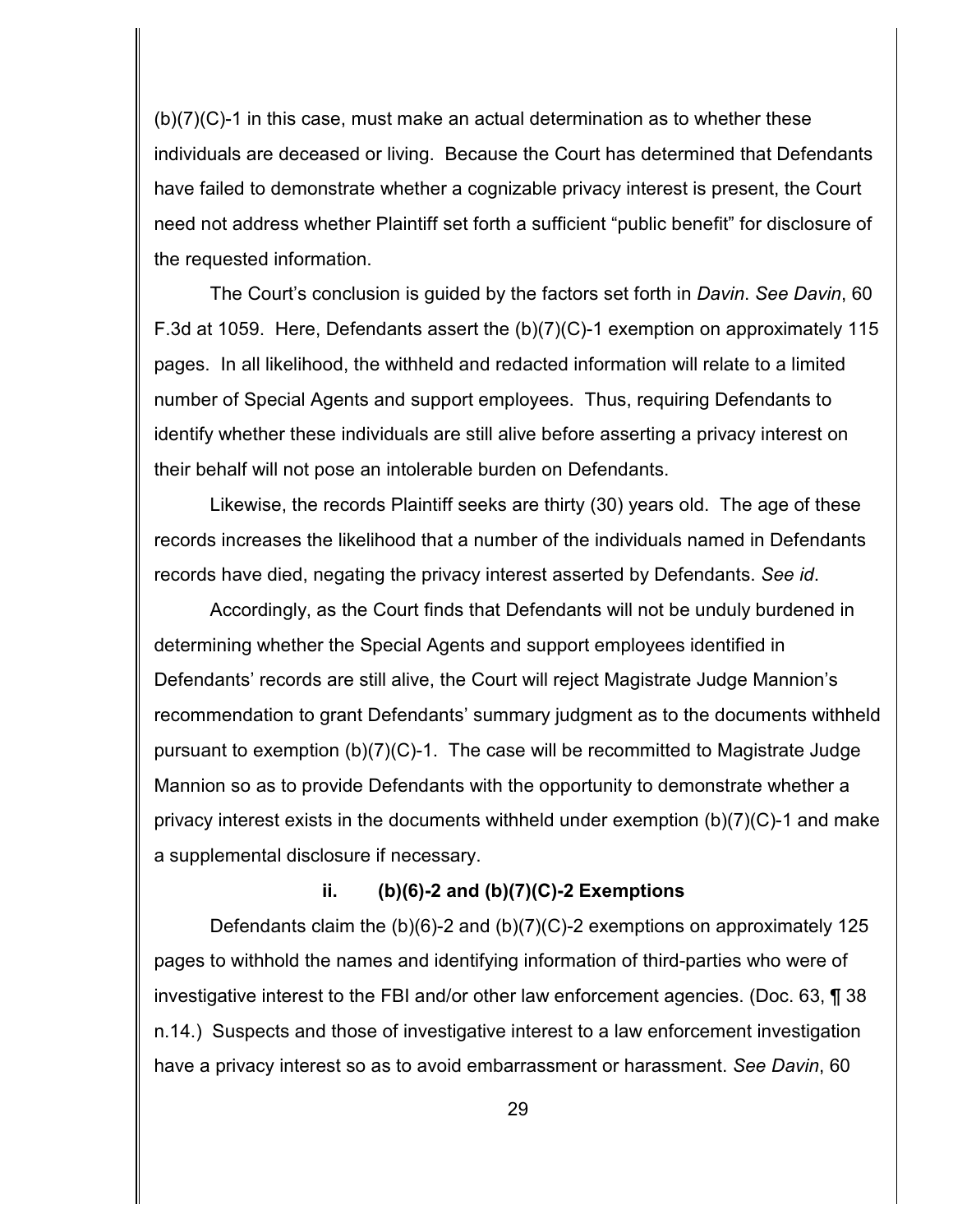F.3d at 1058. However, because the Court cannot determine whether these suspects are still alive based on Defendants' filings, it is unclear whether Defendants properly asserted the privacy rights of these individuals under exemption (b)(7)(C)-2. Requiring Defendants to verify whether these suspects have died will not cause Defendants great hardship for the same reasons set forth above in relation to the privacy interest of Special Agents and support employees. As such, the Court will reject the Magistrate Judge's recommendation to grant summary judgment as to the documents withheld under exemption (b)(7)(C)-2. The case will be recommitted to Magistrate Judge Mannion. Defendants are directed to determine whether a cognizable privacy interest exists in those individuals for which exemption (b)(7)(C)-2 is claimed and make a supplemental disclosure if necessary.

### **iii. (b)(6)-3 and (b)(7)(C)-3 Exemptions**

Defendants claim the (b)(6)-3 and (b)(7)(C)-3 exemptions on approximately thirtyfive (35) pages to withhold identifying information relating to third-parties merely mentioned in documents responsive to Plaintiff's request. (Doc. 63, ¶¶ 39-40 n.15.) Individuals merely mentioned in criminal investigations have a cognizable privacy interest in preventing the release of that information to the public. *See, e.g., Judicial Watch, Inc. v. United States Dep't of Homeland Sec.*, 736 F. Supp. 2d 202, 212 (D. D.C. 2010). Again, because Defendants have failed to ascertain whether these third-parties merely mentioned are dead or alive, it is unclear whether Defendants may properly assert a privacy interest on their behalf. Defendants will therefore be denied summary judgment as to the documents withheld pursuant to exemption (b)(7)(C)-3. The case will be recommitted to Magistrate Judge Mannion and Defendants shall make a supplemental disclosure to Plaintiff if it is determined that no cognizable privacy interest exists in the documents withheld pursuant to (b)(7)(C)-3 exemption.

### **iv. (b)(6)-4 and (b)(7)(C)-4 Exemptions**

Defendants rely on the  $(b)(6)-4$  and  $(b)(7)(C)-4$  exemptions on six (6) pages to withhold information relating to the names and identification of local law enforcement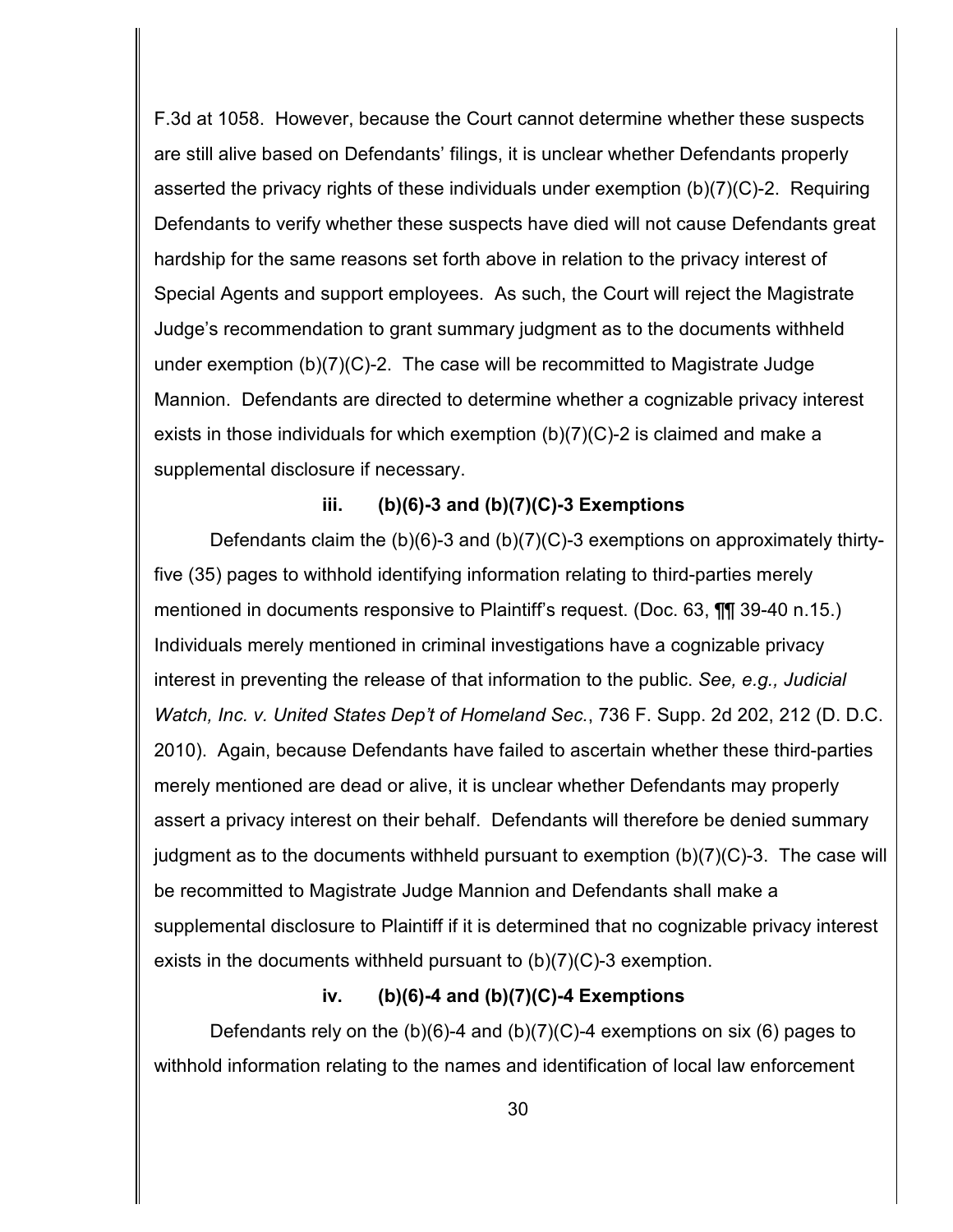personnel mentioned in documents responsive to Plaintiff's request. (Doc. 63, ¶¶ 41-42 n.16.) Living local and state law enforcement personnel have a well-recognized and substantial privacy interest in withheld information. *See Hulstein v. Drug Enforcement Admin*, No. 11-2039, 2012 WL 671964, at \*3 (8th Cir. Mar. 2, 2012). Nevertheless, the Court cannot determine whether the privacy interest asserted by Defendants pursuant to exemption (b)(7)(C)-4 is cognizable because Defendants have not set forth information as to whether the local law enforcement officers mentioned are still alive. As such, the Court will reject Magistrate Judge Mannion's recommendation that Defendants be granted summary judgment. Instead, the Court will recommit the matter to the Magistrate Judge and Defendants will be required to determine whether the local law enforcement officers are living before asserting a privacy interest on their behalf.

### **v. (b)(6)-5 and (b)(7)(C)-5 Exemptions**

Defendants rely on the (b)(6)-5 and (b)(7)(C)-5 exemptions as the justification to withhold information on thirteen (13) pages of responsive documents to protect the names and identifying information of parties who provided information to the FBI. (Doc. 63, ¶¶ 43-44 n. 17.) Witnesses have a privacy interest "because disclosure may result in embarrassment or harassment." *Davin*, 60 F.3d at 1058. Defendants again, however, assert the privacy interest of individuals without knowing whether the interest is cognizable. Summary judgement as to the documents claiming exemption (b)(7)(C)-5 will be denied. Defendants will be required to ascertain whether the parties who provided information to the FBI are still living in order to assert a privacy interest on their behalf. The matter will be recommitted to Magistrate Judge Mannion for further proceedings.

## **vi. (b)(6)-6 and (b)(7)(C)-6 Exemptions**

Lastly, Defendants cite the (b)(6)-6 and (b)(7)(C)-6 exemptions on one (1) page to withhold identifying information of non-FBI federal employees. (Doc. 63, **[1]** 45-47 n.18.) Federal employees have a cognizable privacy interest under exemption (b)(7)(C)-6. *See, e.g., Linn v. United States Dep't of Justice*, No. 92-1406, 1995 WL 631847at \*27 (D.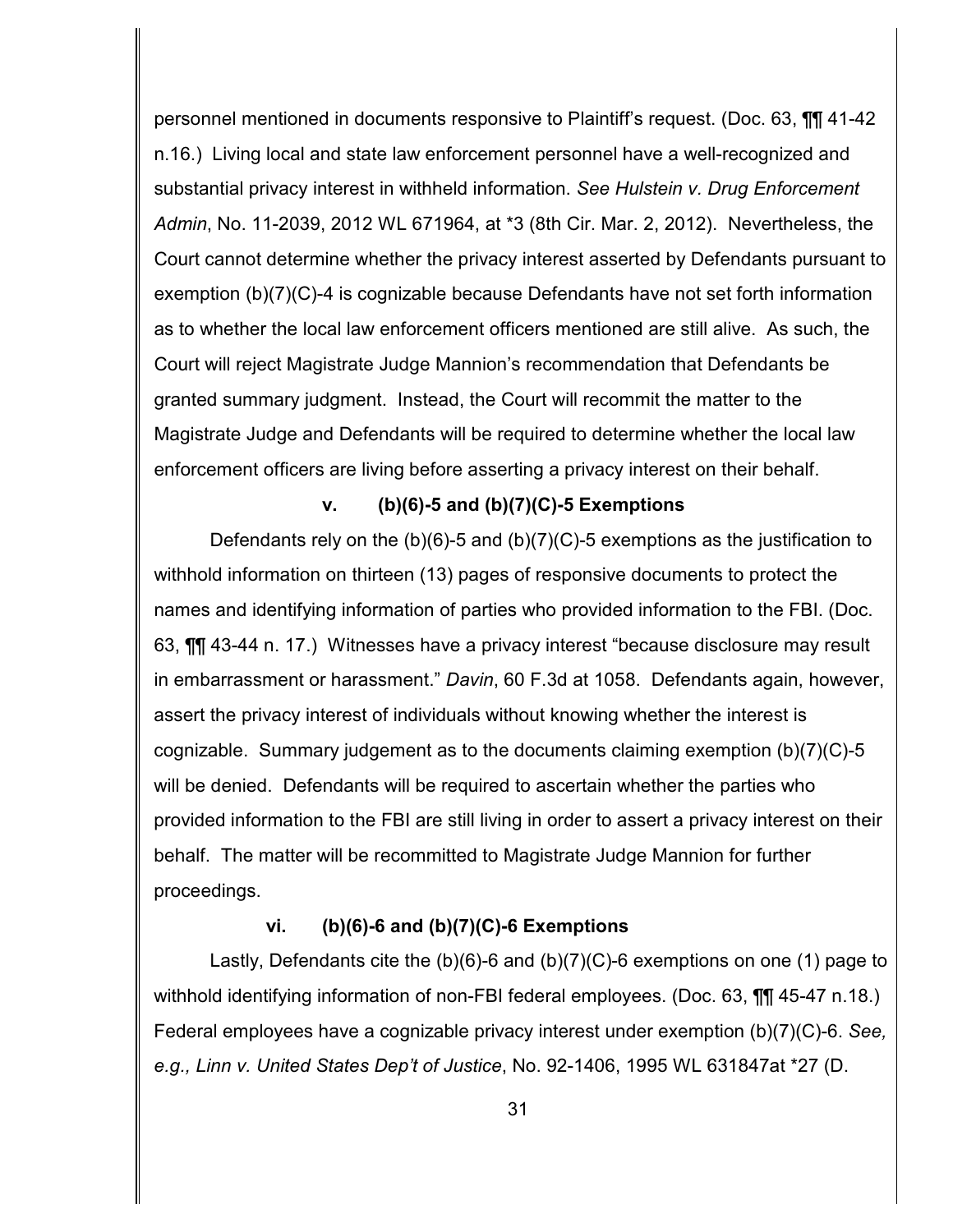D.C. Aug. 22, 1995) ("identifying information concerning third parties - including federal employees . . . is presumptively within Exemption 7(C)"). The Court cannot ascertain whether Defendants properly asserted a privacy interest in the lone non-FBI federal employee, however, as Defendants have not provided information as to whether the individual is still alive. As such, the Court will reject Magistrate Judge Mannion's recommendation that Defendants' summary judgment motion be granted as to the information withheld pursuant to exemption (b)(7)(C)-6. Defendants will be required to make a supplemental disclosure to Defendants of Frankenberry-45 if it is determined that Defendants cannot properly assert a privacy interest under exemption (b)(7)(C)-6. The matter will be recommitted to Magistrate Judge Mannion for further proceedings.

# **C. (b)(7)(D) Exemption**

Exemption (b)(7)(D) exempts from disclosure records or information compiled for law enforcement purposes to the extent production:

could reasonably be expected to disclose the identity of a confidential source, including a State, local, or foreign agency or authority or any private institution which furnished information on a confidential basis, and, in the case of a record or information compiled by a law enforcement authority in the course of a criminal investigation or by an agency conducting a lawful national security intelligence investigation, information furnished by a confidential source.

5 U.S.C.A. § 552(b)(7)(D). A source is confidential only if the source "'provided information under an express assurance of confidentiality or in circumstances from which such an assurance could reasonably be inferred." *United States Dep't of Justice v. Landano*, 508 U.S. 165, 172, 113 S. Ct. 2014, 124 L. Ed. 2d 84 (1993) (quoting H.R. Conf. Rep. No. 1200, 93rd Cong., 2d Sess. 13 (1974), *reprinted in* 1974 U.S.C.C.A.N. 6267, 6285, 6291). Unlike the  $(b)(6)$  and  $(b)(7)(C)$  exemption, a court does not balance the public and private interests. *Roth v. United States Dep't of Justice*, 642 F.3d 1161, 1184 (D.C. Cir. 2011). Thus, if an agency establishes that a source revealed information under an express or implied assurance of confidentiality, the inquiry is over and the agency may withhold the record under exemption (b)(7)(D). *See id*. at 1184-85.

An agency claiming the (b)(7)(D) exemption bears the burden of establishing its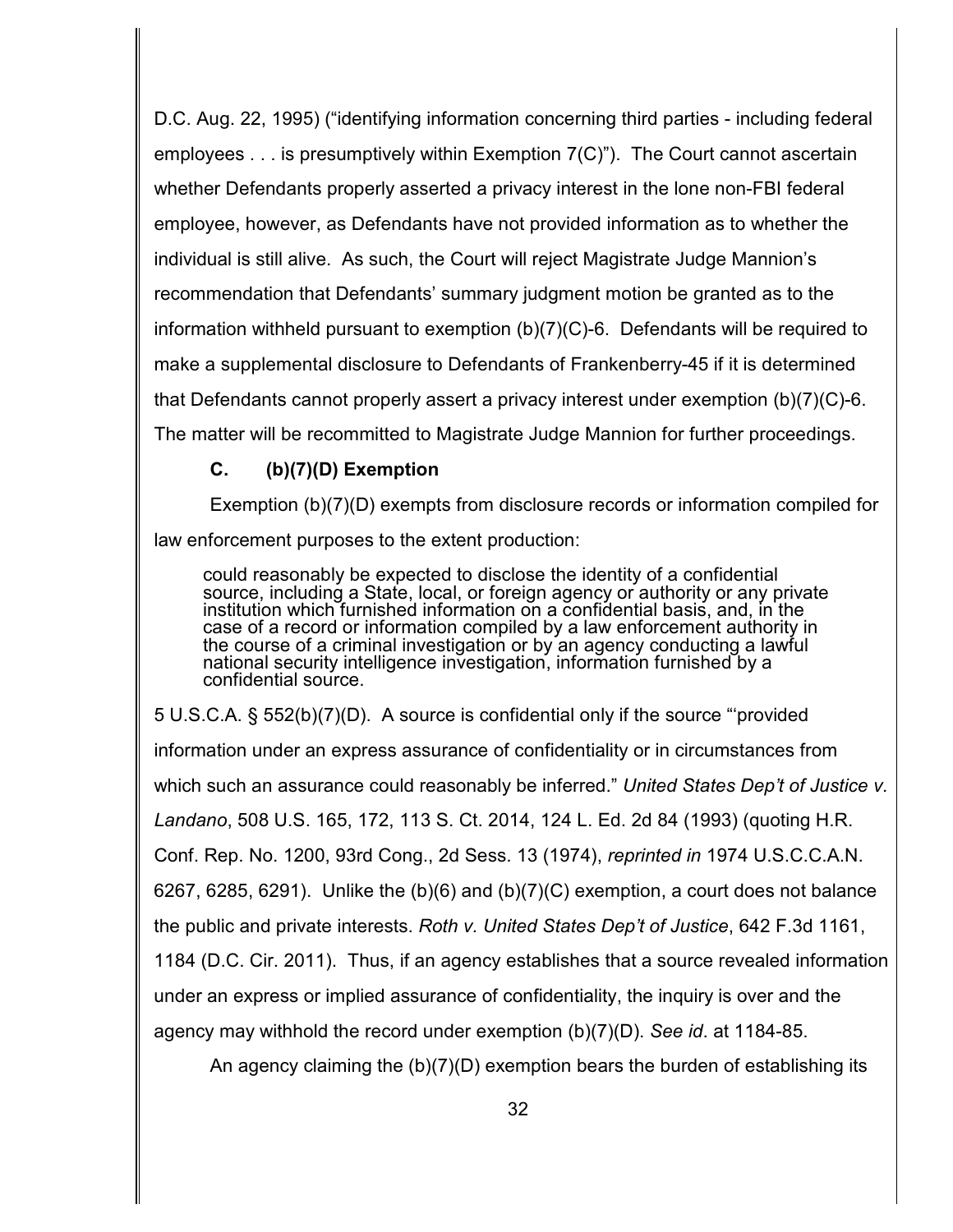applicability. *See Davin*, 60 F.3d at 1061. As Defendants rely on both the confidential source exemption under theories of "express" and "implied" confidentiality, these theories, and whether Defendants properly asserted them, will be addressed in turn.

# **i. (b)(7)(D)-1**

Defendants cite exemption (b)(7)(D)-1 to withhold confidential source information under an express assurance of confidentiality on nineteen (19) pages. (Doc. 63, ¶ 52 n.19.) For an agency to properly withhold information under a claim of express assurances of confidentiality, "the agency is required to come forward with probative evidence that the source did in fact receive an express grant of confidentiality." *Davin*, 60 F.3d at 1061. This proof may take the form of declarations demonstrating the express grant of confidentiality, contemporaneous documents reflecting the express grant of confidentiality, evidence of a policy providing an express grant of confidentiality to certain sources, or other evidence comporting with the Federal Rules of Evidence. *See id*.

Based on the Court's review of the documents withheld by Defendants, the Court is unable to determine whether Defendant's properly withheld documents under an express grant of confidentiality.<sup>10</sup> Here, the Court has not been presented with contemporaneous documents evidencing express grants of confidentiality or evidence of a policy providing for a grant of confidentiality to specific sources of information. *See Davin*, 60 F.3d at 1061. Instead, the only evidence Defendants provide relating to an express assurance of confidentiality are the statements set forth in the Supplemental Hardy Declaration. (Doc. 63.) While the Court assumes that Defendants seek to withhold identifying information of these informants sincerely, the Court's assumption as

<sup>&</sup>lt;sup>10</sup> The Court's review of Frankenberry-58 and Frankenberry-60, however, clearly establish an express grant of confidentiality, as the documents provide "consenting party is [extracted] (Protect)" and that the informant "requested that his identity be protected." (Doc. 63.) Defendants are therefore entitled to summary judgment as to Frankenberry-58 and Frankenberry-60.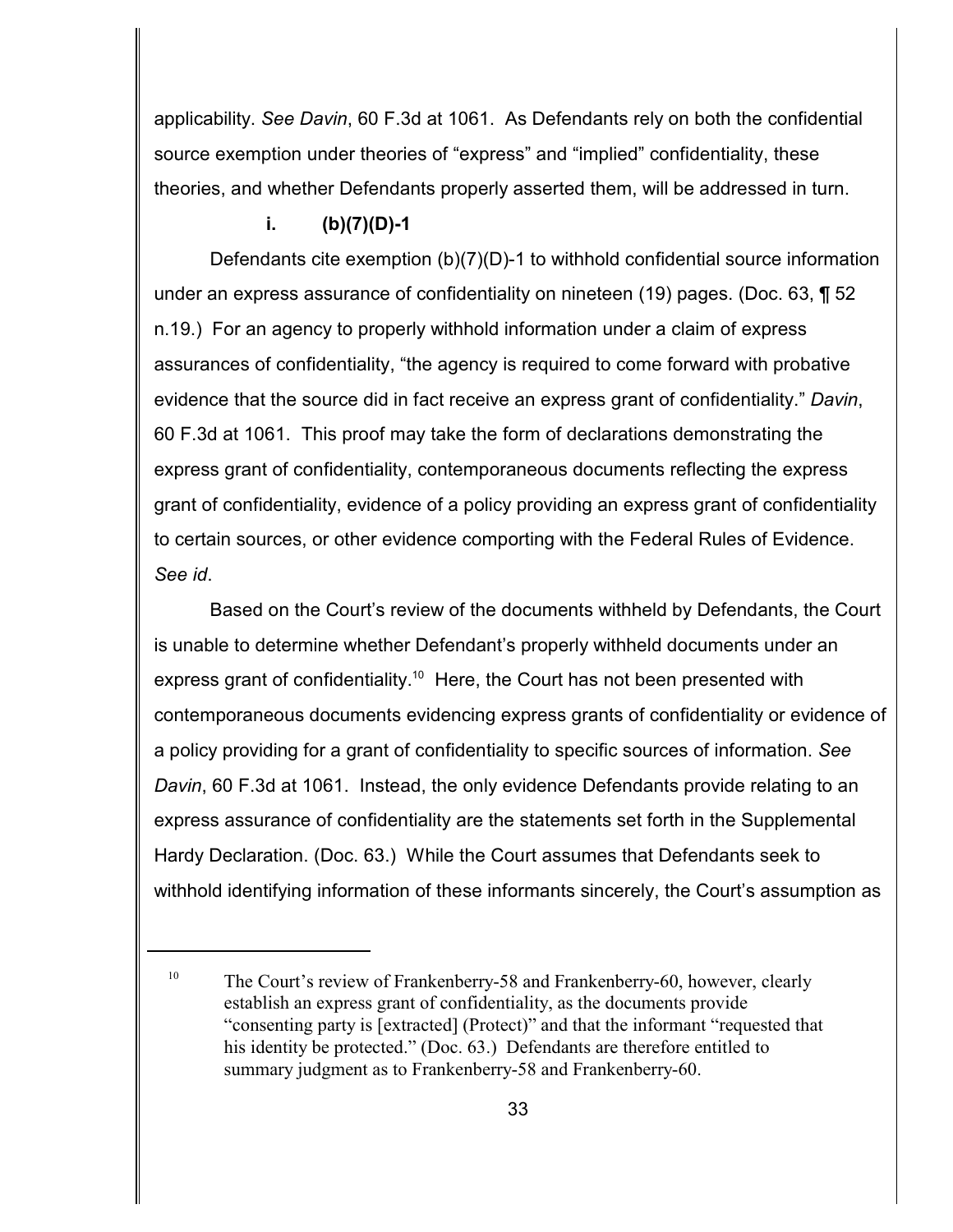to Defendants' intent does not satisfy *Davin's* "probative evidence" standard. *See Davin*, 60 F.3d at 1061. The Magistrate Judge's recommendation to grant Defendants' motion for summary judgment as to documents withheld pursuant to exemption (b)(7)(D) will be denied. The matter will be recommitted to Magistrate Judge Mannion and Defendants will be required to provide probative evidence of an express assurance of confidentiality in order to withhold information pursuant to exemption (b)(7)(D).

### **ii. (b)(7)(D)-2**

Defendants rely on exemption (b)(7)(D)-2 to withhold disclosing confidential source information under an implied assurance of confidentiality on eight (8) pages. (Doc. 63, ¶ 54 n.20.) An agency may withhold information under an implied assurance of confidentiality when "the source furnished information with the understanding that the [agency] would not divulge the communication except to the extent the [agency] thought necessary for law enforcement purposes." *Landano*, 508 U.S. at 174. Although an agency is not entitled to a presumption that the information was provided confidentiality, an assurance of confidentiality can be implied by the nature of the investigation and the informant's relationship to the investigation. *McGehee v. United States Dep't of Justice*, 800 F. Supp. 2d 220, 234 (D. D.C. 2011) (citing *Landano*, 508 U.S. at 181).

After reviewing the material claimed by Defendants to be protected from disclosure under an implied assurance of confidentiality, the Court agrees with the Magistrate Judge's recommendation that the information was properly withheld under a theory of implied assurance of confidentiality. (Doc. 71.) Here, based on the nature of the investigation and the confidential sources' relationship to the investigation, the information was provided under an implied assurance of confidentiality. The Court will therefore adopt the Magistrate Judge's recommendation and grant summary judgment to Defendants on the material withheld pursuant to exemption (b)(7)(D)-2.

## **D. (b)(7)(E) Exemption**

Under exemption (b)(7)(E), an agency may withhold records or information compiled for law enforcement purposes when production of the records "would disclose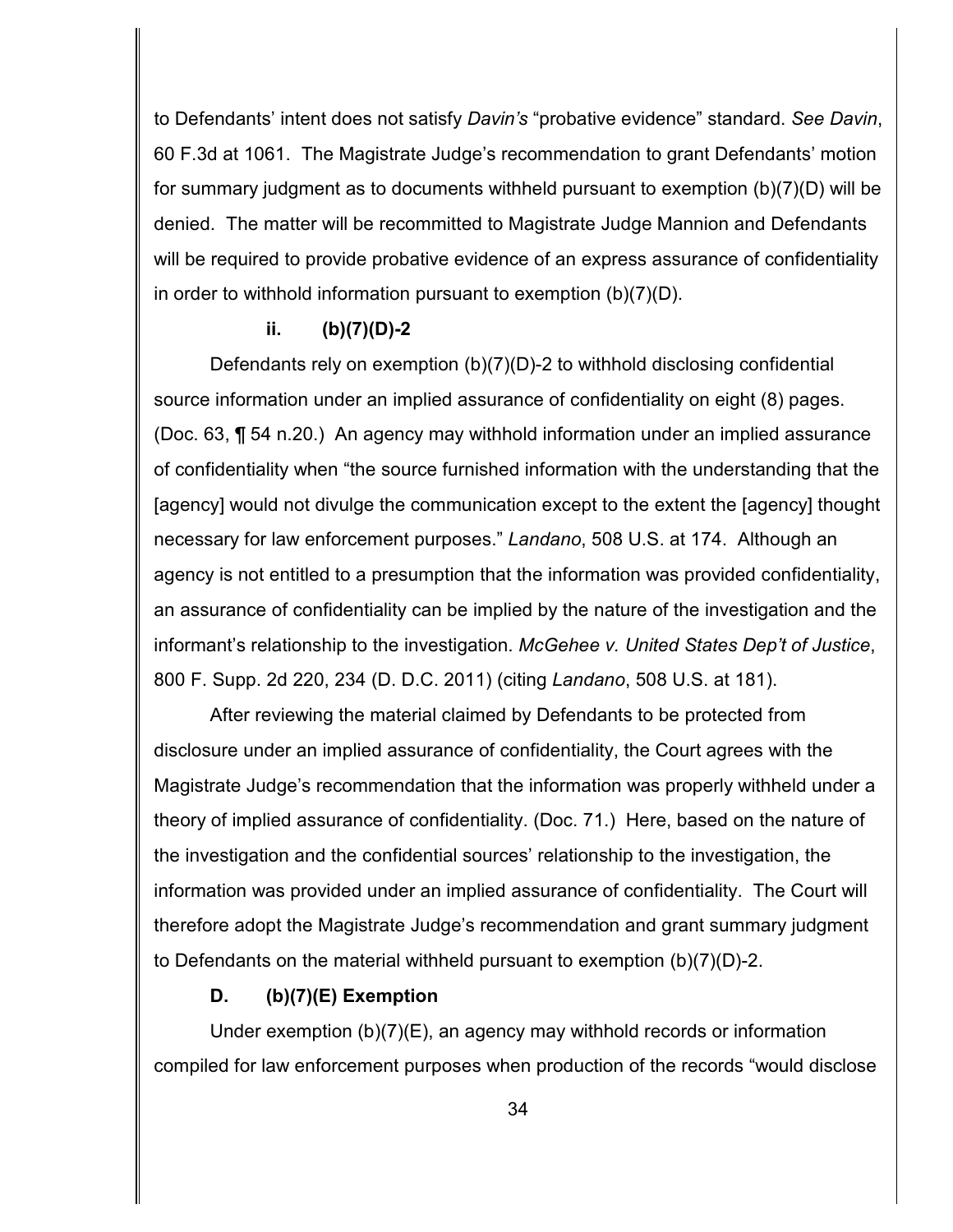techniques and procedures for law enforcement investigations or prosecutions, or would disclose guidelines for law enforcement investigations or prosecutions if such disclosure could reasonable be expected to risk circumvention of the law." 5. U.S.C.A. § 552(b)(7)(E). In the Third Circuit,"[e]xemption 7(E) applies to law enforcement records which, if disclosed, would risk circumvention of the law. This exemption, however, may not be asserted to withhold routine techniques and procedures already well-known to the public, such as ballistic tests, fingerprinting, and other scientific tests commonly known." *Davin*, 60 F.3d at 1064 (citing *Ferri v. Bell*, 645 F.2d 1213, 1224 (3d Cir. 1981)).

### **i. (b)(7)(E)-1 Exemption**

As set forth previously, Defendants relied on the (b)(7)(E)-1 exemption, in conjunction with the (b)(2)-1 exemption, to withhold information contained in FBI Form FD-515. Specifically, Defendants redacted the "rating columns" on Form FD-515, which is used to evaluate the effectiveness of a technique in an investigation, in order to prevent criminals from changing their activities and modus operandi to avoid detection in the future. (Doc. 63, ¶ 57.) Although the Defendants cannot withhold this information as "related solely to the internal personnel rules and practices of an agency" as recently interpreted by the *Milner* Court, the information contained in Form FD-515 can be properly withheld under exemption (b)(7)(E)-1. *See* 5 U.S.C.A. § 552(b)(2); 5 U.S.C.A. § 552(b)(7)(E); *see also Milner*, 131 S. Ct. at 1271.

In relying on exemption  $(b)(7)(E)$ , multiple courts have held that an agency may withhold ratings information contained in Form FD-515. *See, e.g., Sellers v. United States Dep't of Justice*, 684 F. Supp. 149, 164 (D. D.C. 2010) (affirming withholding of information contained in Form FD-515); *Concepcion v. FBI*, 606 F. Supp. 2d 14, 44 (D. D.C. 2009) ("court concludes that the FBI properly withholds both the investigative accomplishments report's rating column and information that would reveal techniques and procedures for conducting investigations and undercover operations under Exemption . . . 7(E)"); *Perrone v. FBI*, 908 F. Supp. 24, 28 (D. D.C. 1995) (concluding the defendant adequately articulated reasoning to withhold information contained in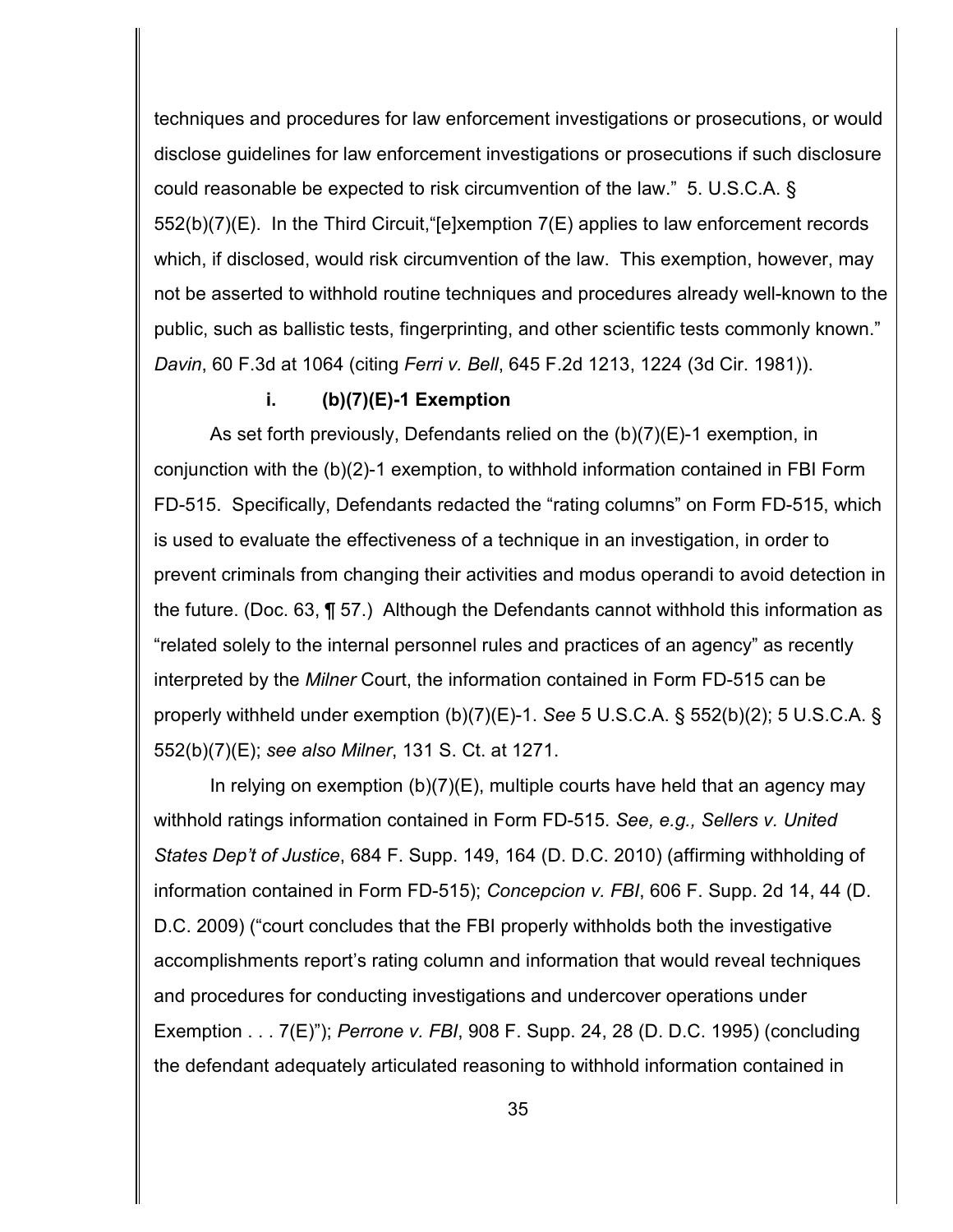Form FD-515).

Based on this precedent, the Supplemental Hardy Declaration, and a review of the eleven (11) pages withheld pursuant to exemption (b)(7)(E)-1, Defendants properly withheld the ratings columns on Form FD-515. In particular, Defendants' withholding of this material pursuant to exemption (b)(7)(E)-1 satisfies the Third Circuit's requirements for an agency to withhold information responsive to a FOIA request. *See Davin*, 60 F.3d at 1050; *McDonnell*, 4 F.3d at 1241. Here, Defendants provide a detailed justification for withholding the ratings columns by specifically articulating that the ratings columns reveal specific investigative techniques and release of these techniques could circumvent the law or impede future investigations. *See Davin*, 60 F.3d at 1050; *McDonnell*, 4 F.3d at 1241. As Defendants sufficiently articulate the relevancy of exemption (b)(7)(E)-1 to Form FD-515 and Defendants correlate those claims to the withholding of the ratings columns, summary judgment is proper for Defendants on the material withheld under exemption (b)(7)(E)-1.

### **ii. (b)(7)(E)-2 Exemption**

Defendants rely on exemption (b)(7)(E)-2 to withhold information relating to investigative techniques and procedures on thirteen (13) pages. (Doc. 63, ¶ 29 n.8.) In reviewing the materials withheld pursuant to exemption (b)(7)(E)-2, the Magistrate Judge found Defendants' categorical justification insufficient to make a determination as to whether the information was properly withheld. (Doc. 71, 51). Thus, the Magistrate Judge "recommended that the defendants' motion for summary judgment be denied with respect to that information withheld pursuant to  $(b)(7)(E)-2$  which is not related to monies expended in relation to the investigation of the plaintiff." (Doc. 71, 51.) Defendants filed an objection to the R & R limited solely to the Magistrate Judge's finding that Frankenberry-54 was not properly withheld pursuant to exemption (b)(7)(E)-2. (Doc. 81.) According to Defendants, information on Frankenberry-54 should be withheld because "the redacted information divulges the precise placement of recording devices used by the FBI to monitor conversations of criminal value in its investigations." (Doc. 82). Thus,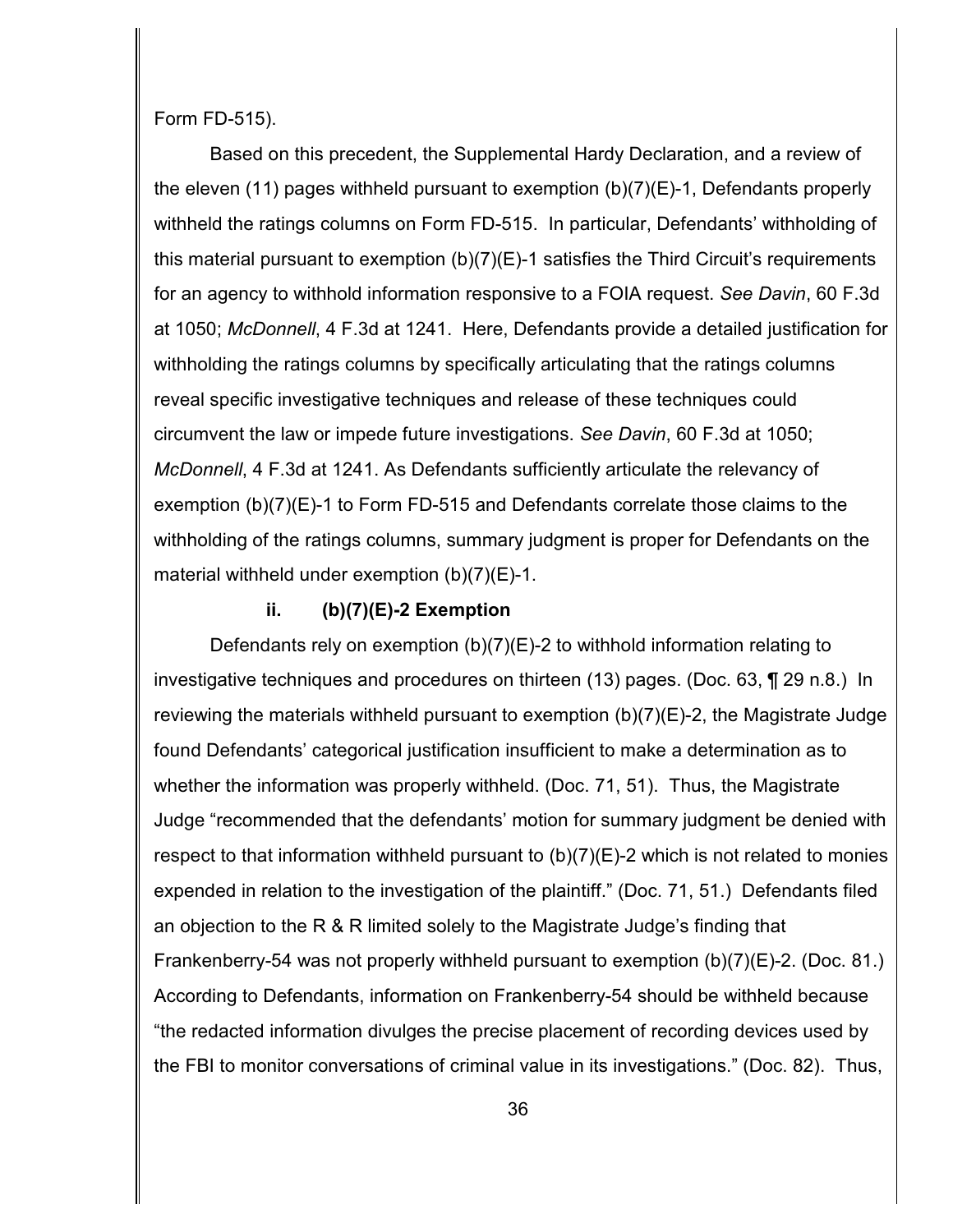Defendants assert that disclosure of this information could circumvent similar techniques used in the future. (Doc. 82.)

The Court will adopt the Magistrate Judge's recommendation and deny Defendants' summary judgment as to the information withheld pursuant to exemption (b)(7)(E)-2 with the exception of Frankenberry-54. Here, Defendants properly redacted information related to expenditures made in the course of investigating Plaintiff. *See, e.g., Concepcion*, 606 F. Supp. 2d at 43-44 (money used to purchase evidence may be withheld under exemption (b)(7)(E)). Similarly, Defendants properly withheld Frankenberry-54 as an agency surveillance technique because disclosure of the redacted information could enable criminals to alter their behavior and circumvent the law in the future. *See, e.g., Showing Animals Respect & Kindness v. United States Dep't of Interior*, 730 F. Supp. 2d 180, 200 (D. D.C. 2010) ("documents which disclose the location and timing of such surveillance could be reasonably expected to risk circumvention of the law"); *Durrani v. United States Dep't of Justice*, 607 F. Supp. 2d 77, 91 (D. D.C. 2009) (agency "properly applied [7(E)] exemption to 'surveillance' techniques 'not known to the subject or potential subjects of the ongoing investigation'"); *Piper v. United States Dep't of Justice*, 294 F. Supp. 2d 16, 31 (D. D.C. 2003) (FBI properly invoked exemption  $(b)(7)(E)$  "to protect sensitive electronic monitoring devices that are not widely known by the public"). However, as to the remaining documents claiming exemption (b)(7)(E)-2, Defendants must make a supplemental release of these documents.<sup>11</sup> Defendants will be denied summary judgment as to the materials withheld pursuant to exemption (b)(7)(E)-2 except for those materials withheld in Frankenberry-54 and the documents relating to FBI expenditures.

## **iii. (b)(7)(E)-3 Exemption**

The final exemption asserted by Defendants, exemption  $(b)(7)(E)-3$ , used in

 $11$  Defendants have already expressed a willingness to make a supplemental release of information in accordance with the Magistrate Judge's recommendation. (Doc. 82, n.2)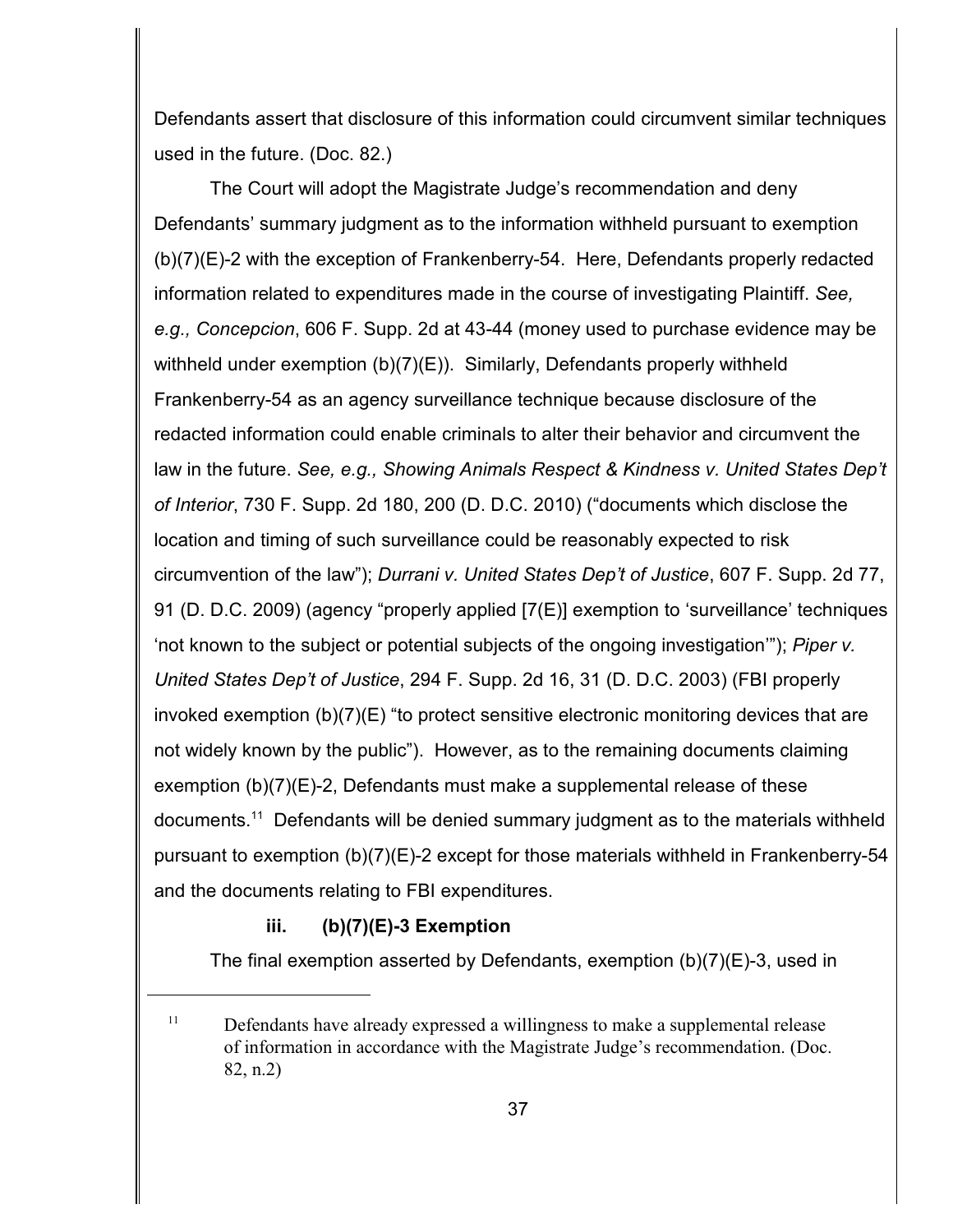conjunction with exemption (b)(2)-3, is relied on by Defendants to withhold polygraph material. Defendants cite exemption (b)(7)(E)-3 on five (5) pages. As noted previously, based on *Milner*, Defendants may not properly withhold the polygraph material under exemption (b)(2) because polygraph material does not relate to human resources or employee relations issues. *See Milner*, 131 S. Ct. at 1271. Nevertheless, Defendants may properly withhold the polygraph material pursuant to exemption  $(b)(7)(E)-3$  because Defendants provide both a detailed justification of the relevancy of the exemption and Defendants correlate those claims to the withheld material. *See Davin*, 60 F.3d at 1050. Defendants also make clear that disclosure of the polygraph material could result in circumvention of the law in the future. *See id*. at 1064. As such, Magistrate Judge Mannion's recommendation to grant Defendants summary judgment as to exemption  $(b)(7)(E)-3$  will be adopted.

Multiple courts have reached similar conclusions that an agency may properly withhold polygraph information and material under exemption (b)(7)(E). For example, in *Perrone v. FBI*, 908 F. Supp. 24, 28 (D. D.C. 1995), the defendant withheld information pursuant to exemption (b)(7)(E) regarding the type of polygraph test, the type of polygraph machine used in criminal investigations, and a list of polygraph questions used by the defendant. The defendant emphasized that the effectiveness of a polygraph examination requires that the examinee be unaware of the questions to be asked or the sequence of the questions. *See id*. The court concluded that the defendant properly withheld the polygraph information pursuant to the (b)(7)(E) exemption. *See id*.

Similarly, in *Piper v. United States Dep't of Justice*, 294 F. Supp. 2d 16, 30 (D. D.C. 2003) , the defendant withheld information under exemption (b)(7)(E) containing "logistical considerations involved in polygraph examinations." The *Piper* court first concluded that the polygraph examinations were conducted in relation to a criminal investigation, thus satisfying the requirement that the information was "compiled for law enforcement purposes." *Id*. And, because the polygraph techniques were not widely known to the public, the court reasoned that disclosure of the withheld information could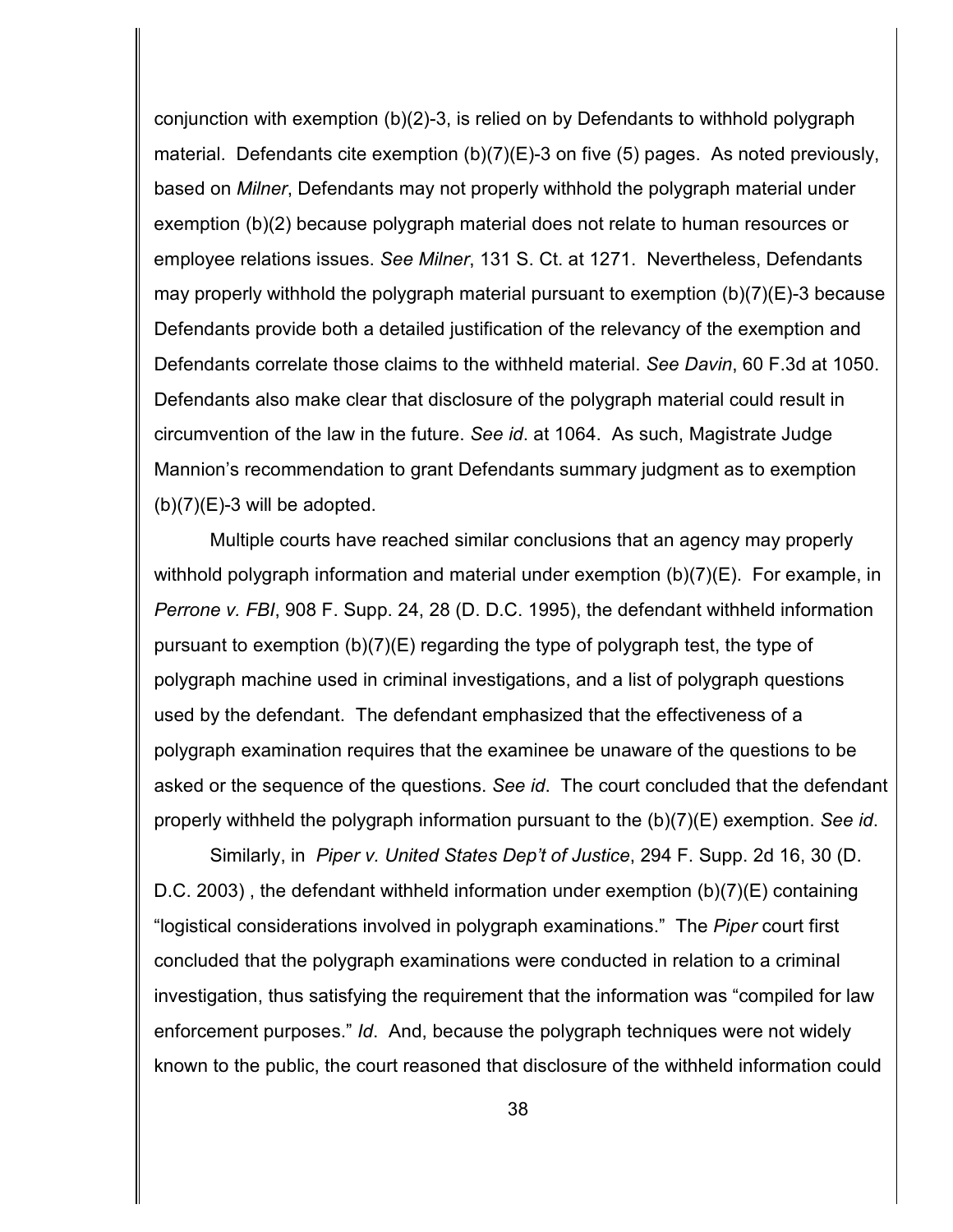foreseeably circumvent the polygraph process. *See id*. Thus, the court concluded that the defendant properly withheld polygraph material under exemption (b)(7)(E). *See id*; *see also Shores v. FBI*, 185 F. Supp. 2d 77, 85 (D. D.C. 2002) ("Defendants may withhold polygraph information under Exemption 7(E)").

Here, as with the agencies in the previous cases, Defendants properly withheld polygraph material pursuant to exemption (b)(7)(E)-3. According to the memorandum preceding the withheld polygraph report, the polygraph examination of a third-party of investigative interest to the FBI occurred on March 18, 1983. (Doc. 63, 179.) Thus, the polygraph examination and report was clearly "compiled for law enforcement purposes." 5 U.S.C.A. § 552(b)(7). The Supplemental Hardy Declaration makes similarly clear that the withheld polygraph procedures are also not generally known to the public and release of this information could encourage circumvention of the law in the future. *See Davin*, 60 F.3d at 1064 (citing *Ferri v. Bell*, 645 F.2d 1213, 1224 (3d Cir. 1981)). Accordingly, the Court will adopt the Magistrate Judge's recommendation to grant Defendants summary judgment on the polygraph materials withheld pursuant to exemption  $(b)(7)(E)-3$ .

### **III. Conclusion**

In summary, Plaintiff's Motion for Summary Judgment will be denied. Defendant's Motion for Summary Judgment will be granted in part and denied in part. Defendants will be granted summary judgment as to the adequacy of their search, as to documents Frankenberry-54, Frankenberry-58, and Frankenberry-60, and to documents withheld pursuant to exemptions  $(b)(7)(D)-2$ ,  $(b)(7)(E)-1$ , and  $(b)(7)(E)-3$ . Defendants will be denied summary judgment as to documents withheld under exemptions (b)(2), (b)(6), (b)(7)(C), (b)(7)(D)-1 (except for Frankenberry-58 and Frankenberry-60), and (b)(7)(E)-2 (except for documents relating to FBI expenditures and Frankenberry-54).<sup>12</sup>

 $\mu$ <sup>12</sup> As noted by Magistrate Judge Mannion, however, if Defendants were granted summary judgment on a claimed exemption, but the same information was withheld pursuant to a second exemption which summary judgment was denied,